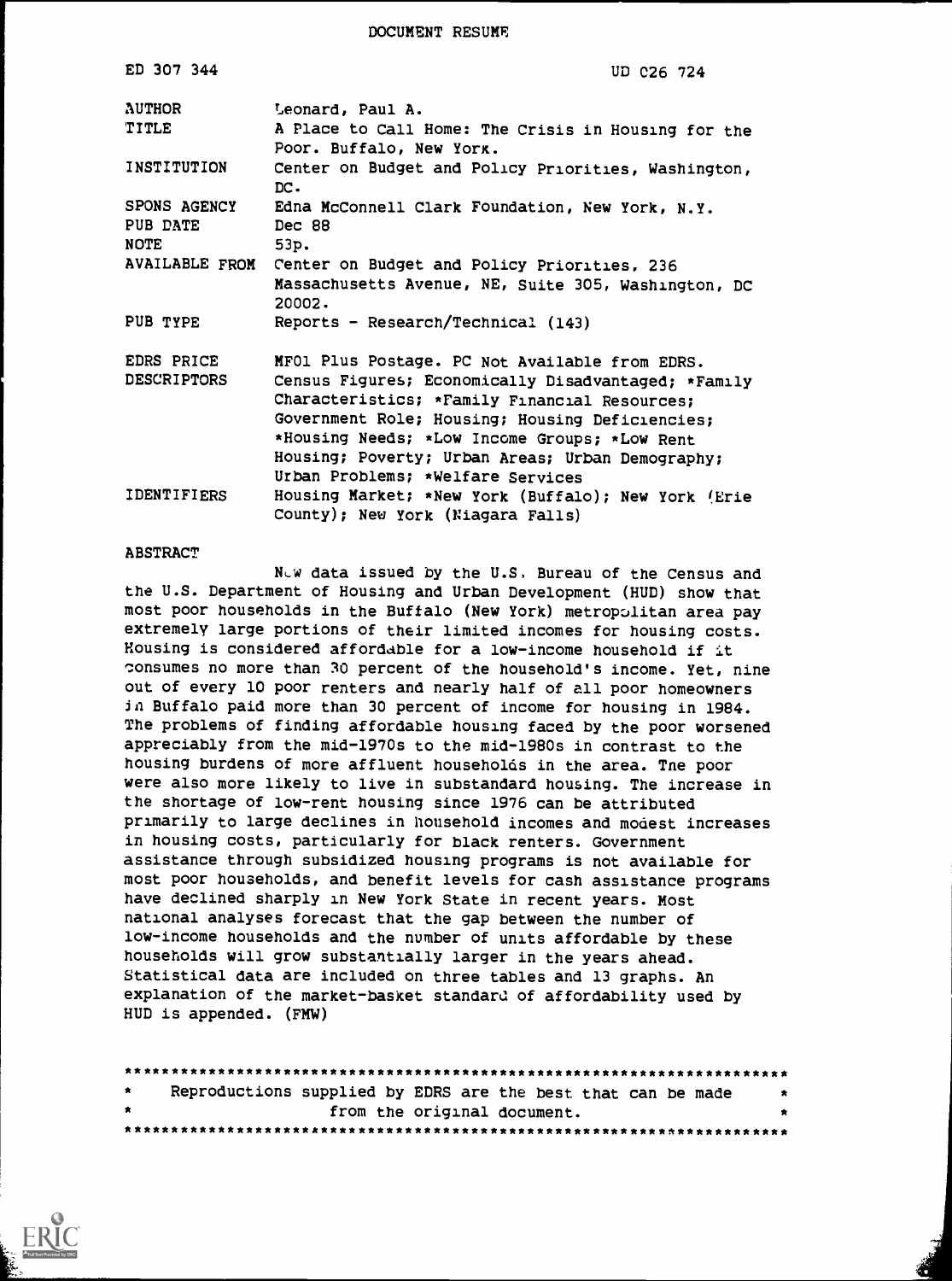

Center on Budget and Policy Priorities

126 724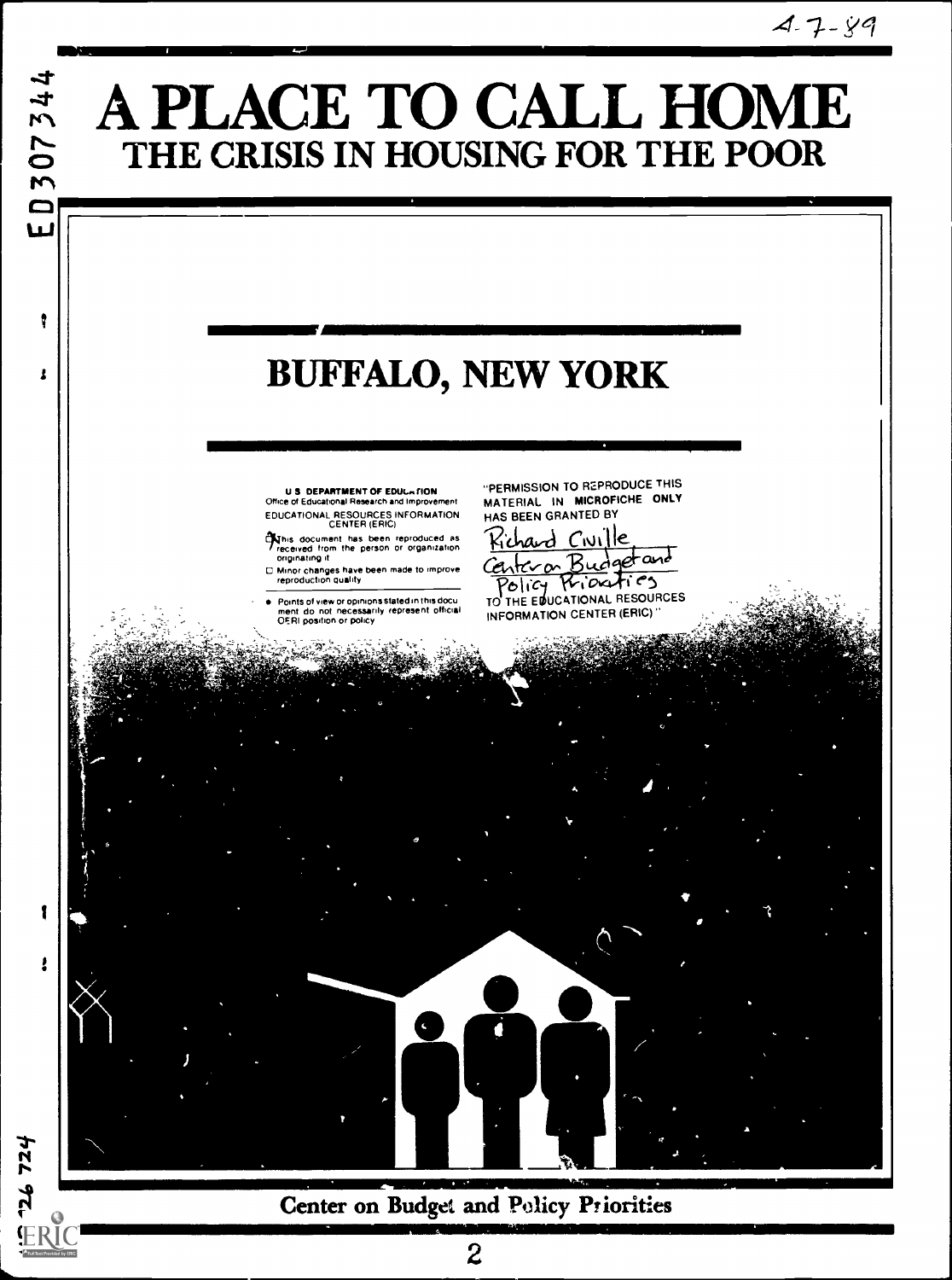# BUFFALO, NEW YORK

## A PLACE TO CALL HOME THE CRISIS IN HOUSING FOR THE POOR

PAUL A. LEONARD

Center on Budget and Policy Priorities Washington, D.C.

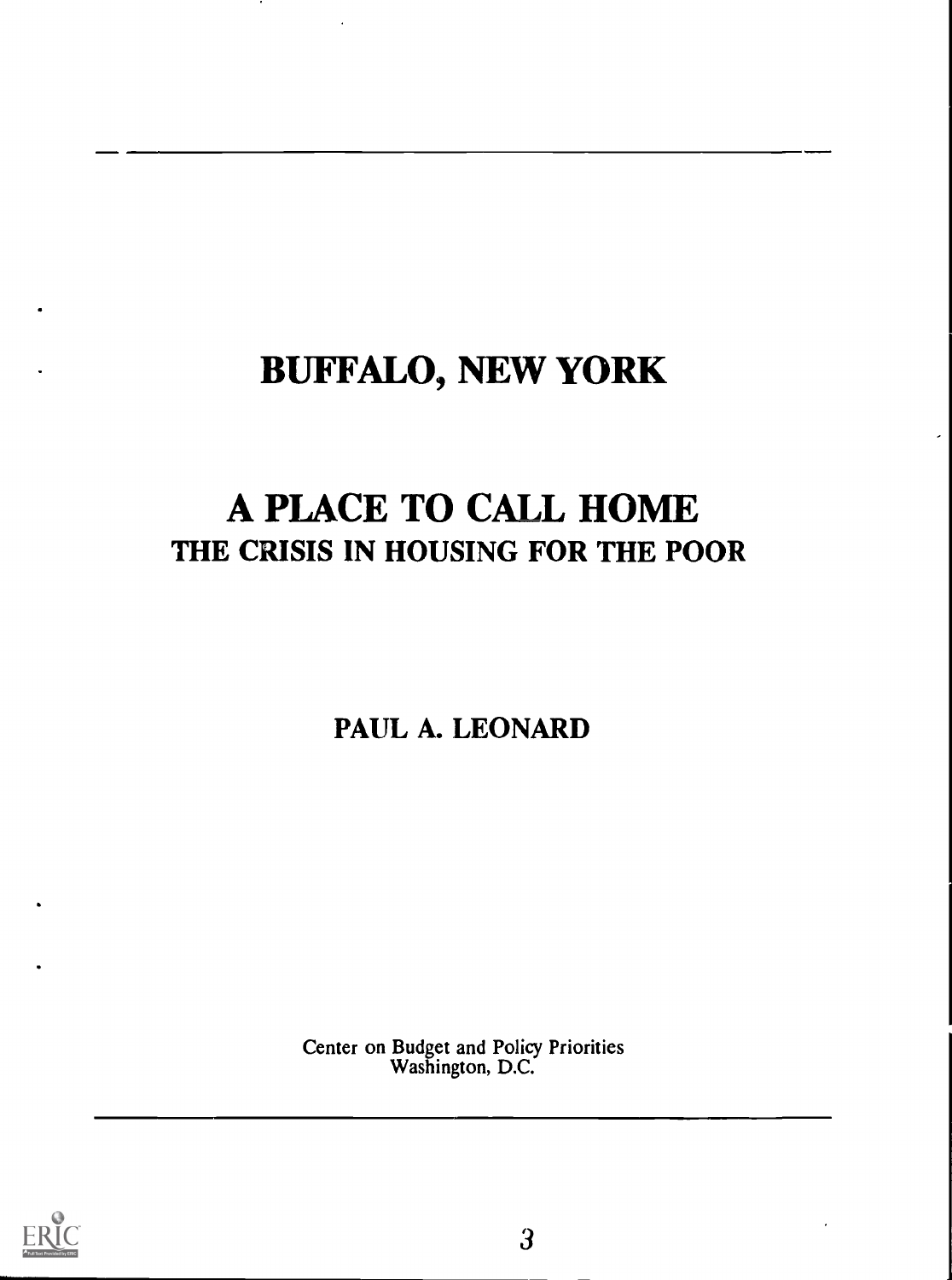The Center on Budget and Policy Priorities, located in Washington, D.C., is a nonpartisan, nonprofit research organization that provides analyses of government spending, programs and public policy issues that have an impac

**Paul Leonard** is a policy analyst at the Center, specializing in housing, poverty and federal budget issues. He is co-author of *Falling Through the Safety Net: Latinos* and the Dectining Effectiveness of Anti-Poverty Pro

December 1988

Center on Budget and Policy Priorities 236 Massachusetts Avenue, N.E., Suite 305 Washington, D.C. 20002 (202) 544-0591

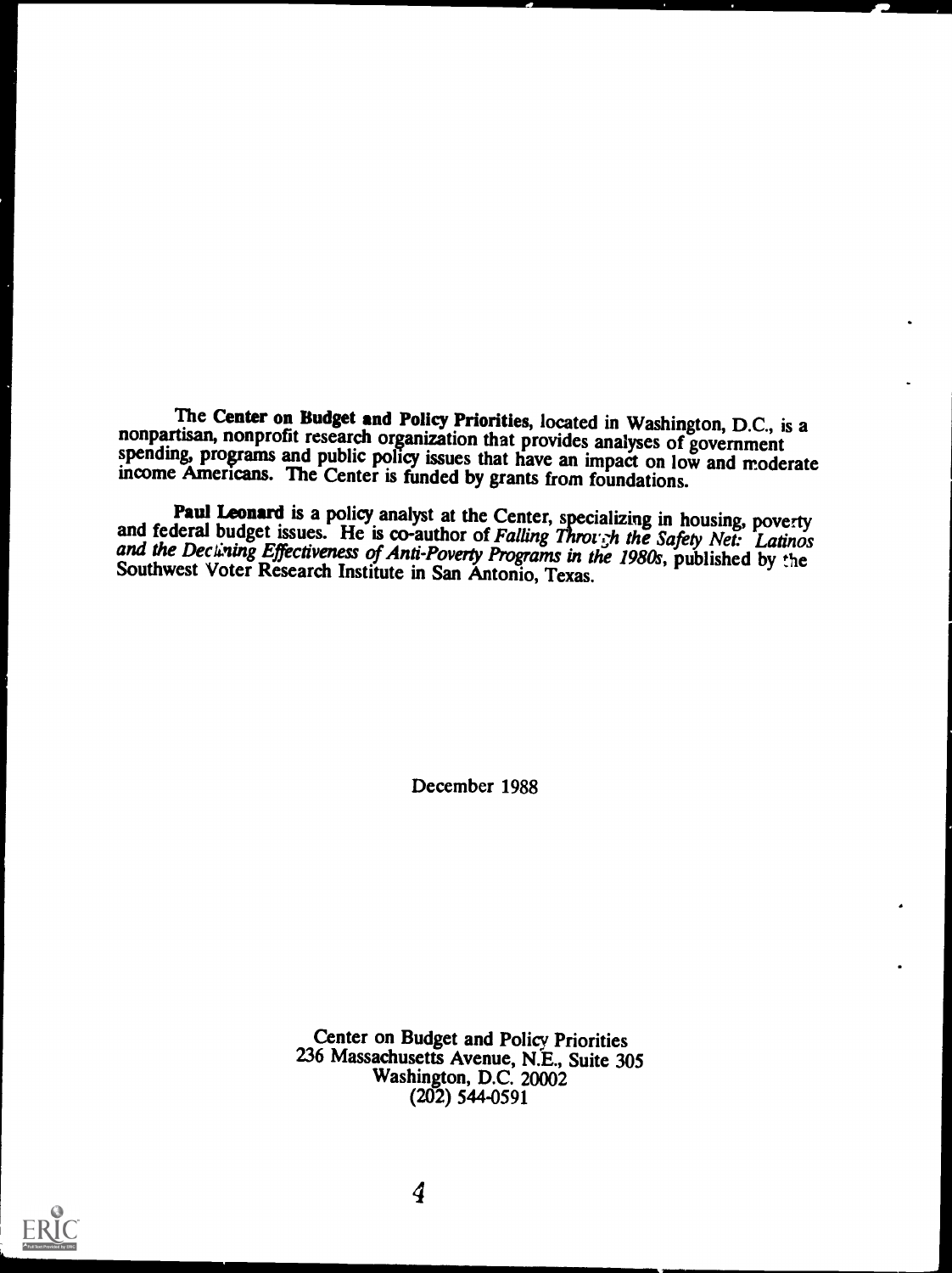### A PLACE TO CALL HOME:

The Crisis in Housing for the Poor

### BUFFALO, NEW YORK

### EXECUTIVE SUMMARY

New data issued in August 1988 by the U.S. Bureau of the Census and the U.S. Department of Housing and Urban Development (HUD) show that most poor households in the Buffalo metropolitan area pay extremely large portions of their limited incomes for housing costs. Under standards established by HUD, housing is considered affordable for a low income household if it consumes no more than 30 percent of the household's income. Yet nine of every 10 poor renter households in the Buffalo area paid more than 30 percent of income for housing in 1984. The new data show:

- Some 52 percent  $-$  more than half  $-$  of all poor renter households in the Buffalo metropolitan area paid at least 70 percent of income for housing costs (rent and utilities) in 1984.
- Three of every four poor renter households paid at least 50 percent of income for housing.
- A stunning 94 percent paid at least 30 percent of income for housing, or more than the amount considered affordable under the federal standards.
- The typical (or median) poor renter household in the Buffalo area had an income of less than \$5,000 in 1984 (equivalent to about \$5,700 in 1988) and spent more than 70 percent of its income on housing.

Poor hom , owners in the Buffalo area are nearly as hard-pressed as poor renters.

- Nearly half of all poor homeowners -- 47 percent -- paid at least 70 percent of their incomes for housing in 1984.
- Seven out of 10 paid at least half of their incomes on housing, while 94 percent paid at least 3C percent of income on housing.
- Poor homeowners faced high costs for housing expenses other than their mortgage payments. The typical poor homeowner household paid 47 percent of its income just for fuels, other utilities, and real estate taxes.
- The typical poor homeowner household  $-$  like the typical poor renter household -- had an income of less than \$5,000 a year and paid 68 percent of its income for housing.

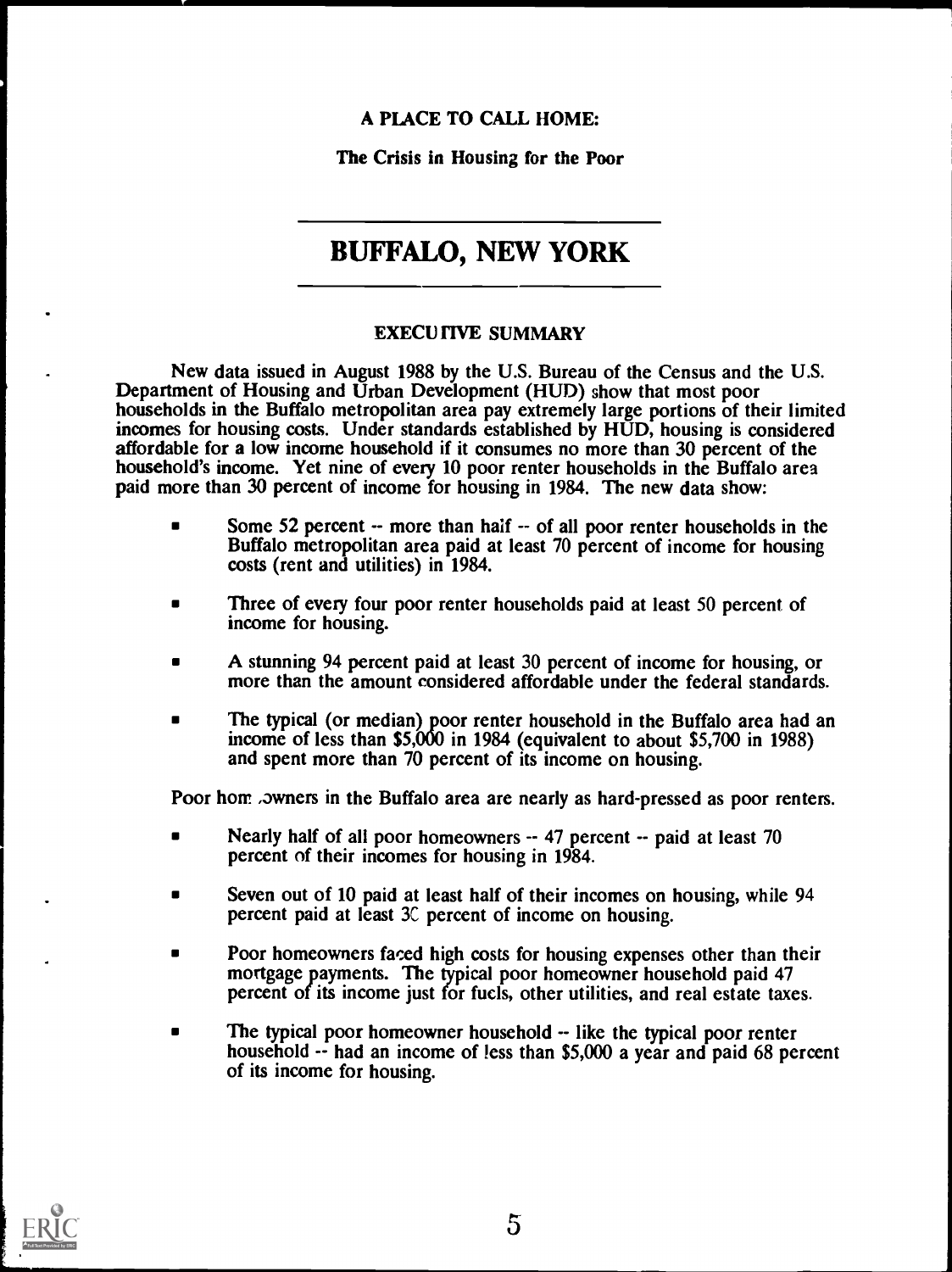These extremely high housing costs represented a substantial burden for the<br>77,100 households in the Buffalo metropolitan area living below the poverty line in<br>1984.<sup>1</sup> More than half of these households -- some 44,100 --

About two-thirds of these poor households were renters, while about one-third were homeowners. Approximately three-fourths were white and about one-fourth were black.

It should be noted that the report does not include most of those households who are homeless. Had they been included. the conditions depicted by the data in the report would have been even more stark.

### Increases in Housing Burdens Since the 1970s

The problems of finding affordable housing faced by poor Buffalo households<br>worsened appreciably from the mid-1970s to the mid-1980s. In 1976, the number of<br>rental units that rented for no more than 30 percent of the inco

- Some 73,400 renter households in the Buffalo area in 1984 had incomes of \$10,000 or less, but only 62,700 units rented for \$250 a month or less.<br>These data reflect a sharp change in Buffalo's low income housing market in j  $\blacksquare$
- Moreover, the low income housing shortage was substantially more severe<br>by 1984 than these numbers would indicate. First, some of the 62,700<br>units renting for \$250 or less appear to have been uninhabitable in their<br>current

The shortage of affordable housing was most severe for those who were the poorest: renter households with incomes below \$5,000 a year.

Some  $37,600$  renter households in the Buffalo area in 1984  $\cdot$  one of every four area renters  $\cdot$ - had incomes this low. For housing to have consumed no more than 30 percent of the incomes of these households, it would  $\blacksquare$ 

<sup>2.</sup> All figures for incomes and rents are measured in 1984 dollars.





<sup>1.</sup> The poverty line in 1984 was \$8,277 for a family of three.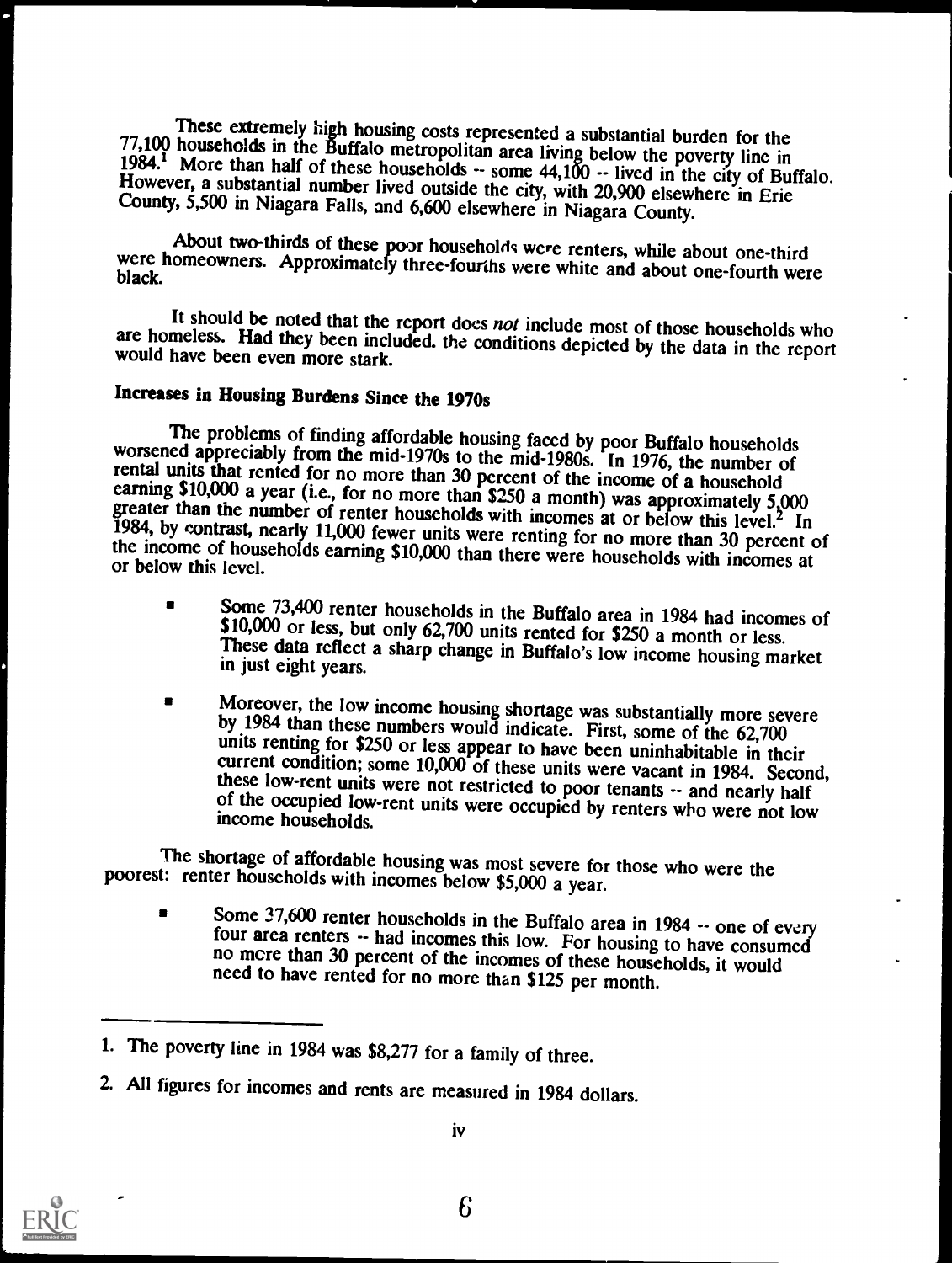Yet while there vere 37,600 households with incomes this low, only 12,000  $\blacksquare$ of the area's 166,000 rental units charged monthly rents of \$125 or less.

The high housing costs borne by poor households in Buffalo stand in sharp contrast to the housing burdens of more affluent households in the area.

- $\blacksquare$ Whi'e 75 percent of poor renters paid more than half their income for housing, only six percent of non-poor renters paid that much. Similarly, while 71 percent of poor homeowners paid more than half of their income for housing, just three percent of non-poor homeowners did.
- The data show quite clearly that as income rises, the portion of income spent on housing declines. While the typical poor household in Buffalo with income of less than \$5,000 paid at least 70 percent of its income for rent in 1984, the typical household with an income of \$20,000 to \$25,000 spent 17 to 19 percent of its income for housing, and the typical household in the \$40,000 to \$60,000 range spent between nine and 13 percent of income for housing.

### Substandard Housing

Not only do the poor in Buffalo pay much higher proportions of income for housing than the non-poor, but they are also more likely to live in housing with moderate or severe physical problems.

- The data show that more than one of every six poor renters in the Buffalo area lived in housing that HUD classified as having physical deficiencies.
- $\blacksquare$ By contrast, one in 20 non-poor renters lived in housing units with deficiencies.
- Similarly, while poor households constituted 17 percent of all householders  $\blacksquare$ in the Buffalo area, they occupied 53 percent of the units with signs of rats, 44 percent of those with holes in the floor, 38 percent of those with cracks in the walls, 36 percent of those with exposed wiring, and 34 percent of those with peeling paint.

### Factors Contributing to the Affordable Housing Squeeze

The increase in the shortage of low-rent housing in Buffalo since 1976 can be at ributed primarily to the occurrence of a sharp increase in the number of low income renters without a comparable increase in the number of low rent units in the housing stock. Between 1976 and 1984, the number of renters with incomes of less than \$10,000 rose 36 percent, from 54,000 households in 1976 to 73,400 in 1984. During the same period, there was only a small increase of 4,000 to 5,000 units, or about eight percent, in the number of units renting for \$250 or less (30 percent of a household's income at the \$10,000 income level).



V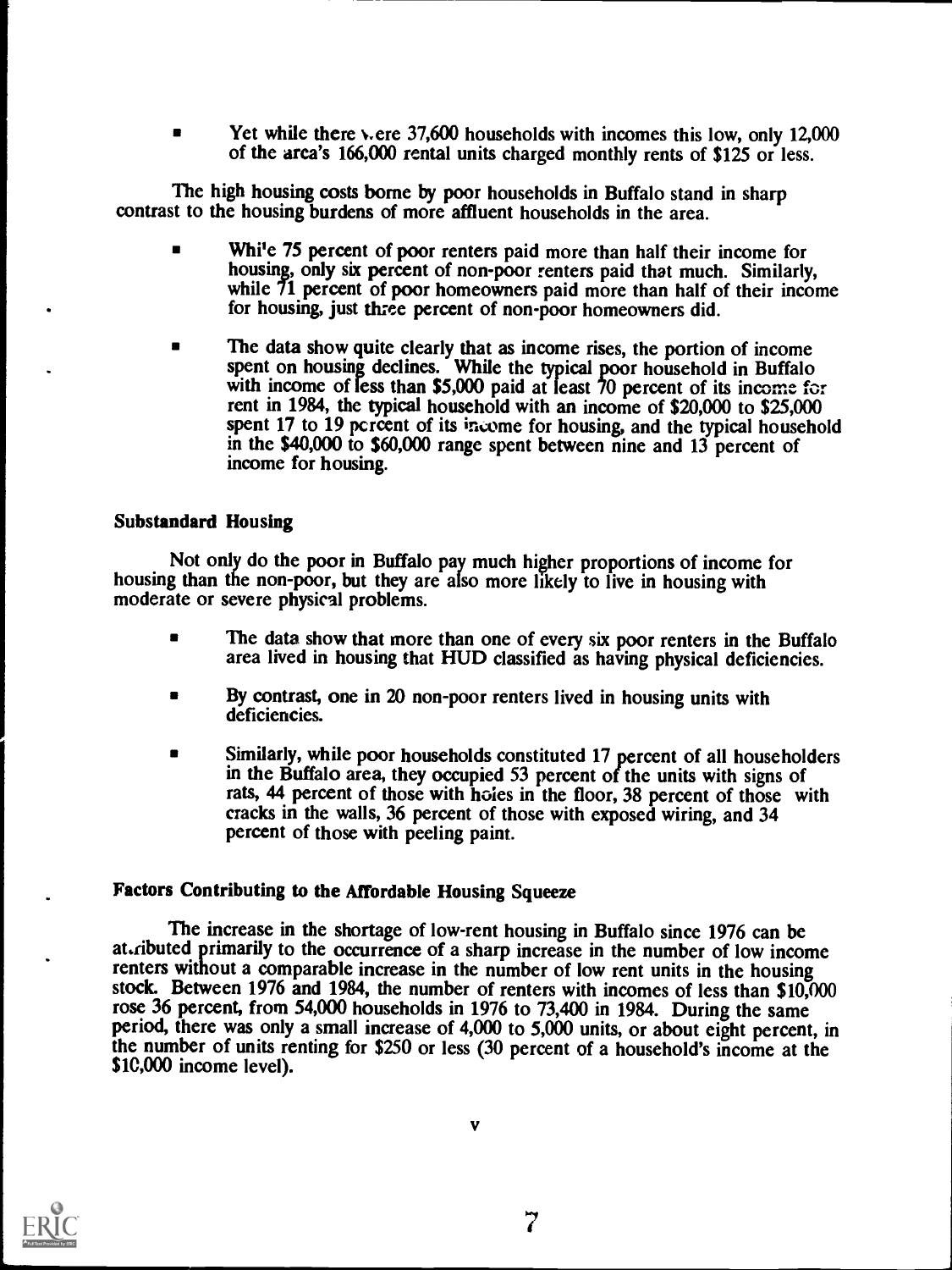Large declines in household incomes and modest increases in housing costs have<br>driven housing out of the affordable range for many Buffalo area residents. From 1976<br>to 1984, median income for Buffalo renter households plun

Similarly, median income for area home -wners fell 10 percent during the period, while median homeowner costs rose nine percent.

The squeeze was tightest on black renter households. Median housing costs for black renters climbed 11 percent from 1978 to 1984, while their median income fell 26 percent.

### Gaps in Government Assistance

For most poor Buffalo households overburdened by high housing costs,<br>government assistance through subsidized housing programs is not available. Only about<br>one in every four poor renter households in the Buffalo area (26 p

Several cash assistance programs provide basic income support that can help<br>certain types of poor households meet the costs of basic necessities such as rent. The<br>principal such assistance programs are the Aid to Families

- Since 1970, maximum AFDC benefits in New York State have fallen 38 percent after adjustment for inflation.
- Since 1974, the year the SSI program began, SST state supplements in New York State have fallen 49 percent, after adjustment for inflation.  $\blacksquare$

The failure of New York State to keep benefits up with inflation is one of the factors behind the decline in the income of poor Buffalo households in recent years.

The state does provide "shelter and energy allows nces" as part of its AFDC grant<br>to help poor families defray their housing costs. These allowances are set by each<br>county as part of the basic AFDC grant and are supposed t



S

<sup>3.</sup> All figures arc adjusted for inflation.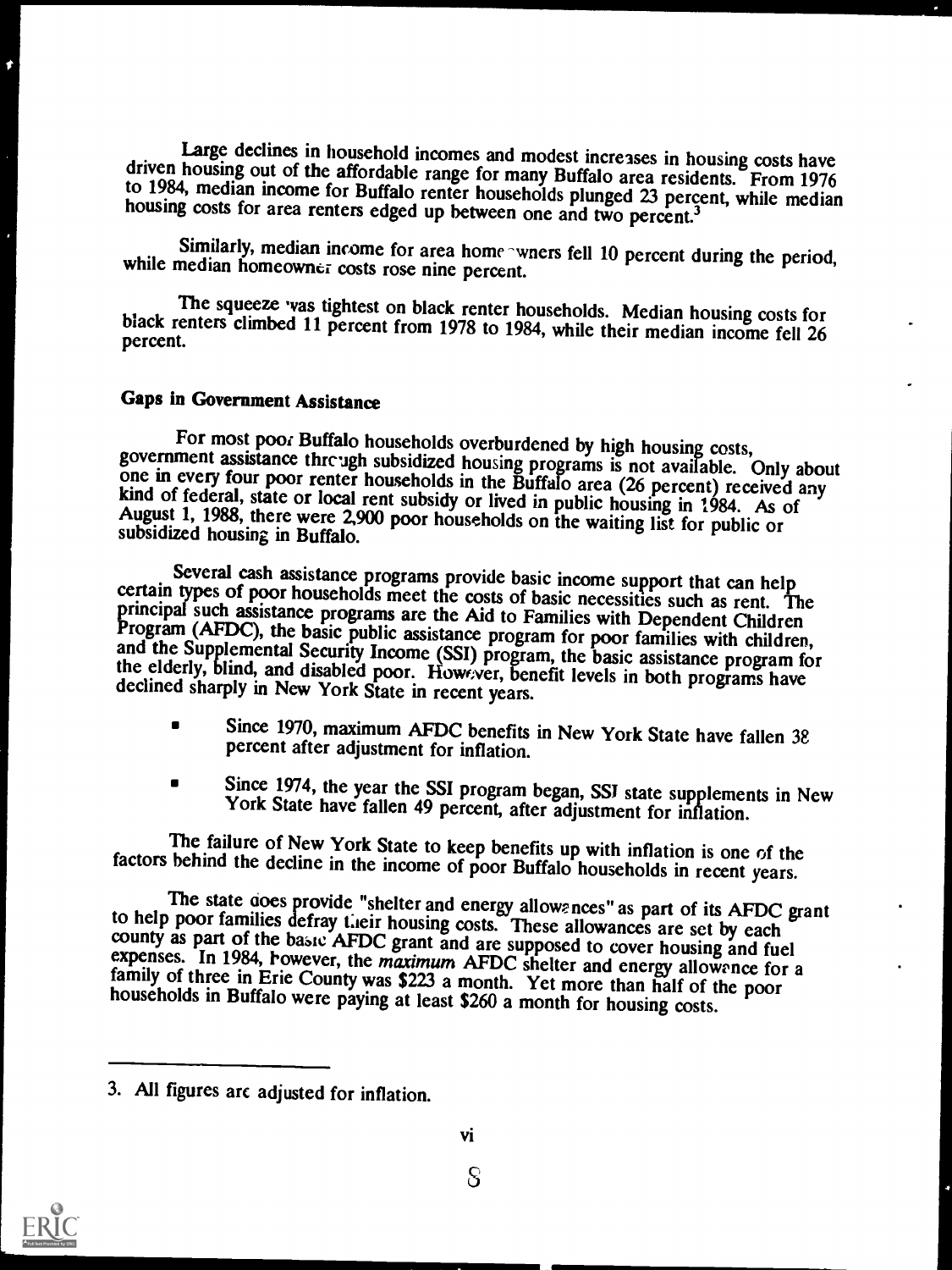#### Future Trends

The outlook for the future must be considered ominous. Most national analyses forecast that the gap between the number of low income households and the number of units affordable by these households will grow substantially larger in the years ahead.

The Neighborhood Reinvestment Corporation, a nonpartisan, Congressionallychartered institution, issued a report in early 1988 concluding that the low income housing shortage will burgeon in the years ahead. The report projected that between 1983 and 2003, the number of low rent units in the United States would fall by 3.5 million, while the number of low income reater households would grow by more than seven million. By 2003, the study estimated, the number of low income renter households would be nearly double the number of low rent units.

One of the reasons for the anticipated sharp growth in the shortage of low income housing is that many of the commitments under existing federal low income housing programs are scheduled to expire in the years ahead. Under one set of programs, the federal government has been providing mortgage subsidies to private developers who in turn agree to lease their units to low and moderate income tenants for 20 years. For many of these units, the 20-year period is now nearly up and they may then be converted to housing for people at higher income levels. A large number of the units in Buffalo that were subsidized under these programs are at risk of being removed from the inventory of low income housing in the next several years.

Under another set of federal housing programs, private owners enter into contracts with the federal government to make their units available to low income tenants for a specified time period (usually 15 or 20 years), with the federal government paying that portion of the rent that exceeds 30 percent of a poor household's income. In Buffalo, contracts covering 4,300 such rental units will expire in the next five years. The owners will then have the option of raising rents and converting the units to occupancy by a higher income clientele.

While Buffalo's economy has improved since 1984, the trends related to low income housing must be regarded as alarming. For most low income households in the Buffalo area, housing has become an increasingly unaffordable commodity. With more than half of all poor renters and nearly half of all poor homeowners paying more than 70 percent of income for housing, little money remains for other necessities.

These high housing cost burdens have serious implications. The severe low income housing shortage is likely to have contributed substantially to the growing problem of homelessness in Buftalo. As noted, this report does of include most of those households who were homeless in 1984. In addition, these housing cost burdens are likely to have intensified other problems such as the incidence of hunger. The likelihood that a poor household will be without adequate food for part of a month is considerably greater when the household's rent consumes so much of its income that too little money is left to buy food to last through the month. Unfortunately, the data on national trends and housing conditions suggest that just as the affordable housing



vii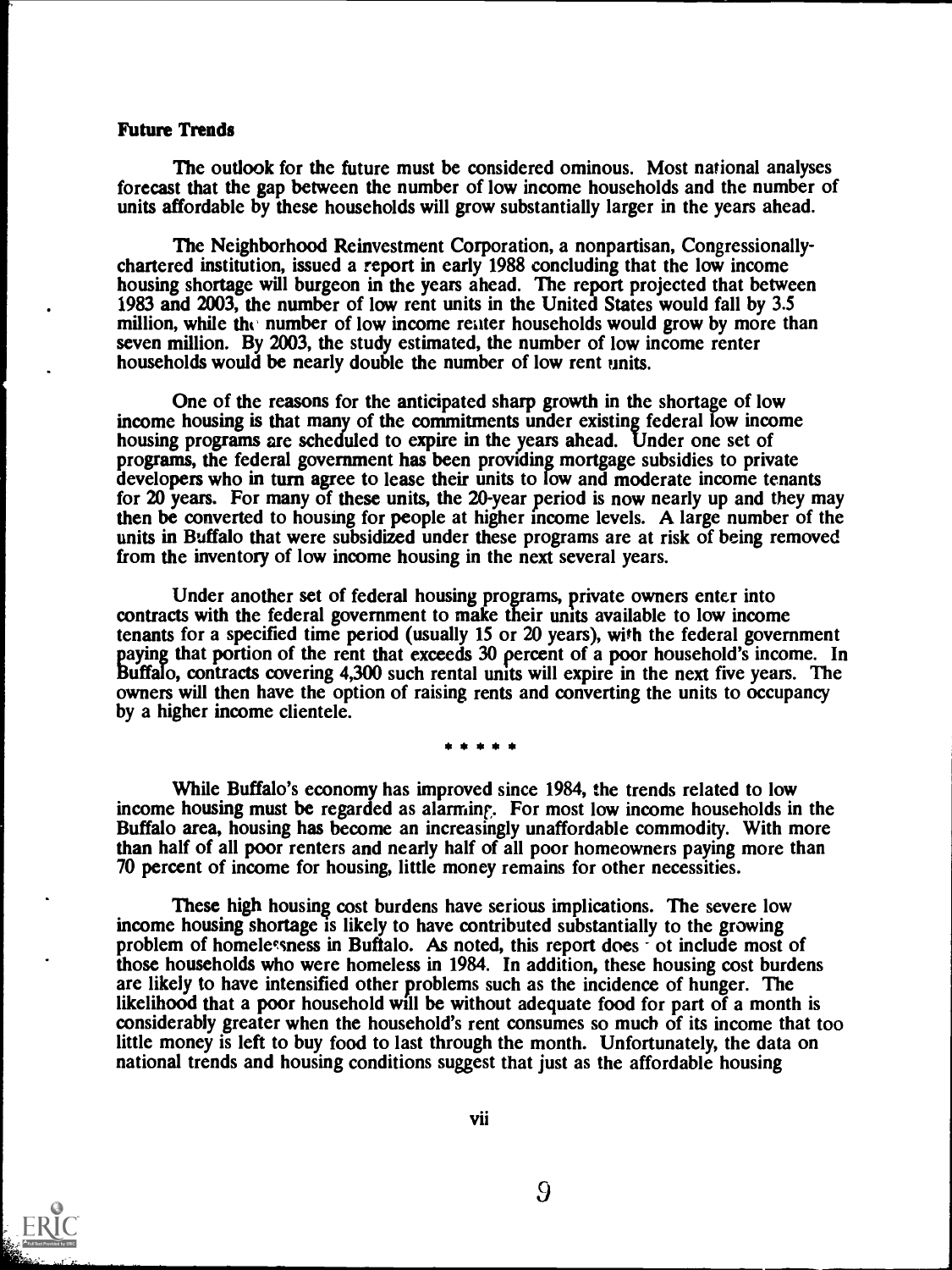problem worsened dramatically for low income households both in Buffalo and nationally from the n, id-1970s to mid-1980s, so too is it likely to deteriorate further in the years ahead unless major changes are made in government policy or in the actions of the private sector.

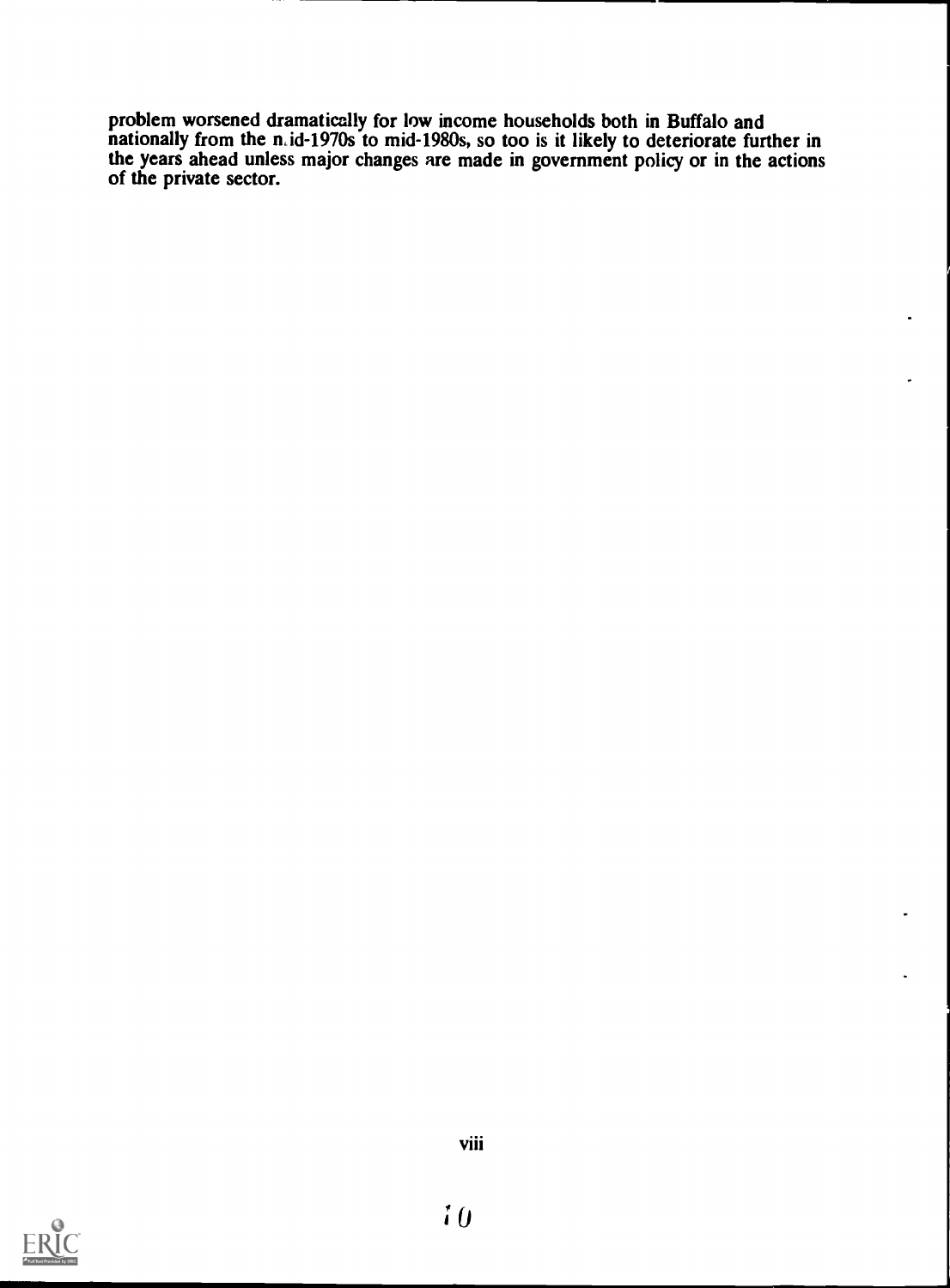### ACKNOWLEDGEMENTS

This ieport would not exist were it not for the efforts of many of my colleagues at the Center on Budget anj Policy Priorities. Most critical were the efforts of the Center's director, Bob Greenstein, who provided sterling editorial and substantive guidance. Art Jaeger prepared a distinguished press release and coordinated the release of report. In addition, Ed Lazere, Keith McKeown, Isaac Shapiro made valuable contributions throughout the editorial process. Cathy Carr oversaw the production process. Finally, Leslie Zupan professionally edited and prepared the final document for publication. I thank all of these individuals for their assistance and support.

The preparation and publication of this report are supported by a grant from the Edna McConnell Clark Foundation.

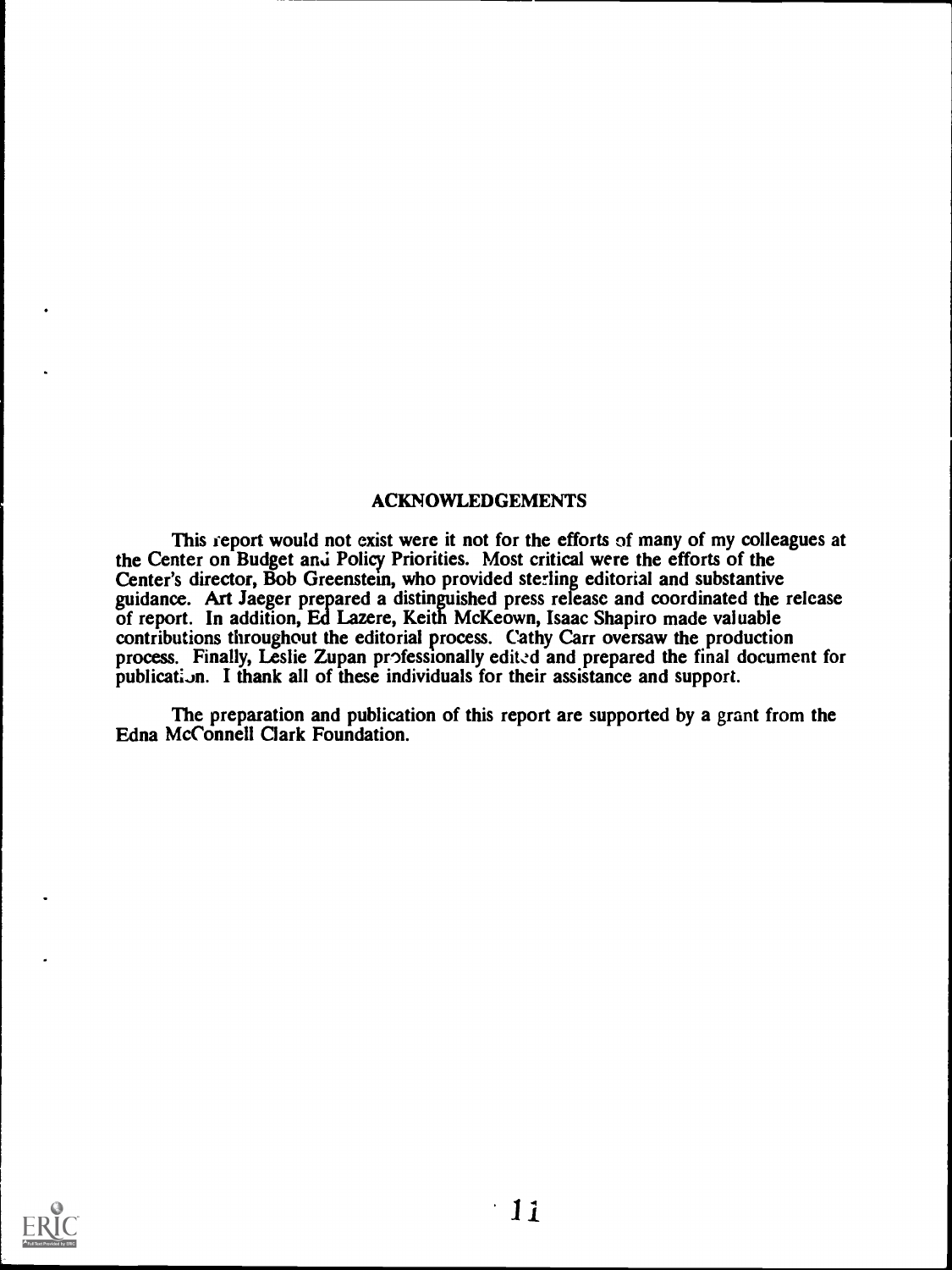#### PREFACE

This report is one in a series to be issued by the Center on Budget and Policy<br>Priorities on low income housing conditions in various metropolitan areas. The Center's<br>reports are based on a series of new publications being

Each of these government publications is comprised of more than 100 pages of<br>tables, providing a wealth of data on housing conditions in particular metropolitan areas.<br>The publication about Buffalo, *Housing Characteristic* 

This report by the Center on Budget and Policy Priorities is based on an analysis<br>of the new data and comparisons with the earlier data. The preparation and publication<br>of this Center report are supported by a grant from t

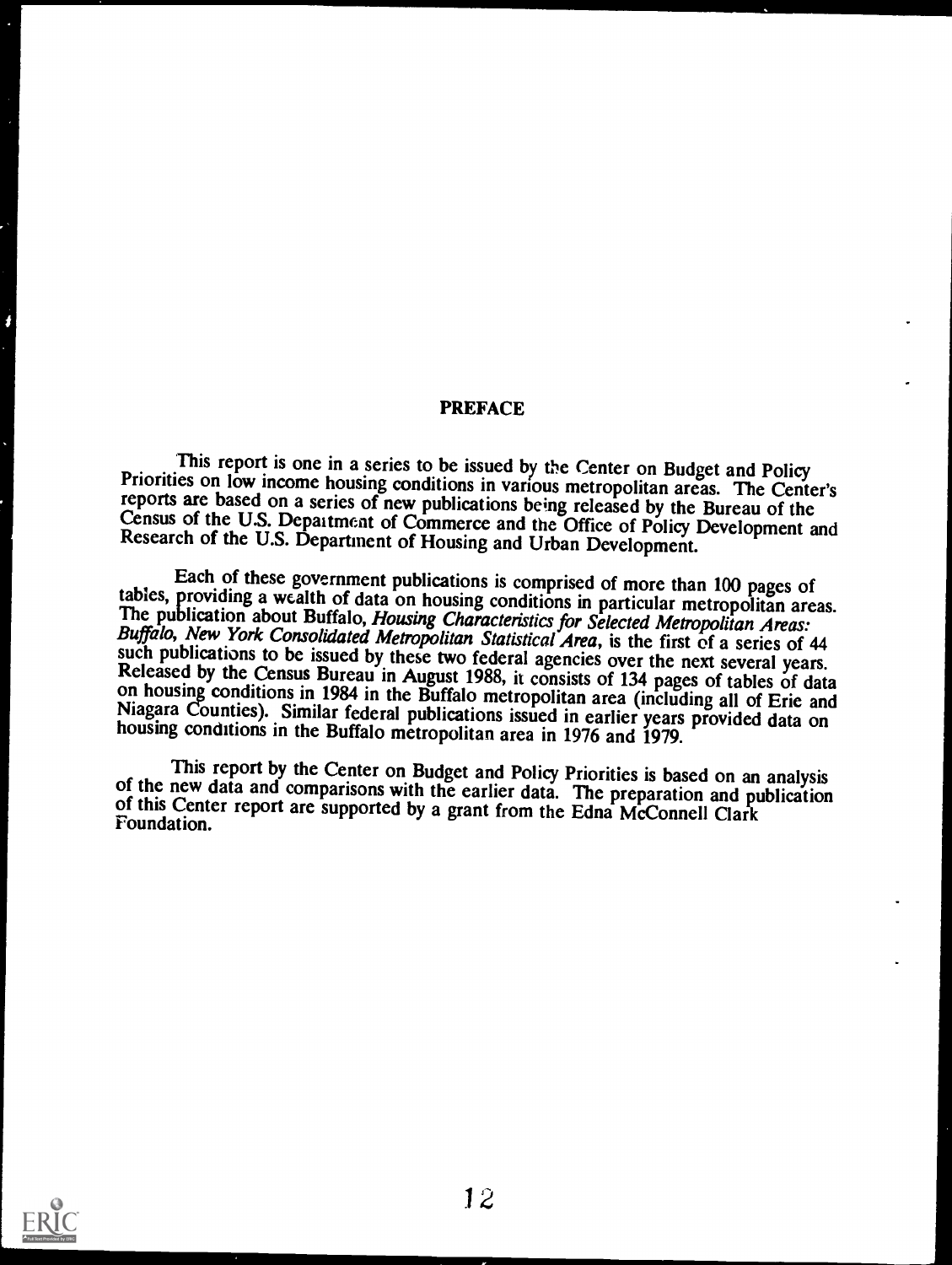## **Contents**

|                          |                                                                                                                                       | Page  |  |
|--------------------------|---------------------------------------------------------------------------------------------------------------------------------------|-------|--|
| <b>Executive Summary</b> |                                                                                                                                       | iii   |  |
| <b>Acknov</b> & Agements |                                                                                                                                       | vii   |  |
| <b>Preface</b>           |                                                                                                                                       | viii  |  |
| I.                       | The Housing Burdens on Poor Households                                                                                                | 1     |  |
| II.                      | Substandard Housing in Buffalo                                                                                                        | 17    |  |
| III.                     | <b>Characteristics of Poor Renter and</b><br>Homeowner Households in Buffalo                                                          | 21    |  |
| IV.                      | Housing Problem of Buffalo's Clack Household's                                                                                        | 25    |  |
| V.                       | The Housing Burdens of the Elderly<br>and Young Families                                                                              | 29    |  |
| VI.                      | A Comparison of Housing for the Poor in the<br>City of Buffalo, the Remainder of Erie County<br>and the City of Niagara Falls         | 33    |  |
| VII.                     | <b>Factors Contributing to the Affordable</b><br>Housing Squeeze: Sagging Incomes, Rising Costs<br>and Inadequate Assistance Programs | 37    |  |
| VIII.                    | <b>Conclusion</b>                                                                                                                     | 41    |  |
|                          | <b>Appendix</b>                                                                                                                       | $A-1$ |  |

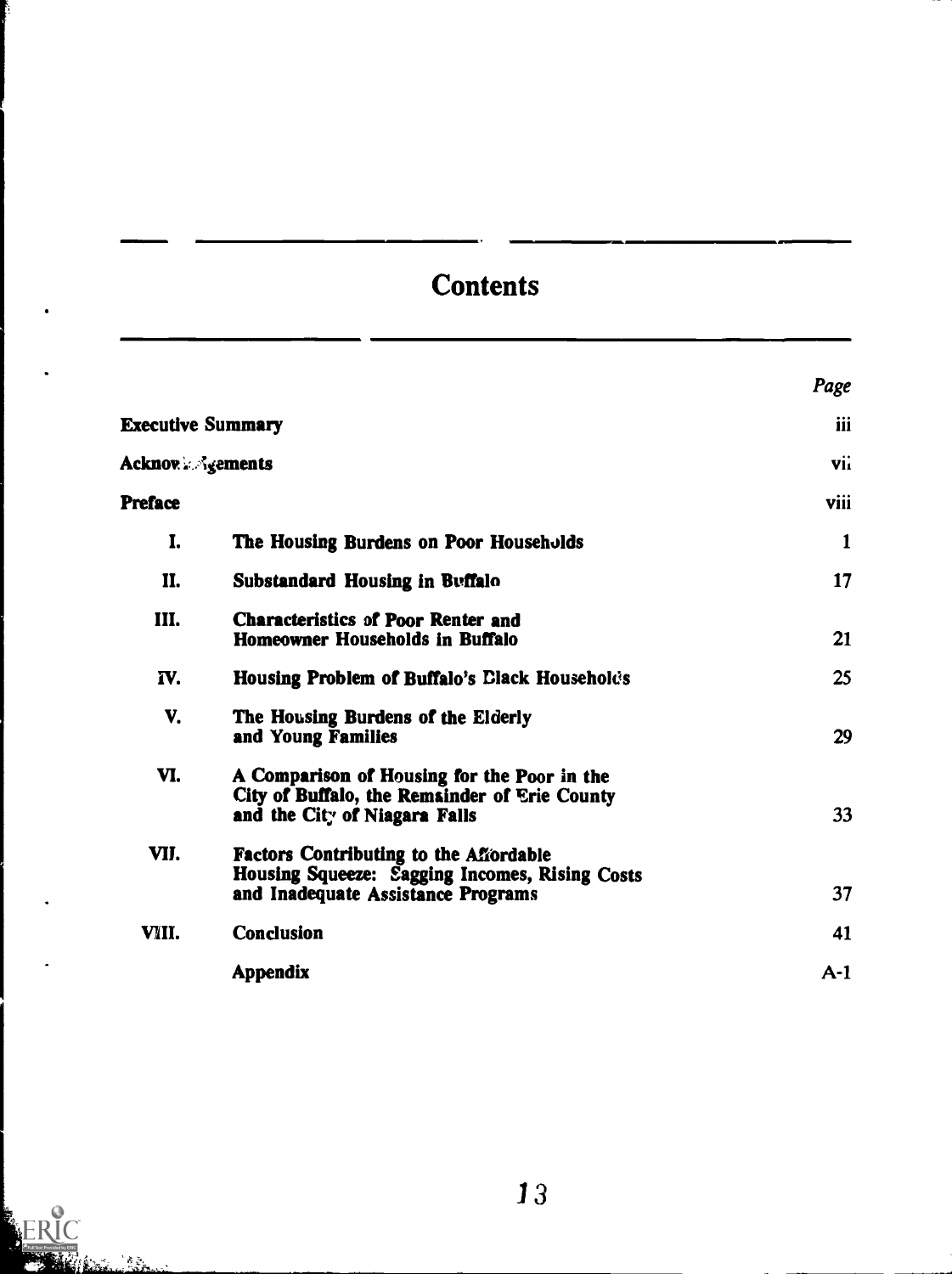### I. THE HOUSING BURDENS ON POOR HOUSEHOLDS

Under standards  $\cdot$  tablished by the U.S. Department of Housing and Urban Development, housing is considered affordable for a low income household if it consumes no more than 30 percent of the household's income.<sup>1</sup> By the HUD standard, nearly all  $-94$  percent  $-$  of poo; households in the Buffalo metropolitan area are unable to find affordable housing.<sup>2</sup>

In 1984, some 77,100 households in the Buffalo metropolitan area lived below the poverty line. (The poverty line in 1984 was \$8,277 for a family of three.) Some 44,100 of these poor households (or more than half) resided in the city of Buffalo; 20,700 poor

<sup>2.</sup> The Census Bureau's American Housing Survey defines a "housing unit" as a "a house, an apartment, a group of rooms, or a single room occupied or intended for occupancy as separate living quarters." According to the survey, a household consists of all the people who occupy a housing unit and may be a single family, one person living alone, two or more families living together, or any other group of related or unrelated people who share living arrangements.



<sup>1.</sup> Until 1981, housing was considered affordable by HUD if it consumed no more than 25 percent of household income. The standard was raised to 30 percent in conjunction with federal budget cuts enacted in 1981. (One of these reductions involved a provision requiring low income households in federally subsidized housing to pay 30 percent of income for rent, rather than 25 percent as in the past.)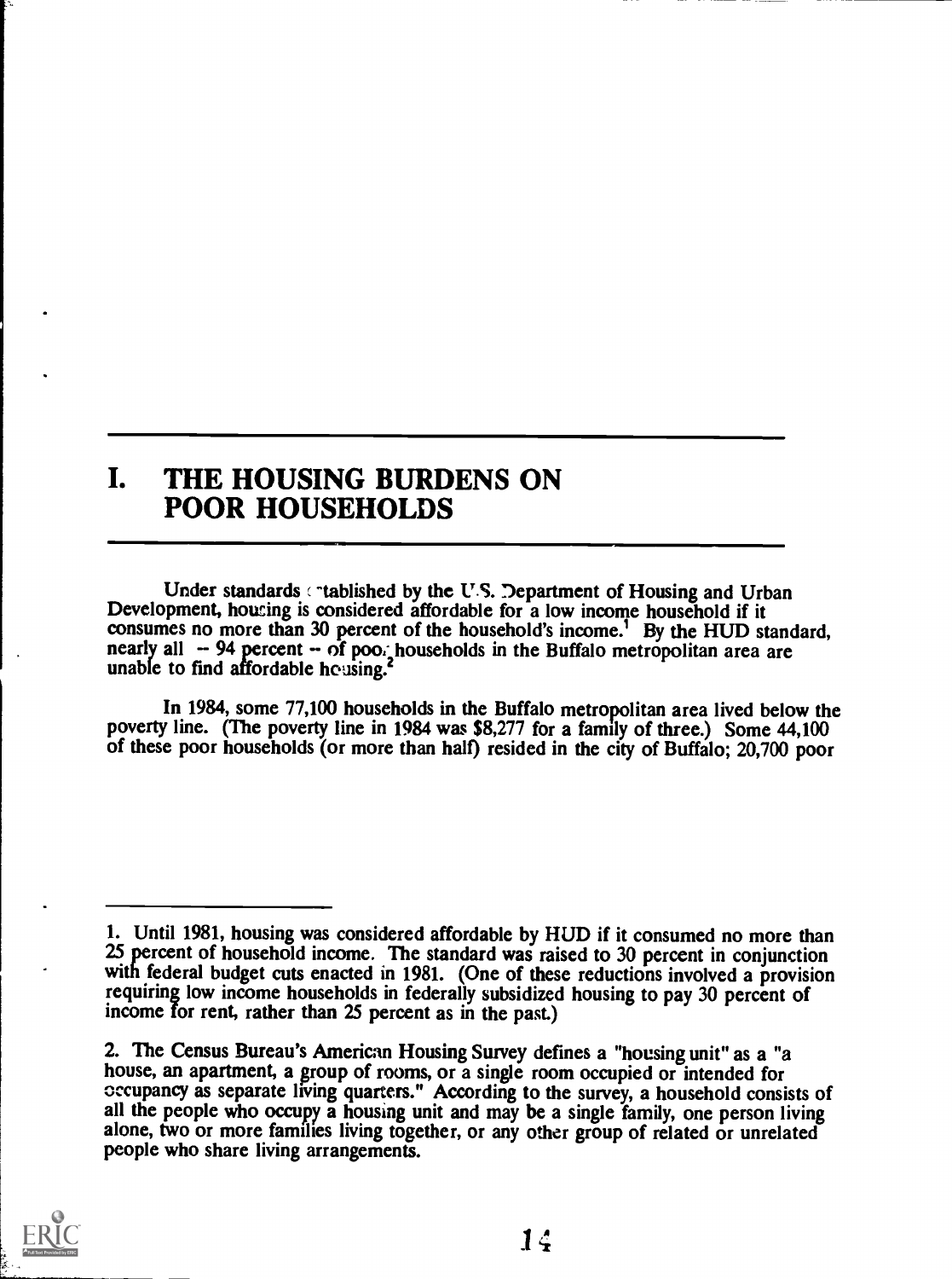households lived in Erie County outside the Buffalo city limits. Tne remaining 12,300 lived in Niagara County, with half in the city of Niagara Falls and half outside the city.<sup>3</sup>

Some 52,900 of these poor households -- or about two of every three -- were renters. The remaining 24,200 poor households were homeowners.

It should be noted that the Census Bureau survey does not include most of t'ose households who are homeless. The number of poor households used throughout this report, then, is a conservative estimate of the number of households in Buffalo with substantial housing difficulties.

Moreover, some housing studies have found that after meeting other basic needs, many poor households cannot afford as much as 30 percent of income for housing.<br>Thus, a number of housing experts believe HUD's 30 percent of too high. An alternative concept of affordability is presented in the Appendix. For this reason also, the findings presented in this report are conservative in their portrayal of low income housing problems in Buffalo.

#### Poor Renter Households

In 1984, some 52 percent of all poor renter households in the Buffalo metropolitan area paid at leas 70 percent of their incomes for rent and utilities. Threefourths paid at least 50 percent of their income for rent and utilities. A stunning 94 percent paid at least 30 percent of their income for rent and utilities -- or more than the amount considered affordable for these households under the federal standards. (See Figure 1)

These extremely high rent burdens left poor renter households in Buffalo with little income for other living expenses. For example, a family of three with income at the poverty line (\$8,277 in 1984) would have an income of \$690 per month. If the



<sup>3.</sup> The process used by the Census Bureau for determining the number of poor households in the Buffalo metropolitan area is slightly different than the process used by the Census Bureau in the reports it issues each year on the number of poor people in the nation as a whole. The definition of poverty used in the reports on housing conditions in various urban areas reflects the number of households who are poor. A household is considered to be poor if the total income of all people occupying a residential unit is below the poverty line (for a household of that size). In its annual reports on the status of poverty in the United States, the Census Bureau counts the number of poor families and the number of poor "unrelated individuals." Under this approach, more than one family or more than one unrelat single residential unit. The poverty definition reflected in the Buffalo housing data (and<br>in the housing data for other metropolitan areas) results in a slightly lower poverty count than would be found if the alternative Census Bureau approach to measuring poverty had been used.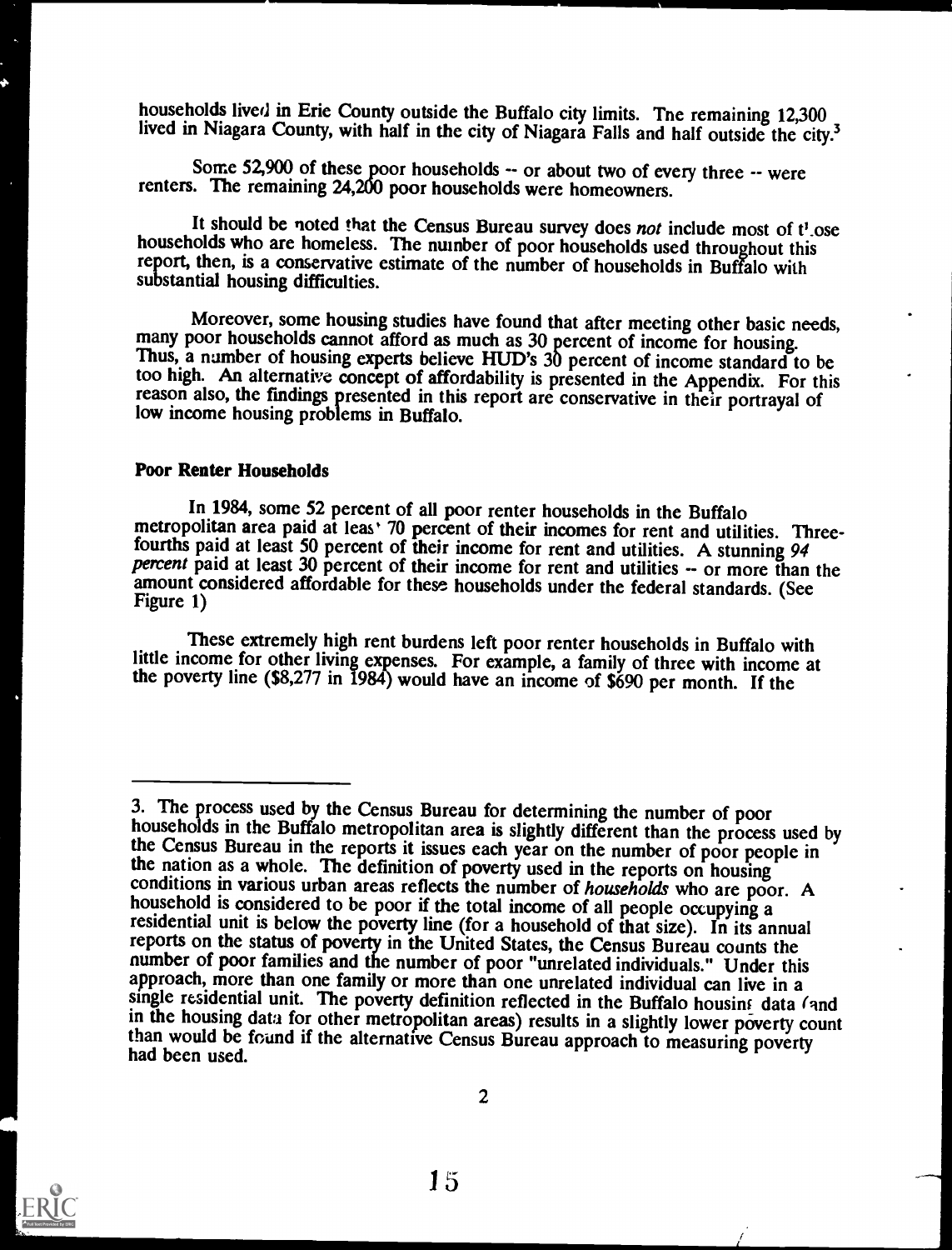

and the control of the con-



Source: U.S. Census Bureau American Housing Survey, 1984

 $\mathbf{r} = \left\{ \begin{array}{ll} 0 & \mathbf{r} \in \mathbb{R}^n, \ \mathbf{r} \in \mathbb{R}^n, \ \mathbf{r} \in \mathbb{R}^n, \ \mathbf{r} \in \mathbb{R}^n, \ \mathbf{r} \in \mathbb{R}^n, \ \mathbf{r} \in \mathbb{R}^n, \ \mathbf{r} \in \mathbb{R}^n, \ \mathbf{r} \in \mathbb{R}^n, \ \mathbf{r} \in \mathbb{R}^n, \ \mathbf{r} \in \mathbb{R}^n, \ \mathbf{r} \in \mathbb{R}^n, \ \$ 

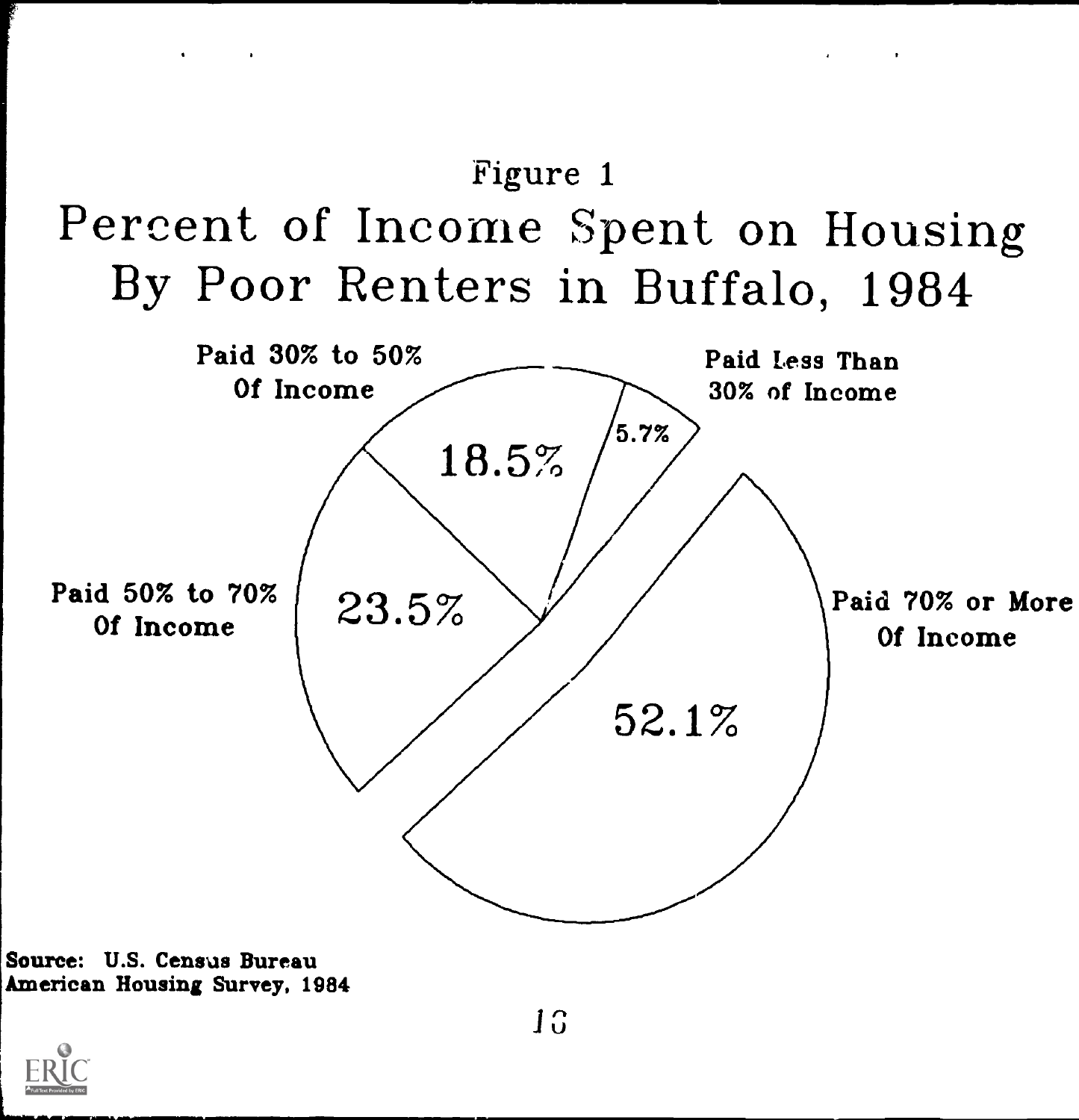family spent 70 percent of this income for rent and utilities, it would have only \$207 a month left for food, clothing, and other expenses.<sup>4</sup>

Unfortunately, for most poor renter households in Buffalo, the situation was considerably more grim than this. The typical poor household did not have an income level equal to the poverty line, but rather well below it. The Census data show that the typical (or median) poor renter household in the Buffalo metropolitan area had an income of less than  $$5,000$  in  $1984.5$  (An income of  $$5,000$  in  $1984$  was equivalent to an income of about \$5,700 in 1988, after adjusting for inflation.<sup>6</sup>) If a household had an income of \$5,000 and spent 70 percent of its income for rent and utilities, it would have only \$125 per month left for all its other cash expenses. (See Figure 2)

As noted, affordable housing under the HUD standards, should consume no more than 30 percent of a poor household's income. Under this standard, the typical poor renter household in Buffalo (with its income of \$5,000) could afford to spend no more than \$125 a month (\$1,500 a year) on rent and utilities. Yet the typical poor renter household actually spent much more than this on housing costs. The data show that the typical (or median) poor renter household in the Buffalo area incurred rent and utilities costs of \$260 a month in 1984, more than twice the maximum "affordable" amount for this household. The typical poor renter household with an income of \$5,000 had to spend 26 percent of its income (\$108 per month) on gas and electricity costs alone.<sup>7</sup>

#### Poor Homeowners

The housing cost burdens of the 24,200 poor homeowners in the Buffalo metropolitan area were nearly as severe as the burdens borne by poor renters. Nearly half (47 percent) of all poor homeowners in the Buffalo area paid at least 70 percent of their incomes for housing costs in 1984. This figure is close to the 52 percent of all poor renters who paid at least 70 percent of their income for housing costs. (See Figure 3)



<sup>4.</sup> As used here, household income includes cash income from all sources, including wages, welfare, unempbyment insurance, and Social Security benefits. It does not include non-cash benefits.

<sup>5.</sup> The median renter household is the household whose income falls exactly in the middle of the income distribution of all renter households. Thus, half of all poor renter households have incomes below that of the median p renter household.

<sup>6.</sup> All adjustments for inflation use the Consumer Price Index for Urban wage earners in the Buffalo metropolitan area.

<sup>7.</sup> Estimates for electricity and gas costs are based only on those poor renters who paid separate charges for these utilities. Approximately four-fifths of all poor renters paid separately for electricity and more than two-thirds of poor renters paid separate gas bills.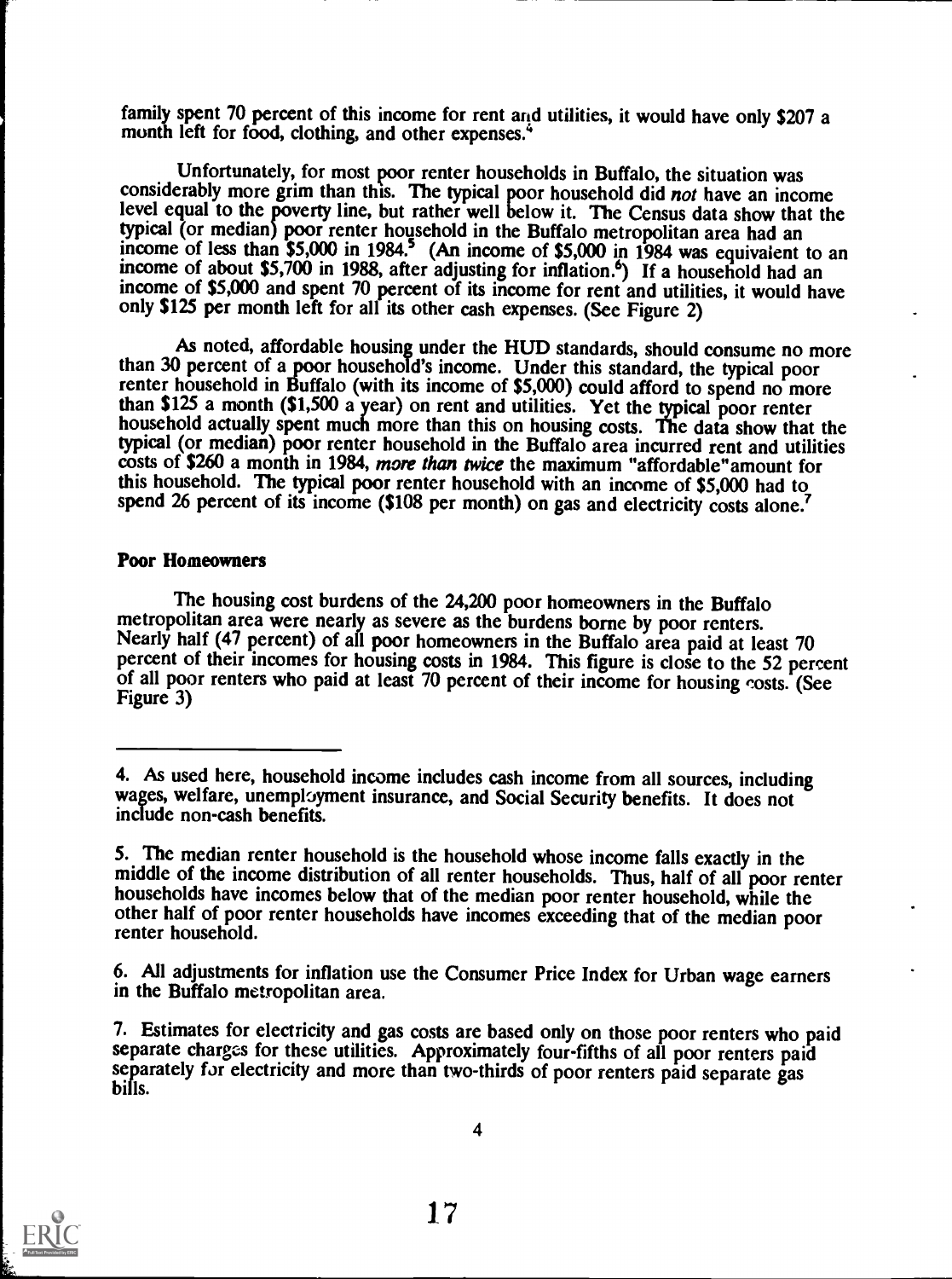





Source: U.S. Census Bureau American Housing Survey, 1984

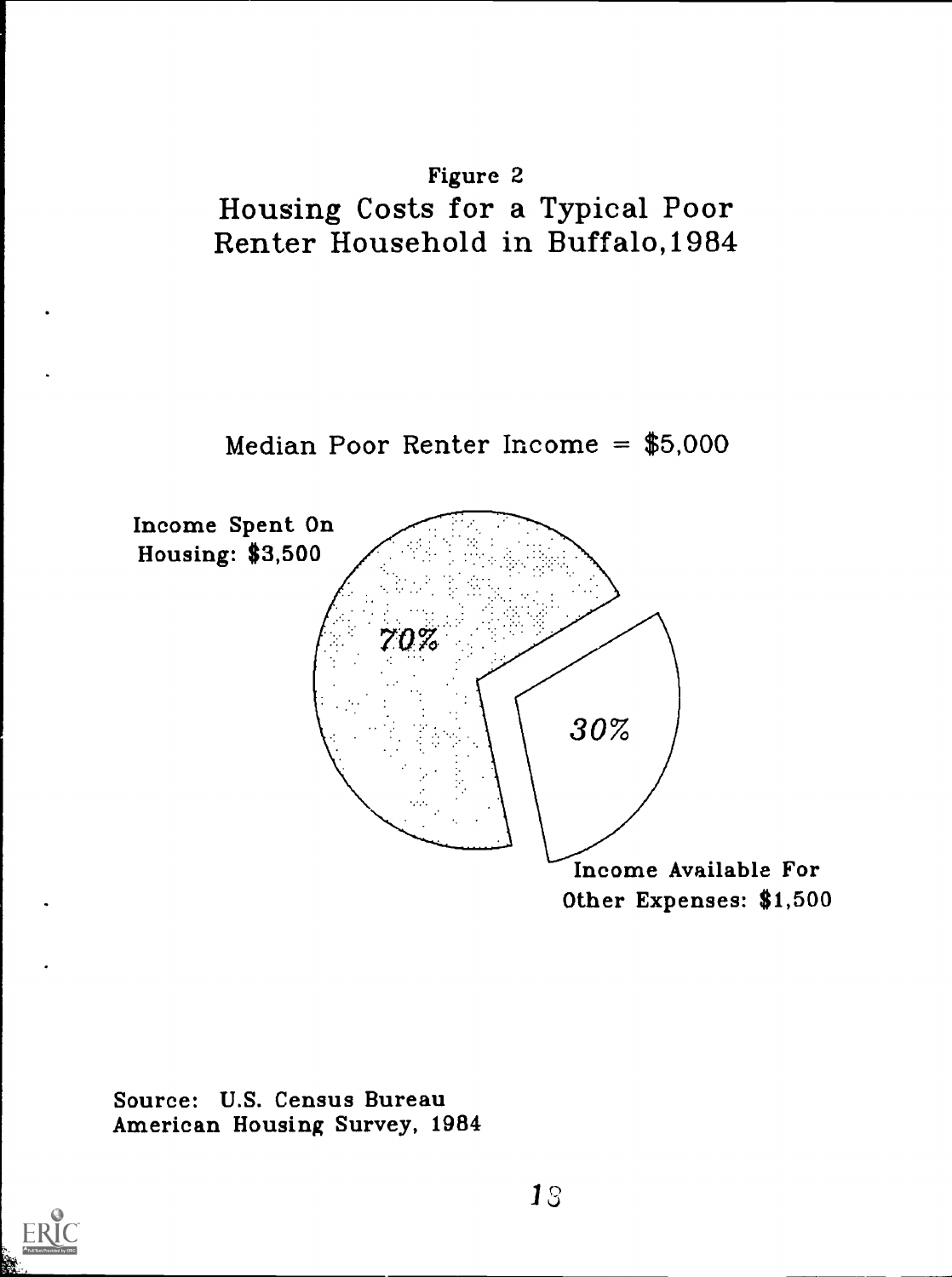



Source: U.S. Census Bureau American Housing Survey, 1984

 $\bullet$  . The second contract  $\mathcal{L}^{\text{max}}$ 

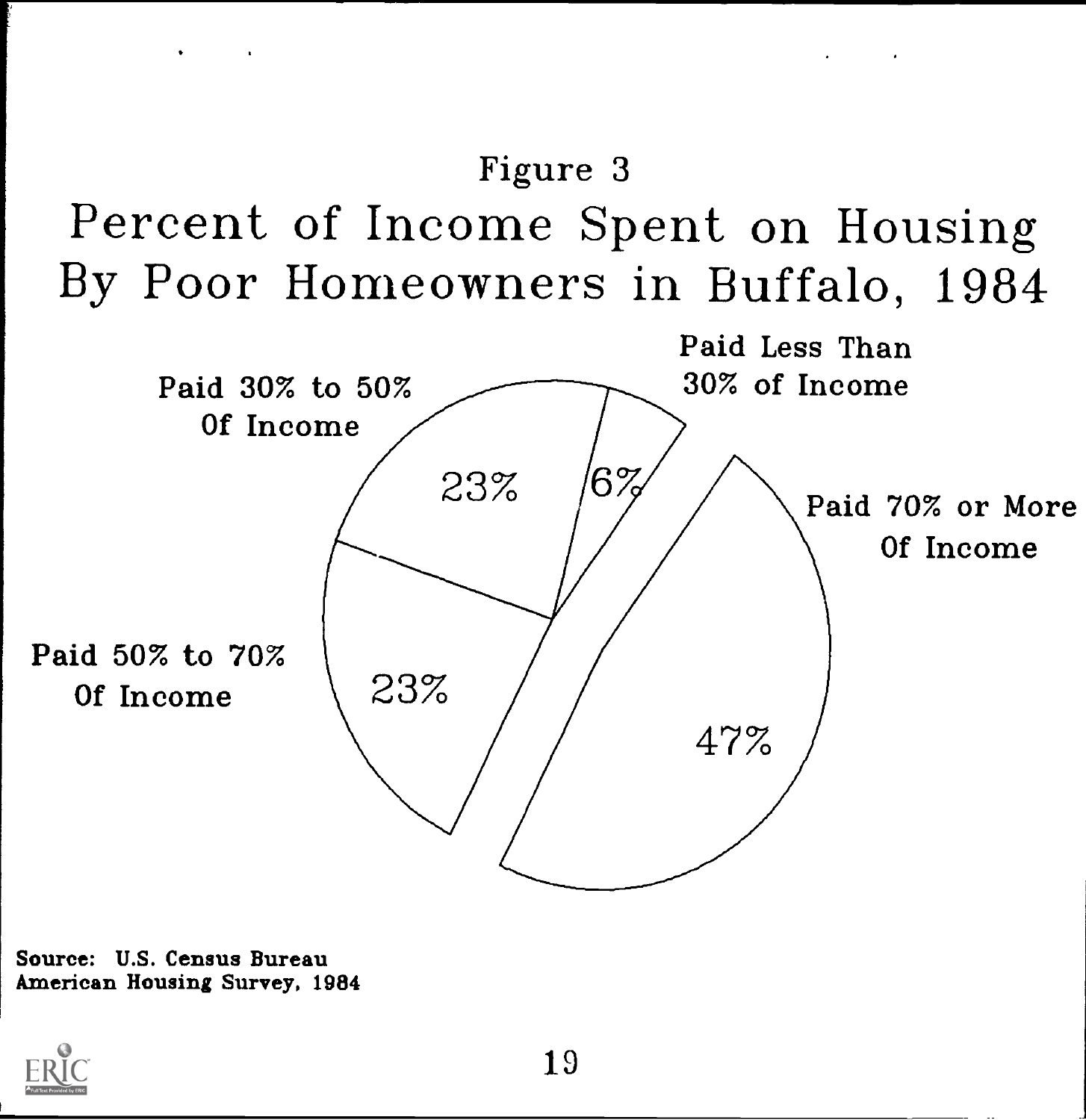The typical (or median) poor homeowner household in Buffalo paid 68 percent of its income for housing in 1984. This is close to the percentage of income paid for housing by the typical poor renter household (which was at least 70 percent).

Poor homeowners, like poor renters, were very poor. The typical (or median) annual income level for both groups fell below \$5,000 a year.

The Census data indicate that poor homeowners faced high costs for housing expenses other than their mortgages. The typical poor homeowner household paid 47 percent of its income just for fuels, other utilities, and real estate taxes. The percentage of income that the typical poor homeowner spent for housing costs other than mortgage payments exceeded the proportion of income spent on all housing costs, including mortgage payments, of more than 99 percent of those Buffalo area homeowners who were not poor.<sup>8</sup>

### Poor Black and White Households Both Affected

These high housing cost burdens affected poor black and white households alike. Table 1 below reveals that while 53 percent of poor black households in the Buffalo metropolitan area spent at least 70 percent of their incomes on housing costs, so did 50 percent of the poor households that were not black. Some 72 percent of poor black households spent at least half of their incomes on housing, but so did 74 percent of poor households who were not black. Housing costs exceeded  $30$  percent of income for  $\cdot$  ore than nine out of 10 poor households in both groups.

|                                                 | Poor Black<br><u>Households</u> | Poor Non-Black<br><b>Households</b> |
|-------------------------------------------------|---------------------------------|-------------------------------------|
| Paid 70 percent or more<br>of income on housing | 53%                             | 50%                                 |
| Paid 50 percent or more                         | 72                              | 74                                  |
| Paid 30 percent or more                         | 91                              | 95                                  |
| <b>Poverty Rate</b>                             | 46                              | 14                                  |



<sup>8.</sup> Estimates for homeowners electric, gas and real estate taxes are based on those homeowners who paid such costs. All poor homeowners paid separate electricity bills, 95 percent paid real estate taxes and 90 percent paid gas charges.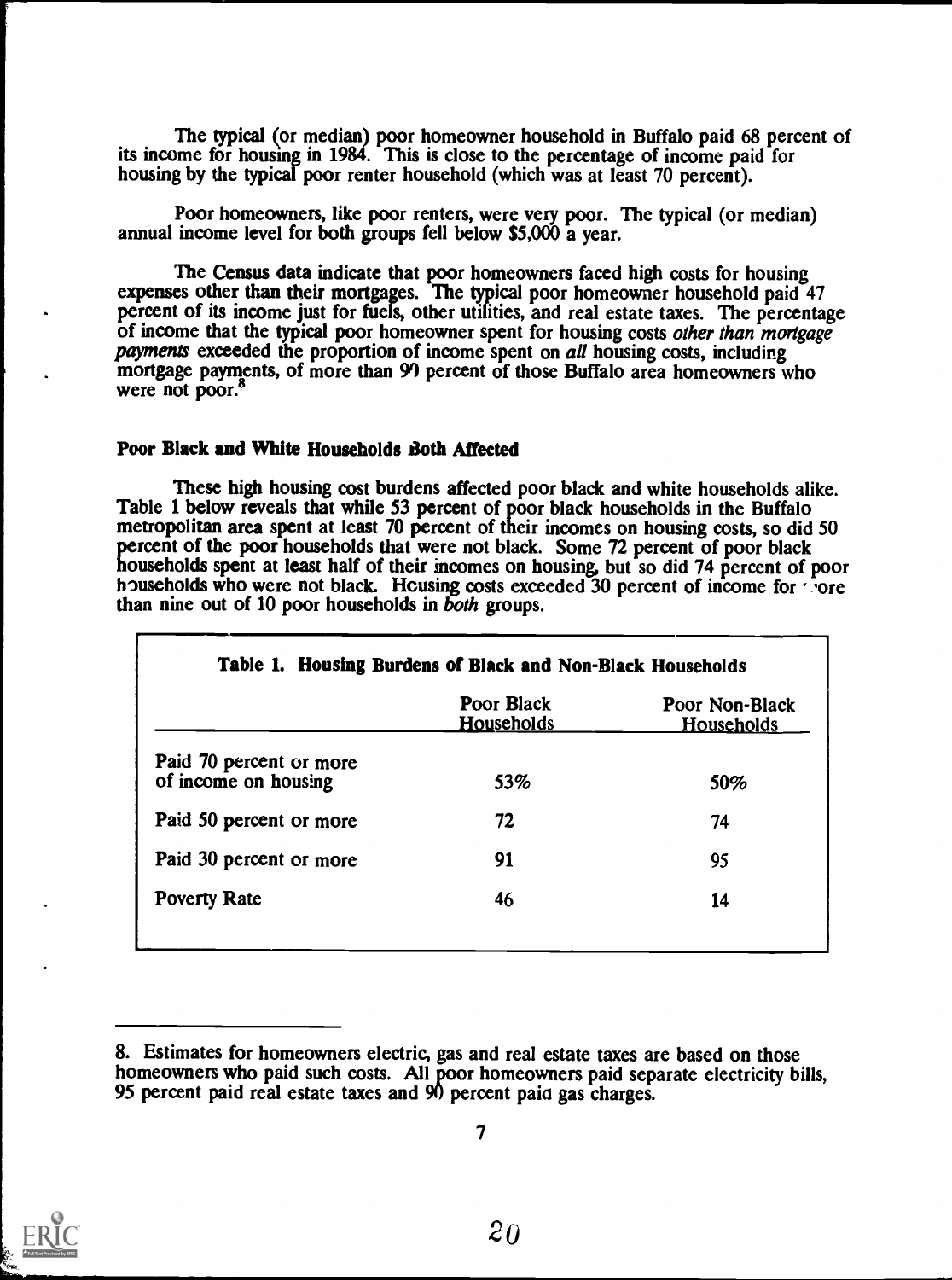While black households in the Buffalo area had far higher poverty rates than did<br>white households, most of the poor households in the Buffalo area were not black, as<br>shown in Figure 4 on the following page. Blacks comprise

Those poor households that were black were much more likely to be renters than<br>homeowners. Some 90 percent of all poor black households were renters. As a result,<br>blacks comprised about one-third (32.7 percent) of the poor

### Low Income Housing Problems More Severe than in 1970s

The problems faced by poor Buffalo households in finding affordable housing<br>worsened appreciably from the mid-1970s to the mid-1980s. An examination both of the<br>new Census data on housing conditions in Buffalo in 1984 and

As Figure 5 (following page) indicates, low rent housing shortages have become far more severe in Buffalo since the mid-1970s. The data show that in 1976, the number of low rent units in the metropolitan area exceeded the

In 1976, the number of rental units that rented for no more than 30 percent of<br>the income of a household earning \$10,000 a year (i.e., that rented for no more than<br>\$250 a month) was approximately 5,000 greater than the num

In 1984, however, there were *nearly 11,000 fewer* such rental units that rented for<br>no more than 30 percent of the income of househoids earning \$10,000 than there were<br>households with incomes at or below this \$10,000 lev

Moreover, by 1984 the low income housing shortage had grown considerably<br>more severe than these numbers would indicate. The severity of the shortage was<br>magnified in 1984 for two reasons. First, some 10,000 of the 62,700 u



<sup>9.</sup> According to the Census Bureau survey, there were  $4,700$  households headed by a person of Hispanic origin. Some 2,500 of these Hispanic households  $-$  or 53 percent of these households  $-$  had incomes below the povert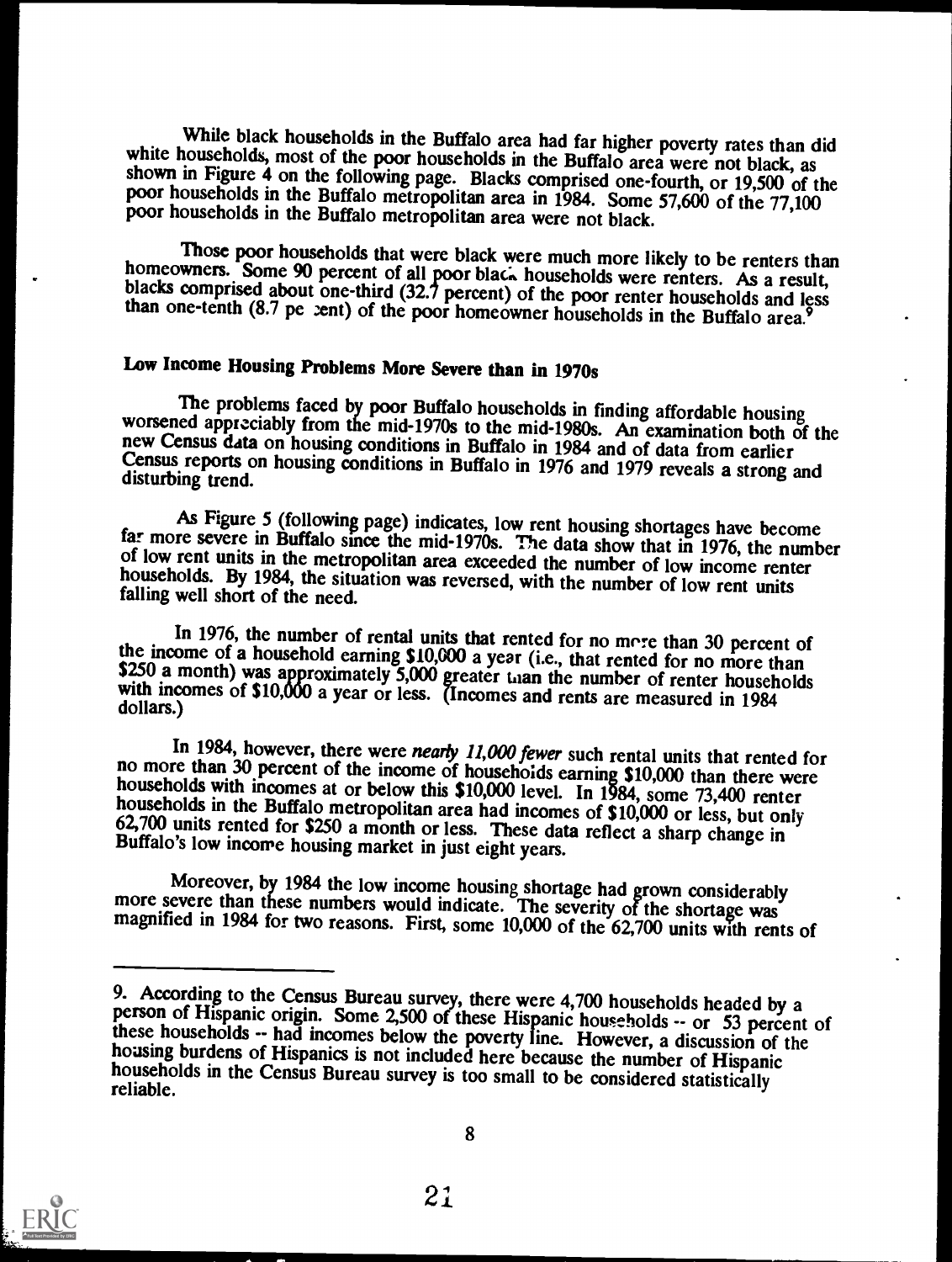

 $\mathcal{L}^{\mathcal{L}}(\mathcal{L}^{\mathcal{L}}(\mathcal{L}^{\mathcal{L}}(\mathcal{L}^{\mathcal{L}}(\mathcal{L}^{\mathcal{L}}(\mathcal{L}^{\mathcal{L}}(\mathcal{L}^{\mathcal{L}}(\mathcal{L}^{\mathcal{L}}(\mathcal{L}^{\mathcal{L}}(\mathcal{L}^{\mathcal{L}}(\mathcal{L}^{\mathcal{L}}(\mathcal{L}^{\mathcal{L}}(\mathcal{L}^{\mathcal{L}}(\mathcal{L}^{\mathcal{L}}(\mathcal{L}^{\mathcal{L}}(\mathcal{L}^{\mathcal{L}}(\mathcal{L}^{\mathcal{L$ 

Total Number of Poor Households: 77,100

Source: U.S. Census Bureau American Housing Survey, 1984

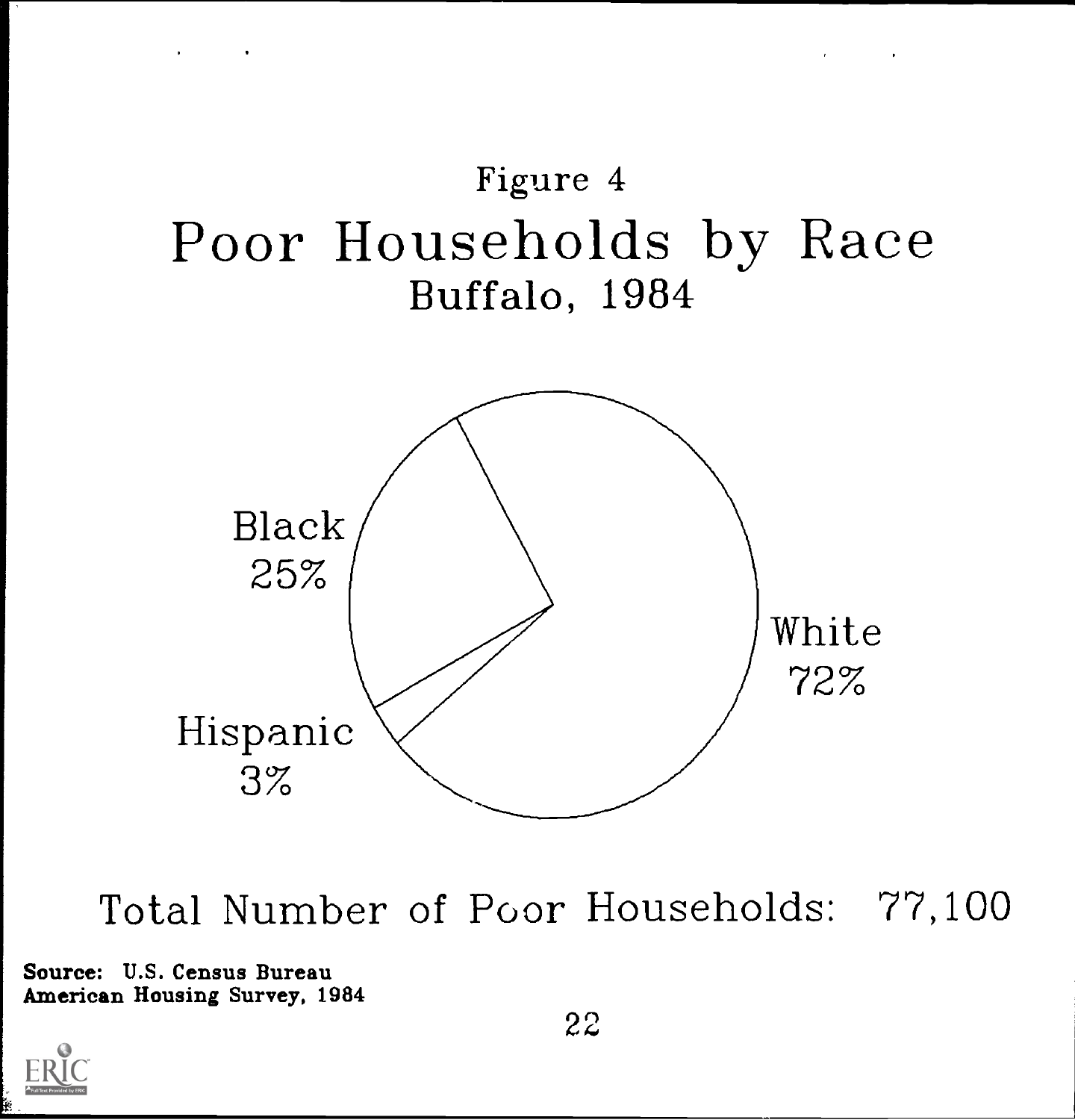# Figure 5 Low Income Renters and Low-Rent Units Buffalo, 1976 and 1984



American Housing Survey, 1984

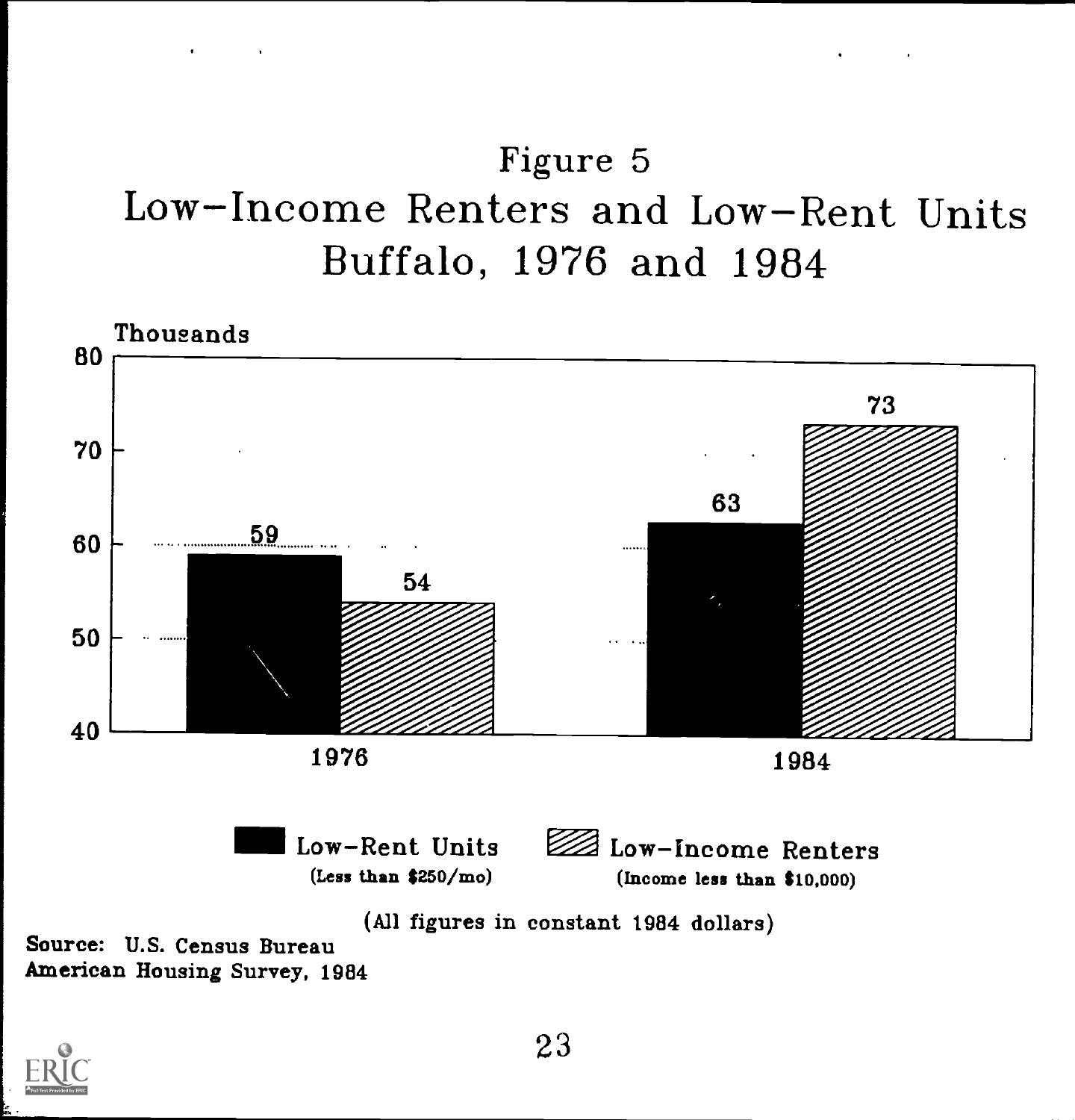less then \$250 were vacant in 1984. These units may have remained vacant despite their low cost because they may have had structural deficiencies.

Second, low rent units are not restricted to tenants with low incomes. In fact, many low rent units were occupied by renters who were *not* low income households. This further reduces the low rent housing supply that is av limited incomes.

In fact, in 1984, only 35,700 of the 73,400 renter households with incomes below \$10,000 a year -- fewer than half such households -- actually had housing costs of \$250 a month or less.

The growth since 1976 in the shortage of low-rent housing can be attributed to the occurrence of a sharp increase in the number of low-income renters without a comparable increase in the number of low-rent units in the housing stock. In 1976, there were approximately 54,000 renters with incomes below \$10,000 (as measured in 1984 dollars). By 1984, there were 73,400 such renters, an increase of 36 percert. During the same period, there was only a small increase of 4,000 to 5,000 units, or about eight percent, in the number of units which rented for \$250 or less.

One final indication that low income housing problems in Buffalo have worsened since the 1970s is a decline in homeownership among young low-income families. In 1976, approximately one-fourth of all low-income families with children (with incomes up to \$10,000) owned their homes. By 1984, fewer than one in five such families did.

### "Poorest of the Poor" Face Most Serious Ghortage

The shortage of affordable housing is most severe for those who might be cias uied as the "poorest of the poor": renter households with incomes of less than \$5,000 a year

In 1984, some 37,600 renter households in Buffalo (one of every four renters in the Buffalo area) had incomes of less than \$5,000. For housing to consume no more than 30 percent of the income of these "very low income" households, it would need to rent for no more than \$125 per month ( $\textdegree$ 1,500 per year).

Yet while there were nearly 37,600 households in Buffalo with incomes this low, approximately 12,000 of Buffalo's 166,000 rental units charged monthly rents of \$125 or less. Even if every one of these units had been occupi household (which was not the case), more than two of every three very poor renter households would have been unable to live in a unit renting for no more than 30 percent of income.<sup>10</sup> (See Figure 6)



<sup>10.</sup> Some very low income renter househ to with annual incomes below \$5,000 may<br>have savings that enable their disposable income to be somewhat higher. Nevertheless,<br>the magnitude of the affordable housing gap for these ho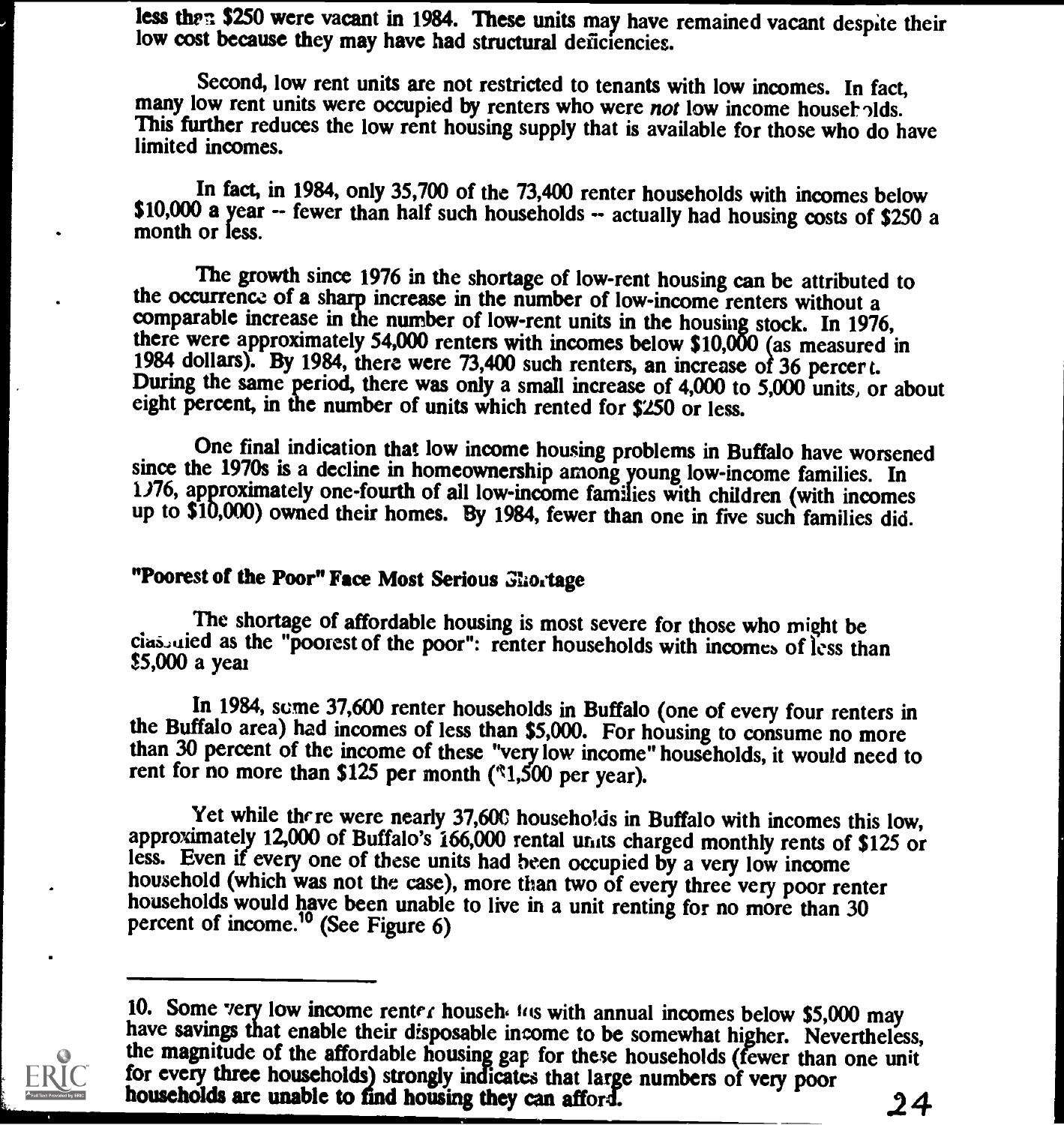# Figure 6 Rental Housing Shortage for the Poorest of the Poor, 1984

 $\mathbf{C}^{\text{max}}$  and  $\mathbf{C}^{\text{max}}$ 

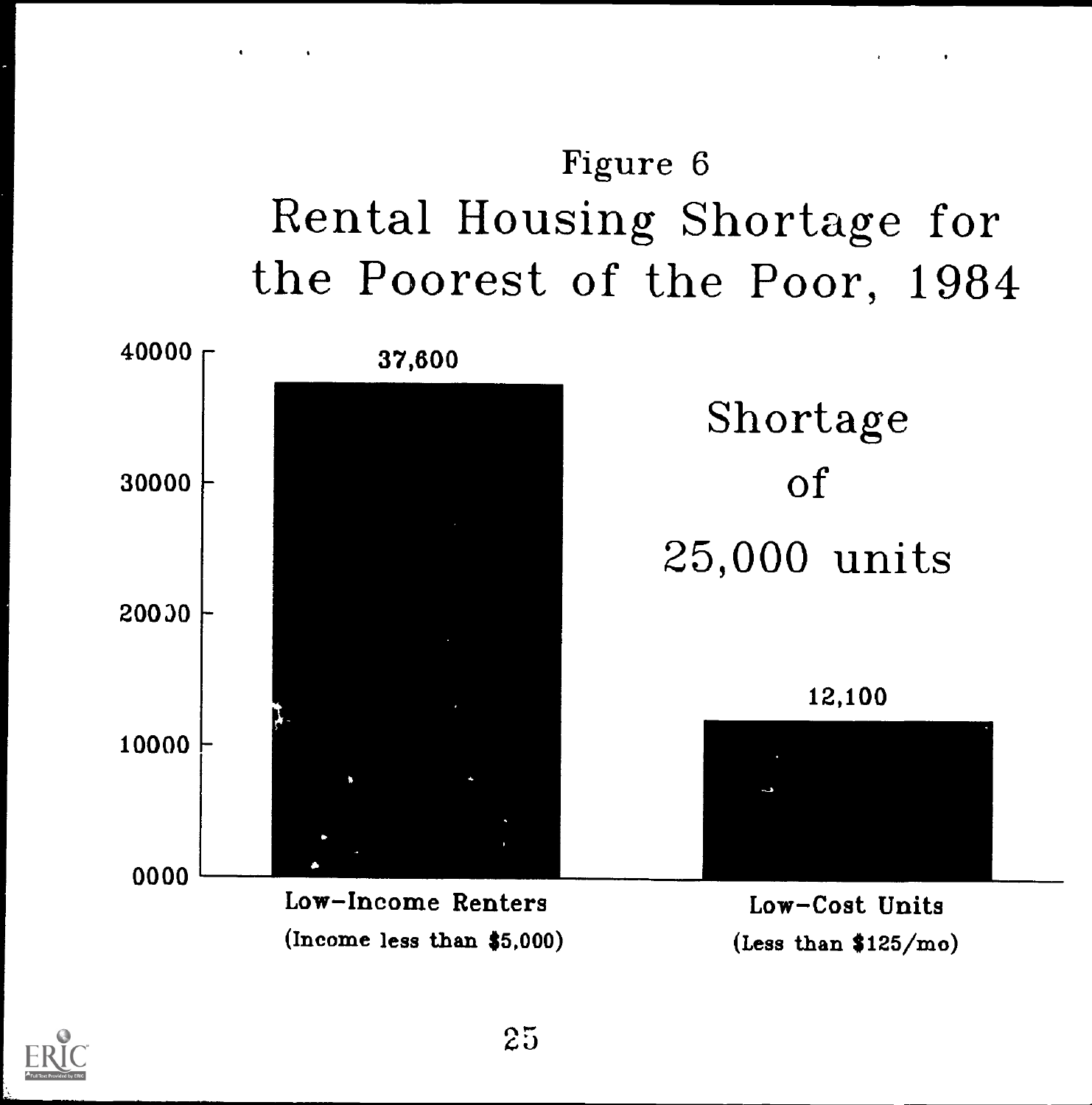These comparisons of the number of low-income renters and low-rent units document a large and growing shortage of affordable housing. Yet these data understate the magnitude of the housing problems with which low income households must contend. Not only do low income households pay much larger shares of their income for housing than do more affluent households, but the low income households are also much more likely to live in substandard or poor quality housing. (This issue is explored in more detail in Chapter II.) Low income households are also more likely to live in dangerous or run-down neighborhoods and in overcrowded conditions.

### Many Non-Poor Households Pay High Housing Costs

Although the affordable housing squeeze has been most severe for poor<br>households, many Buffalo residents with incomes above the poverty line bear high<br>housing costs as well. In 1984, more than one of every three (36 percen 30 percent of income. Nearly one in every six (16 percent) non-poor homeowner households bore housing costs exceeding 30 percent of income.

Despite these figures, however, poor households were much more likely to bear<br>extremely high housing costs than non-poor households. Six percent of non-poor renter<br>households had housing costs that exceeded half of their i of non-poor homeowners had housing costs that consumed more than half of their incomes, while 71 percent of poor homeowners bore such a burden.

### Wealthy Pay Smaller Portion of Income for Housing

While many non-poor households spend a large portion of their incomes for housing, the overall pattern is clear: as household income rises, the portion of household income that is spent on housing declines. As Figure 7 shows, for both renters and owners, the percentage of income devoted to housing fell sharply as household income increased.

While the typical household with income under \$5,000 paid at least 70 percent of its in ome for housing costs, the typical household with an income of \$20,000 to \$25,000 spent 17 to 19 percent of its income for housing. Households with incomes in the \$40,000 to \$60,000 range typically paid only nine to 13 percent of their incomes for housing.

### Trends in Buffalo Mirror National Trends

The trends in Buffalo -- a growing shortage of low income housing and a sharp increase in the proportion of poor households paying a large share of income for housing -- mirror national trends. From 1978 to 1985, for example, the number of poor

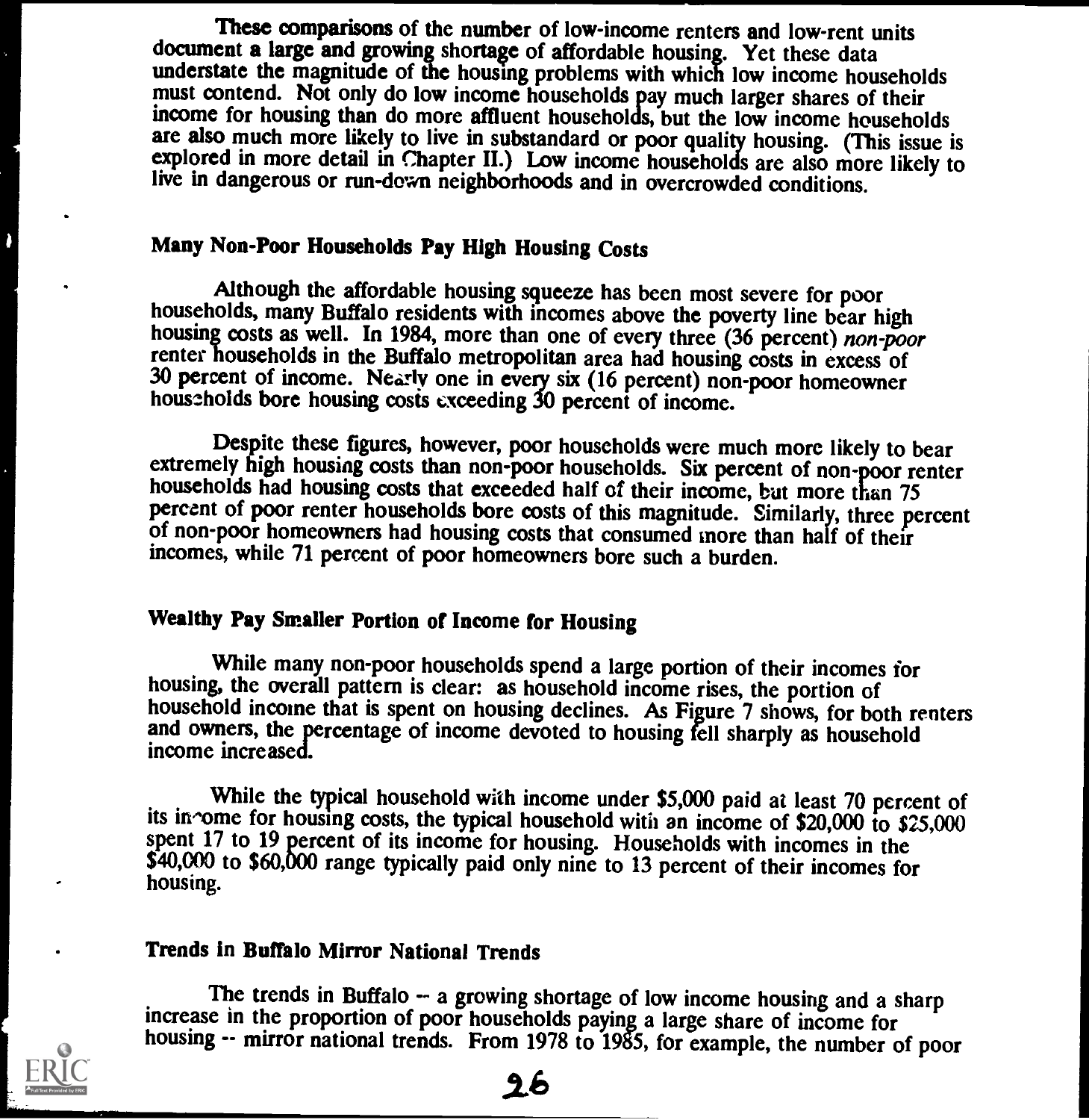# Figure 7 Percent of Income Spent on Housing, By Income Class



Source: U.S. Census Bureau, American Housing Survey, 1984

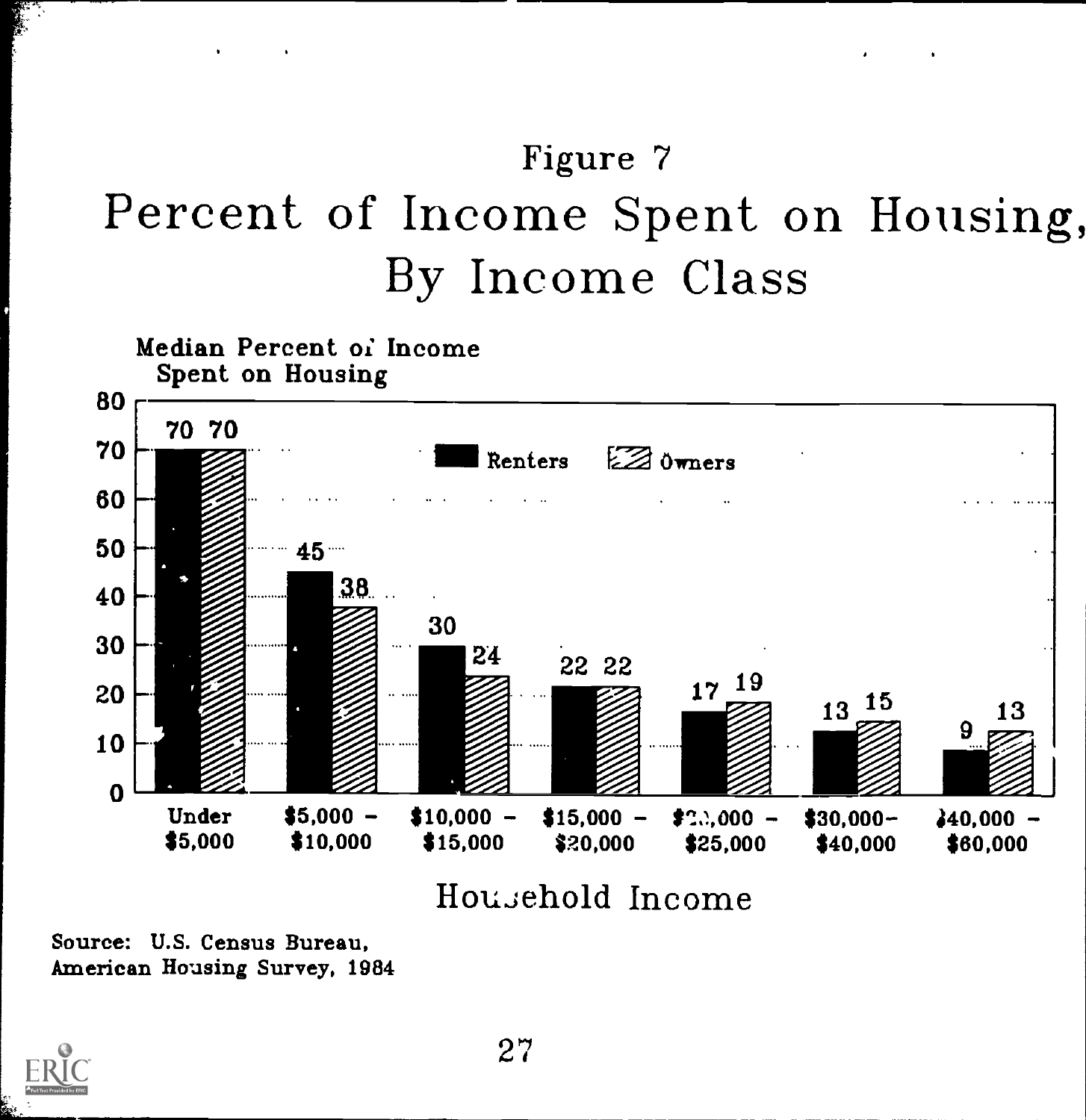renter households nationwide paying at least half of their income for rent and utility costs rose by 1.4 million households nationwide, an increase of nearly 50 percent.<sup>11</sup>

At the same time, the affordable housing squeeze appears more severe in Buffalo than in the nation as a whole. Nationwide, in 1985 some 45 percent of poor renter households paid at least 70 percent of their incomes for rent and utilities. However, in Buffalo in 1984, 52 percent of poor renter households paid at least 70 percent of their incomes for these costs.

In addition, poor homeoveners in Buffalo are much more severely burdened than<br>poor homeowners in the nation as a whole. In Buffalo, nearly half of all poor<br>homeowners paid at least 70 percent of their income for housing. N housing.

#### Future Trends

Unfortunately, there is strong national evidence to suggest that the affordable<br>housing squeeze will continue to worsen in the years ahead, as it has since the mid-<br>1970s. Most national analyses forecast that the gap betwe substantially in the years ahead, as it has over the past decade.

Earlier this year, the Neighborhood Reinvestment Corporation, a non-partisan, Congressionally-chartered institution, issued a report concluding that the gap between the number of low income renter households nationwide and the number of low income rental units is likely to grow sharply in the 20 years from 1983 to 2003. During this period, the total number of low-rent units is projected to fall from 12.9 million to 9.4 million, a loss of some of 3.5 million units. During the same period, the total number of households ...eeding low-rent units is projected to increase from 11.9 million to 17.2 million households. (See Figure 8 on following page.)

The causes of the growth in this expected shortage include an expected increase in the number of low income families who need affordable housing, the expiration of many current federal low income housing contracts, and the enactment of the Tax<br>Reform Act f 1986 which curtailed some tax benefits for the production of low income<br>housing in the private market. (A more detailed discussio found in Chapter VII.)



<sup>11.</sup> The 1978 national data used here come from the Census Bureau and HUD's unpublished Annual Housing Survey tables for 1978. Figures for 1985 come from the<br>1985 American Housing Survey to be published soon by HUD and the Census Bureau 28 1985 American Housing Survey to be published soon by HUD and the Census Bureau.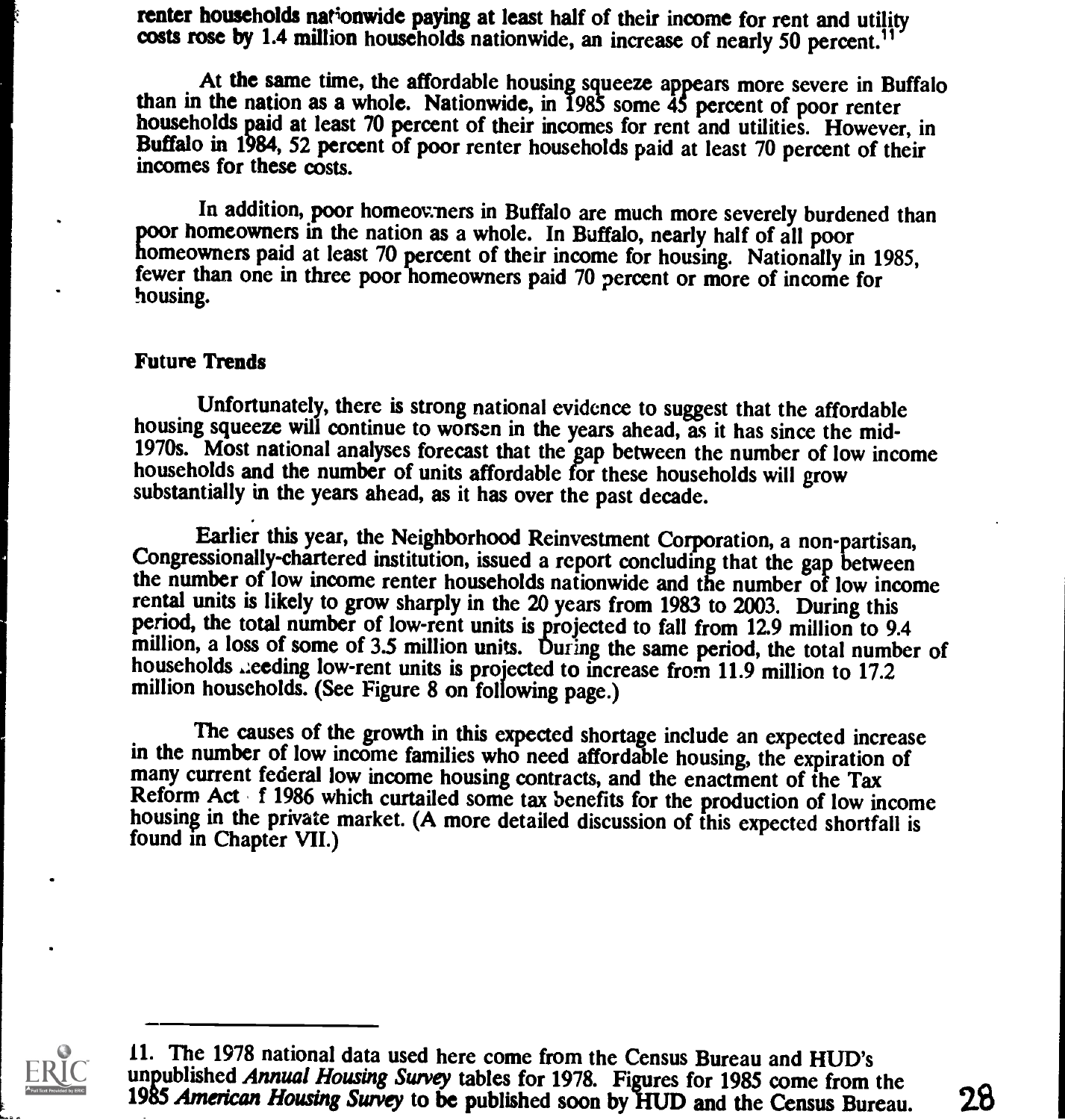## Figure 8 Low-income Renters and Low-Rent Units in the United States, 1983 and 2003

Millions



Neighborhood Reinvestment Corporation

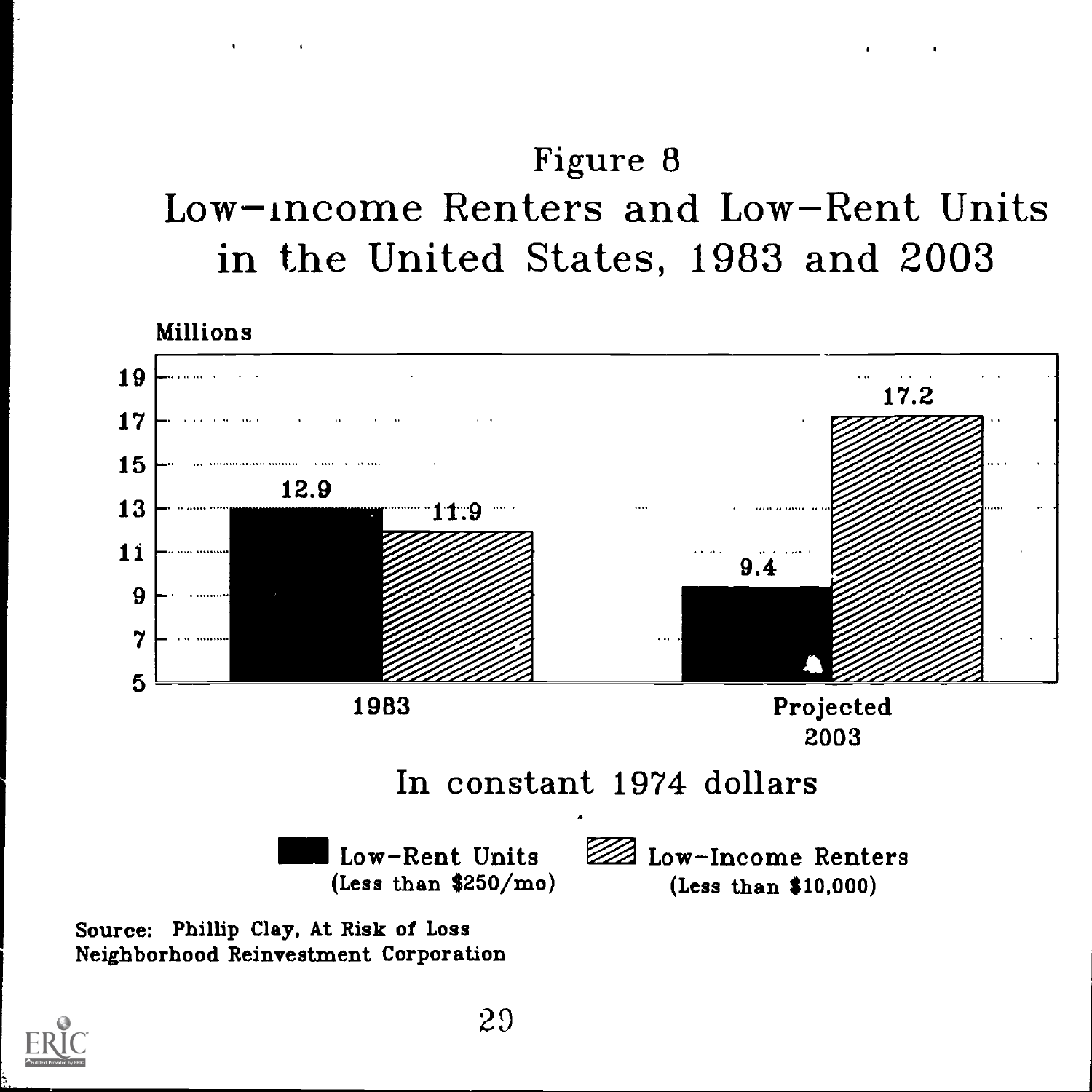### II. SUBSTANDARD HOUSING IN BUFFALO

Poor households are much more likely than non-poor households to live in substandard housing. Some 13.5 percent of the poor households in the Buffalo area -nearly one in seven -- lived in housing with moderate or severe physical problems in 1984. (See box below for the definitions of moderate and severe problems.) Poor households were more than two and a half times as likely to live in housing with severe or moderate physical problems as were households who were not poor. Only five percent of non-poor households lived in housing with these problems.<sup>12</sup>

Poor renter households experienced the highest incidence of these deficiencies. More than one in every six units occupied by a poor renter household had moderate or severe physical problems. (See Figure 9.)

In addition to providing extensive information on income levels and housing costs, the tables issued by the Bureau of the Census and the U.S. Department of Housing and Urban Development also contain data classifying housing units according to whether the units have physical or structural deficiencies. A unit is classified as having "severe" physical problems if it has one or more of the following five deficiencies:

- it lacks, within the unit, hot or cold water or a flush toilet, or both a bathtub and a shower;
- The heating equipment broke down at least three times in the previous  $\blacksquare$ winter for periods of six hours or more, and this resulted in the unit being uncomfortably cold for 24 hours or more;

<sup>12.</sup> For both poor and non-poor households whose units had physical deficiencies, the deficiencies were more likely to be "moderate"than "severe."

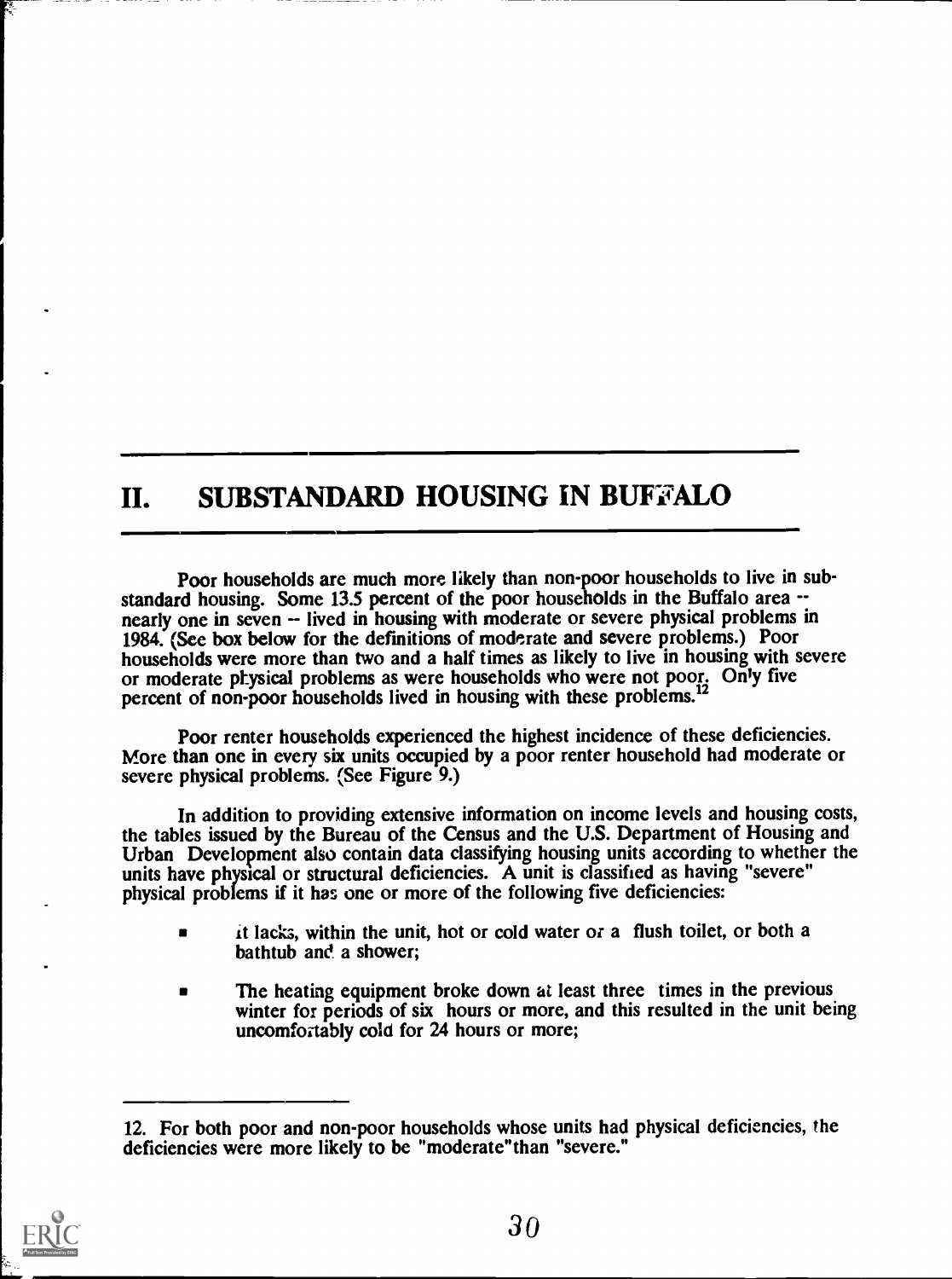- The unit has no electricity, or the unit has exposed wiring and has a room with no working wall outlet and also has had three blown fuses or tripped circuitbreakers in the last 90 days;
- The unit has, in public areas (such as hallways and staircases), no working light fixtures and loose or missing steps and loose or missing railings and no elevator;
- The unit has at least five basic maintenance problems such as water leaks, holes 'n the floors or ceilings, peeling paint or broken plaster, or evidence of rats or mice in the last 90 days.

A unit is classified as having "moderate physical problems" if it does not have any of the "severe problems," but has one or more of the following five deficiencies:

- On at least three occasions in the last three months, all flush toilets were broken down at the same time for at least six hours;
- The unit has unvented gas, oil, or kerosene heaters as its primary heating equipment;
- The unit lacks a sink, refrigerator, or either burners or an oven;
- The unit has three of the four hallway or staircase problems listed above; or
- The unit has at least three of the basic maintenance problems listed above.  $\blacksquare$

By other measures as well, poor households made up a disproportionate share of the households whose units were afflicted with various problems. While poor households constituted 17 percent of all households in the Buffalo area, they occupied 53 percent of the units with evidence of rats, 44 percent of the units with holes in the floor, 38 percent of the units with cracks in the walls, 36 percent of the units with exposed wiring, and 34 percent of the units with peeling paint.

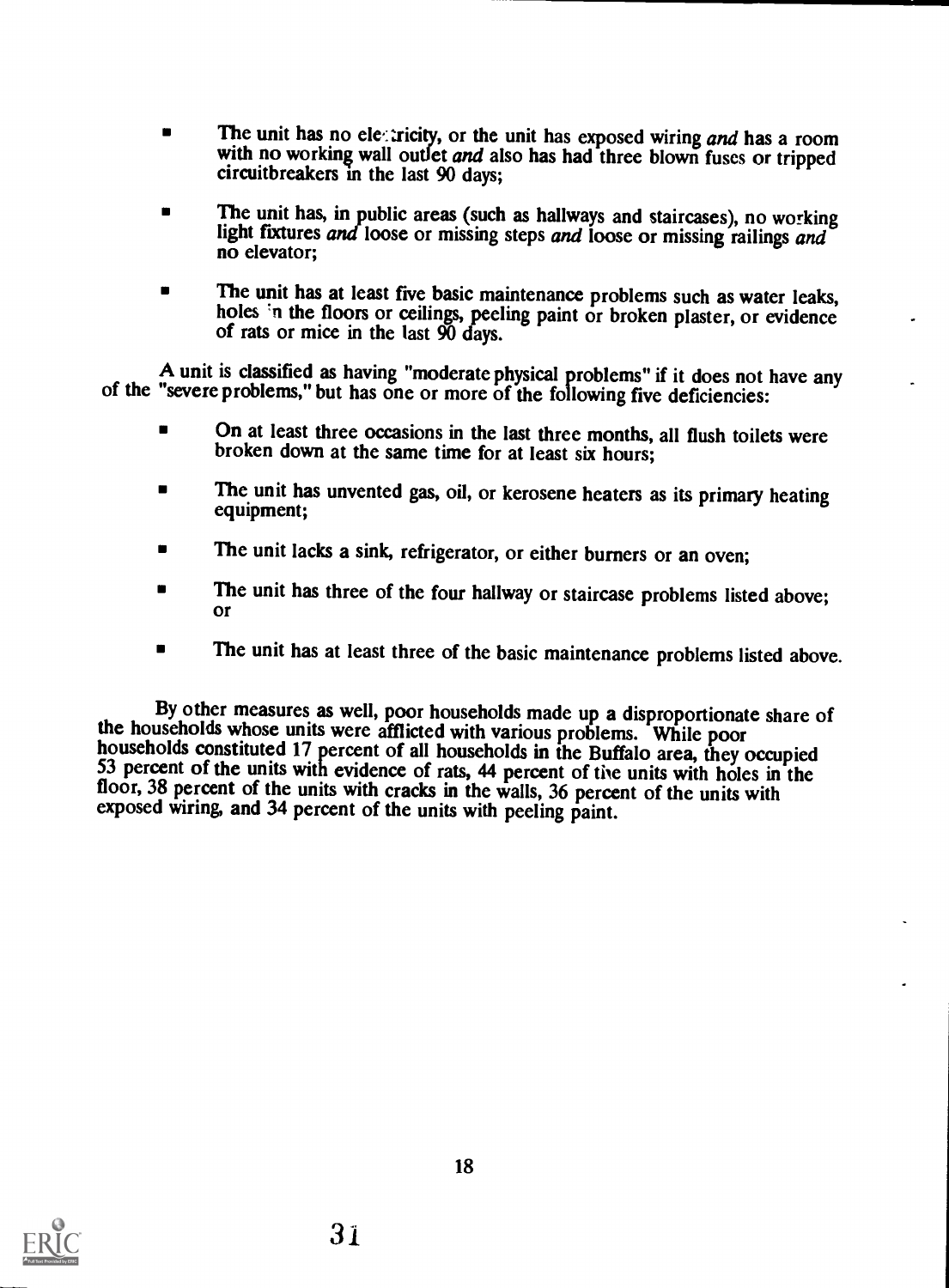# Figure 9 Housing Quality in Buffalo, 1984



Source: U.S. Census Bureau American Housing Survey, 1984

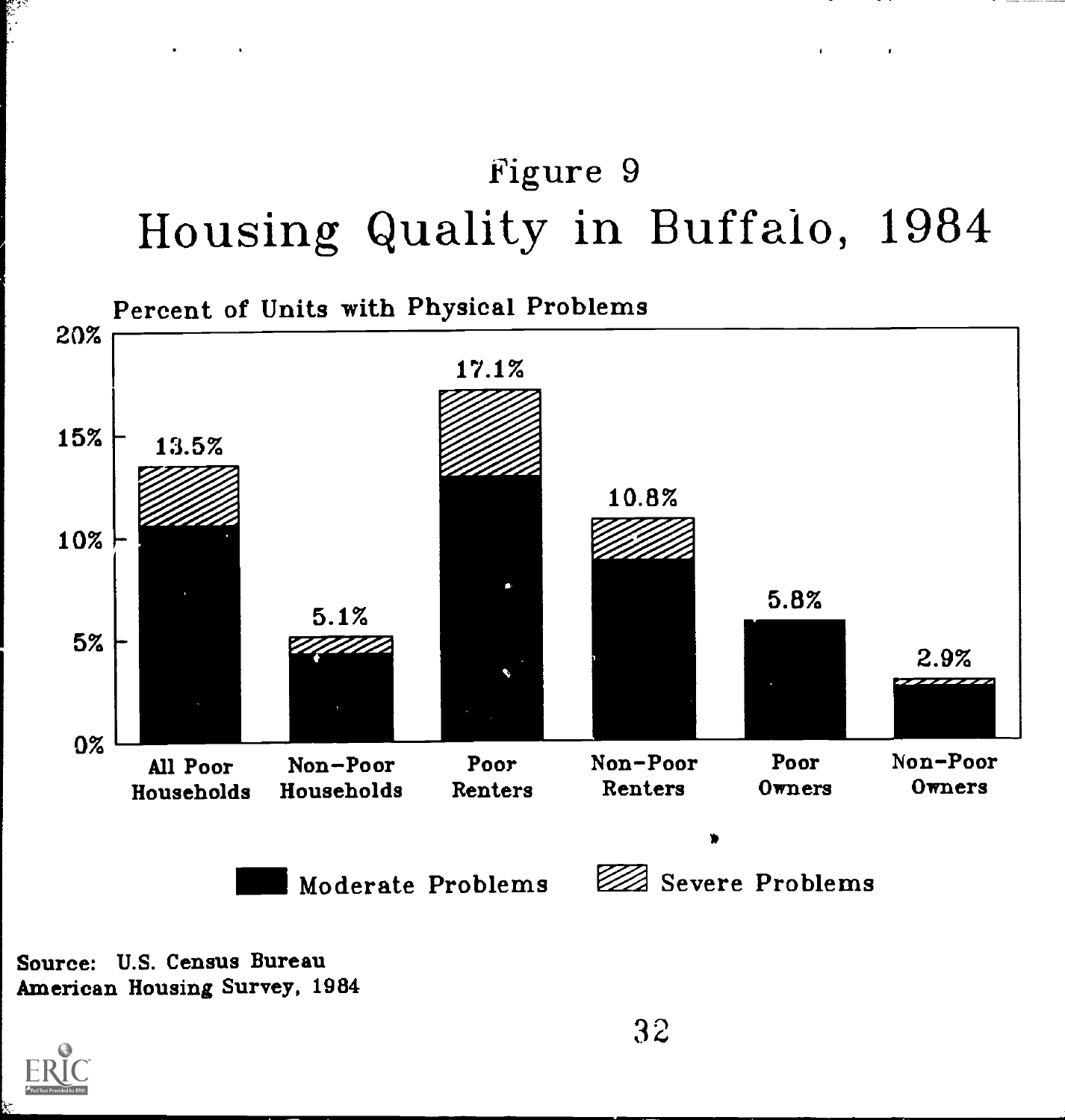### III. CHARACTERISTICS OF POOR RENTER AND HOMEOWNER HOUSEHOLDS IN BUFFALO

Poor households in the Buffalo metropolitan area are likely to have extremely<br>low incomes. Two-thirds of all the poor households in the Buffalo area had incomes of<br>less than \$5,000 in 1984 (equivalent to an income of less

### Household Composition

Most poor households were relatively small in size. Nearly four of every five<br>poor households had three or fewer people. Two-fifths of all poor househoids consisted<br>of people living alone. Only one of every 10 poor househo

More than half of all poor households were headed by a woman. Of the<br>households of two or more people, slightly more than half were female-headed<br>households; of the poor households that consisted of people living alone, th

More than a fifth of the poor households were headed by an elderly person (age 65 and over). Two-fifths of the poor households had children.

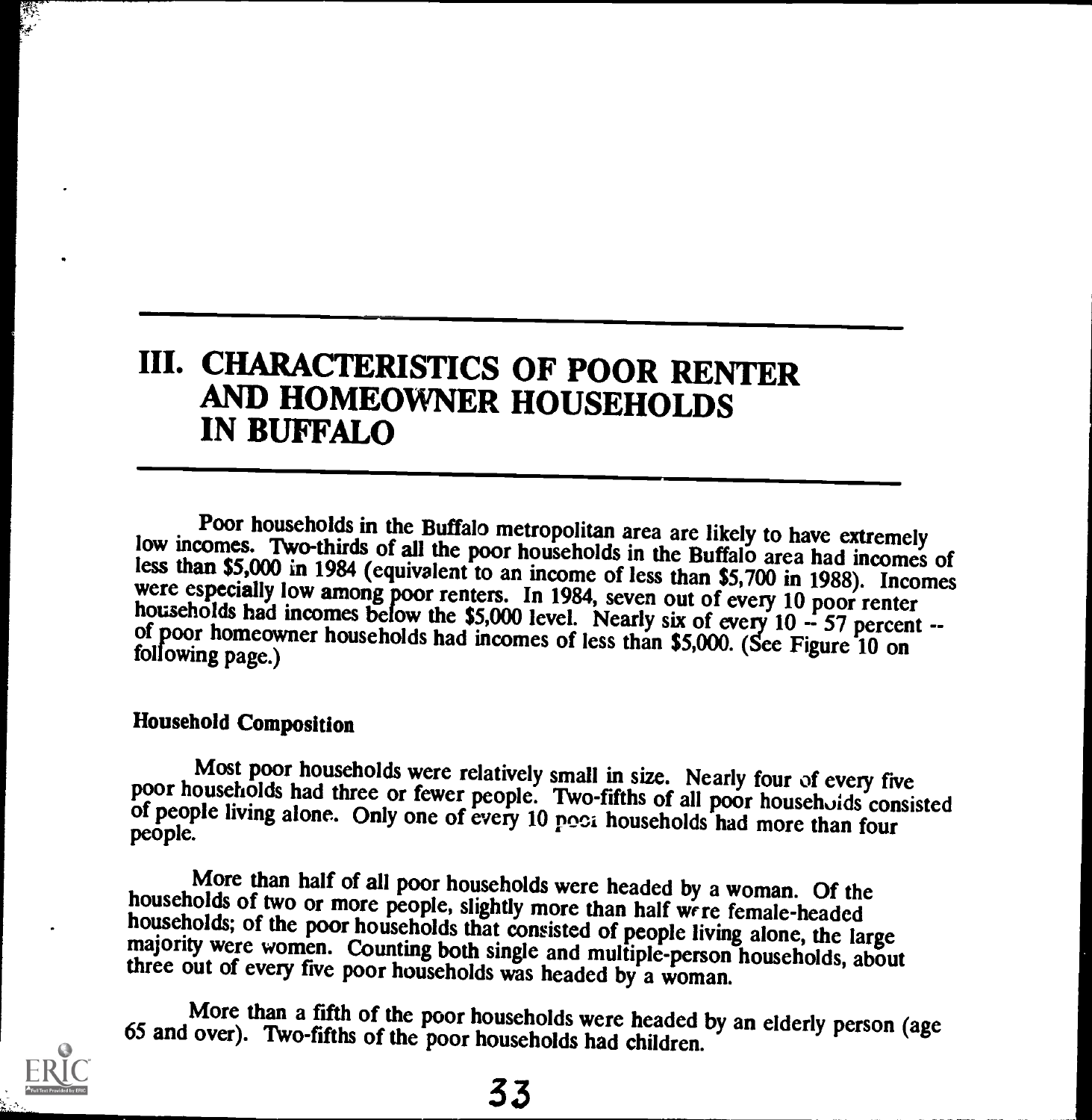



Number of Poor Households: 77,100

Source: U.S. Census Bureau American Housing Survey, 1984

 $\mathbf{r} = \mathbf{r} \times \mathbf{r}$  , where  $\mathbf{r}$ 

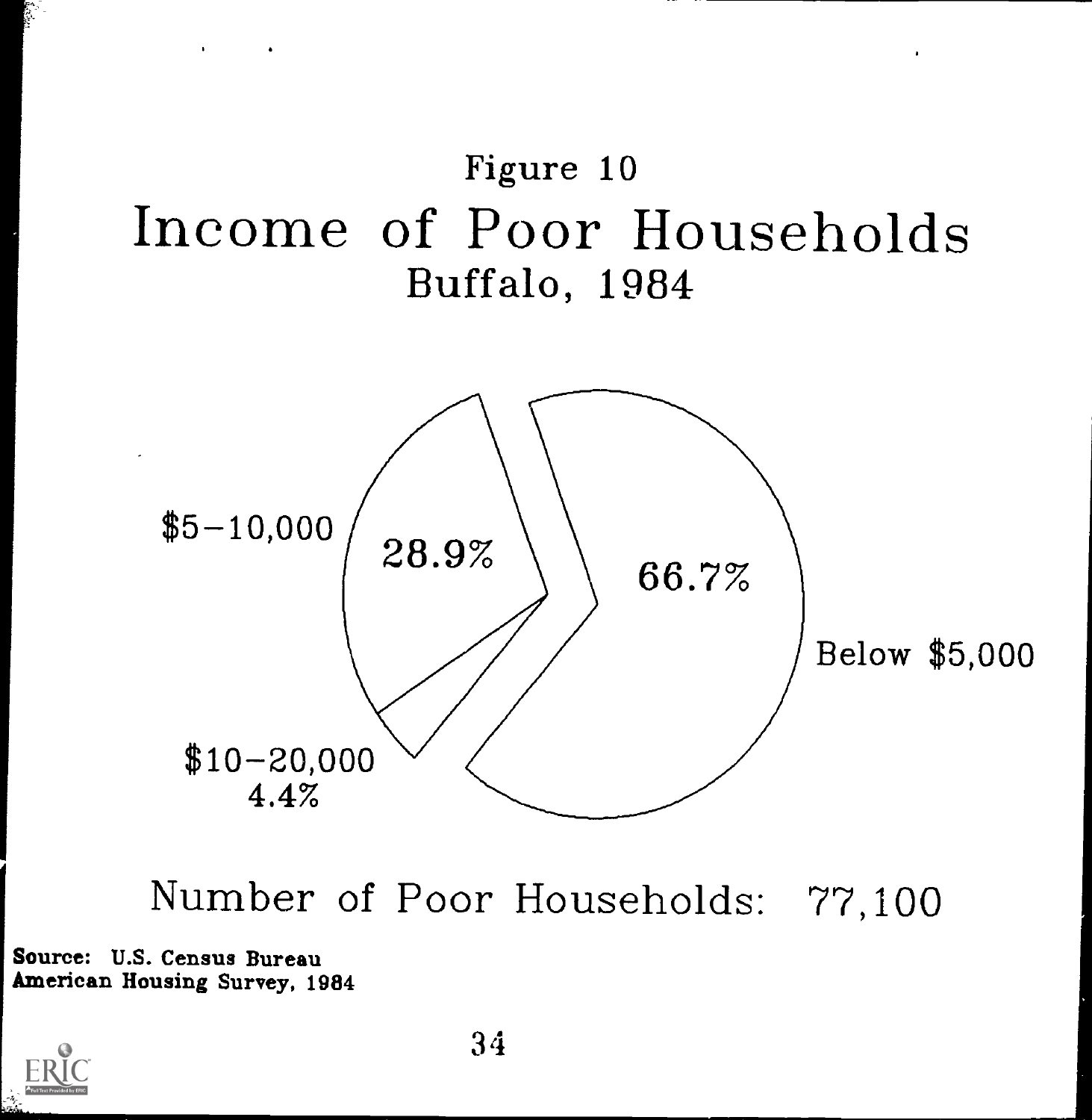### Poor Renters and Homeowners

The characteristics of poor renters and poor homeowners differed in a number of ways. Poor homeowners were more likely to be headed by an elderly person, without children, and married. Poor renters were more likely to be younger and to have children and to be headed by a single female.

The typical head of a poor homeowner household was 61 years of age. By contrast, the typical head of a poor renter household was aged 36.

Two-fifths of all poor homeowner households were headed by an elderly person, while just one-fourth had children. By contrast, only about one seventh of poor renter households was headed by an elderly person. Nearly half of all poor renter households had children.

Poor homeowner and renter households also differed in their proportions of married-couple and female-headed families. Of the poor homeowner households that contained two or more people, 71 percent were comprised of married-couple families or male-headed families. Female-headed families were a small minority among this group. By contrast, among poor renter households of two or more people, a majority were female-headed families. (See Figure 11 on following page.)

Among both poor homeowner and poor renter households, a large majority of the single-person households consisted of women living alone.

#### Racial Composition of Poor Households

Poor households in Buffalo were also likely to be white, although blacks accounted for a disproportionate share of those households that were poor.

In 1984, blacks comprised 9.2 percent of all the households in the Buffalo metropolitan area, and 25.2 percent of the poor households. Nearly half of all black households in the Buffalo area  $-$  46.2 percent  $-$  lived below the poverty line in 1984, compared to 14.2 percent of non-black households. Black households in Buffalo thus were more than three times as likely to be poor as white households were.

Despite this very high black poverty rate, however, the large majority of the poor households in the Buffalo area were white. Three of every four poor households in the Buffalo area in 1984 were white. Of the 77,100 poor households, some 55,600 were white. Among poor renter households, 63 percent were white. Among poor homeowner households,  $9<sub>1</sub>$  percent were white.

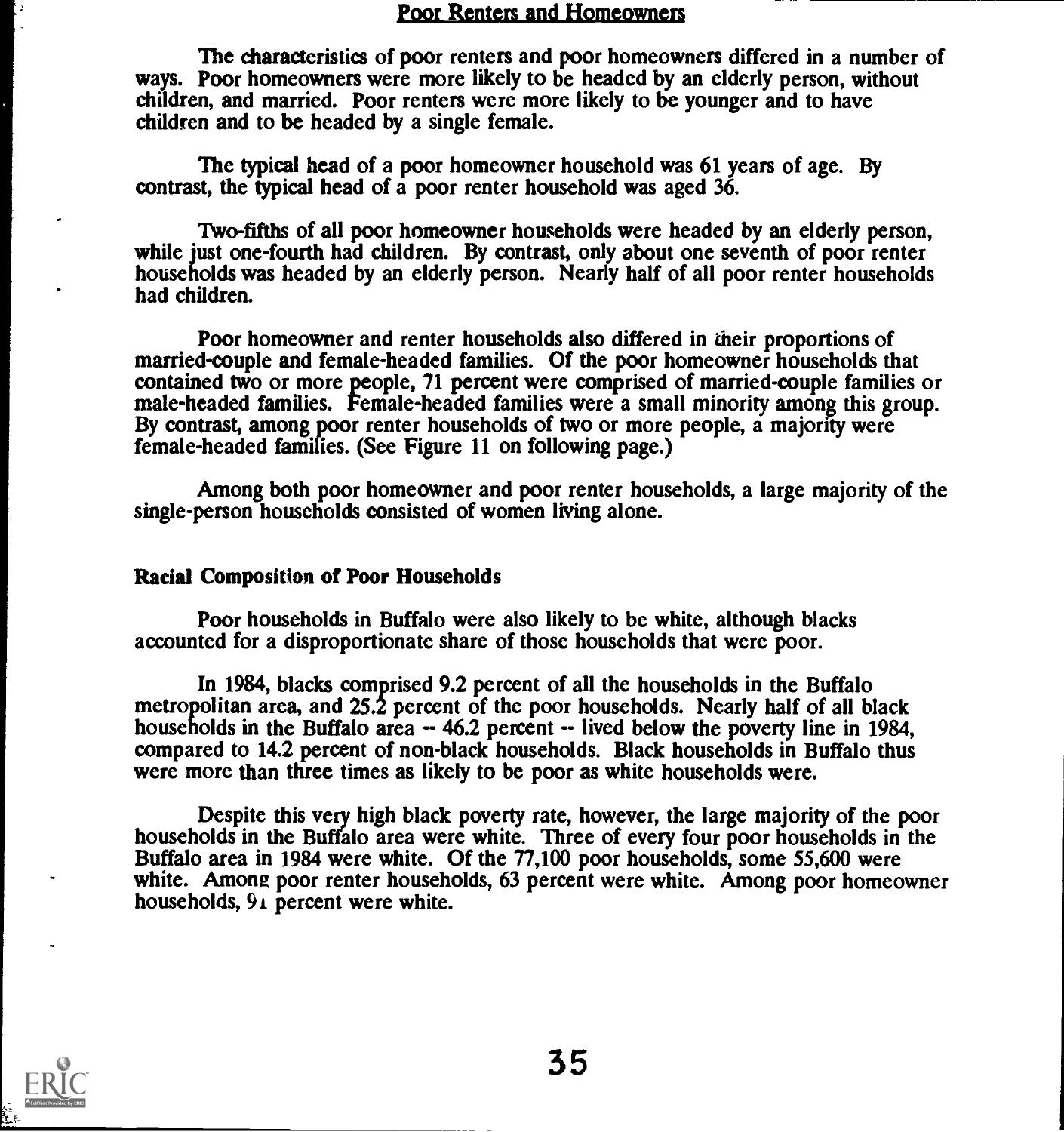# Figure 11 Composition of Poor Households

## RENTERS OWNERS

 $\mathbf{r} = \mathbf{r} \times \mathbf{r}$  . The  $\mathbf{r}$ 



Source: U.S. Census Bureau American Housing Survey, 1984



р.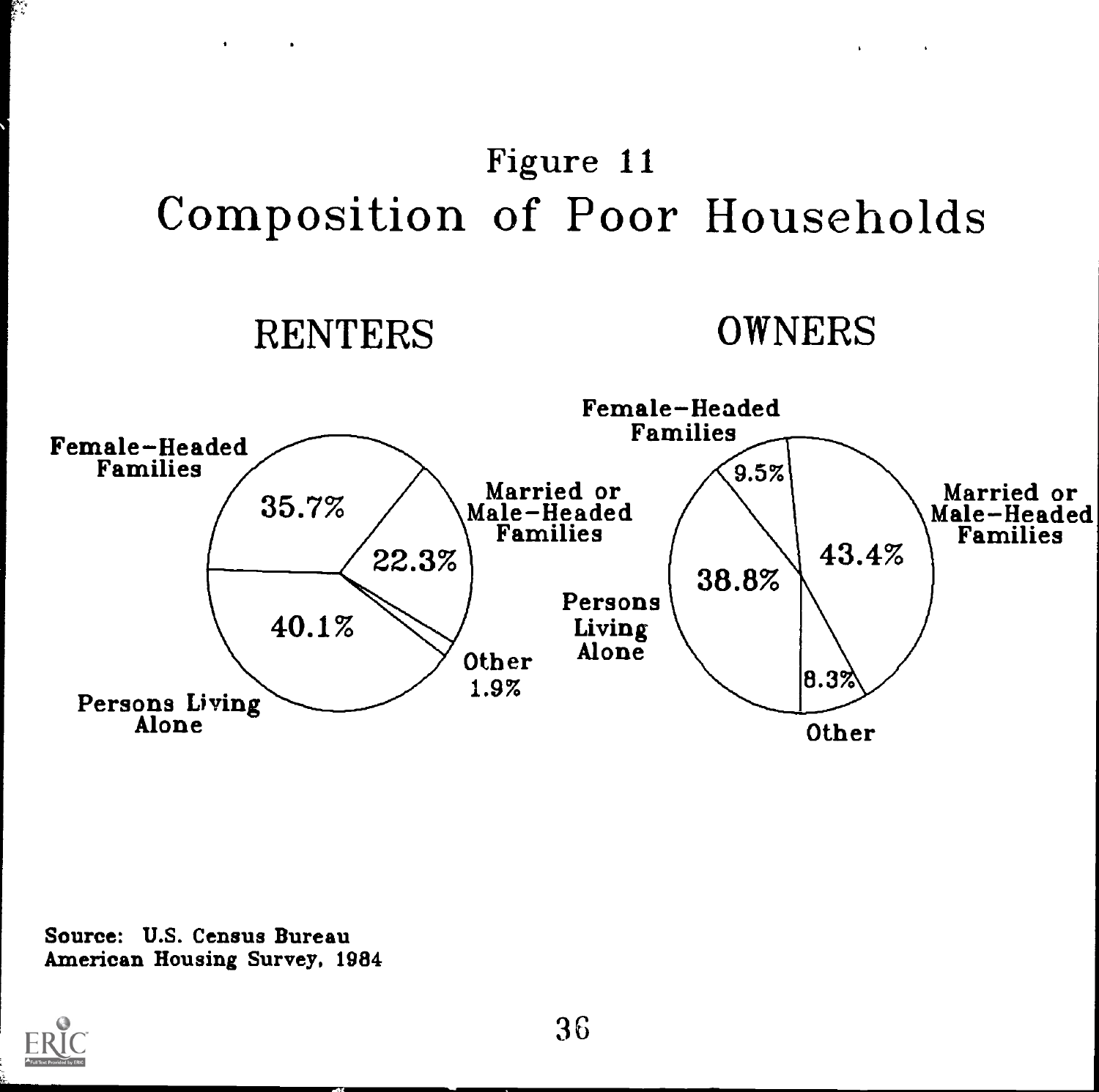### IV. HOUSING PROBLEMS OF BUFFALO'S BLACK HOUSEHOLDS

Buffalo's black population faces particularly serious housing problems. As noted in Chapter I, the housing cost burdens faced by poor white households appear to be as serious as the burdens faced by poor black households. However, because blacks are much more likely to be poor than whites, and because blacks that are not poor have higher housing cost burdens than do whites that are not poor, the housing cost burdens borne by Buffalo's black population far outstrip the housing cost burdens of its nonblack population. In addition, blacks are more likely than non-blacks to live in housing with physical deficiencies.

Specifically, the typical (or median) black renter household in the Buffalo area paid 46 percent of its income in rent and utilities in 1984. By contrast, the typical nonblack renter household paid slightly less than 30 percent of its income in rent.

The rent burdens of black households have escalated sharply in recent years, as Figure 12 (on following page) illustrates. In 1970, the typical black renter household in Buffalo paid 24 percent of its income for rent and utilities.<sup>1</sup> By 1984, the typical black renter household paid 46 percent of its income for these costs. In a 14-year period, the rent and utility burdens of the typical black renter household in Buffalo nearly doubled when measured as a percentage of income.

These rapid increases in the proportion of income that black renters had to spend on housing appear to stem from two developments: rental charges paid by black households rose, while the incomes of black renter households fell sharply.

From 1976 to 1984, the typical monthly housing costs paid by black renter households (other than those receiving rent subsidies) rose by 11 percent, after adjusting

<sup>1.</sup> Some data from the 1970 Census is included in the 1976 American Housing Survey.

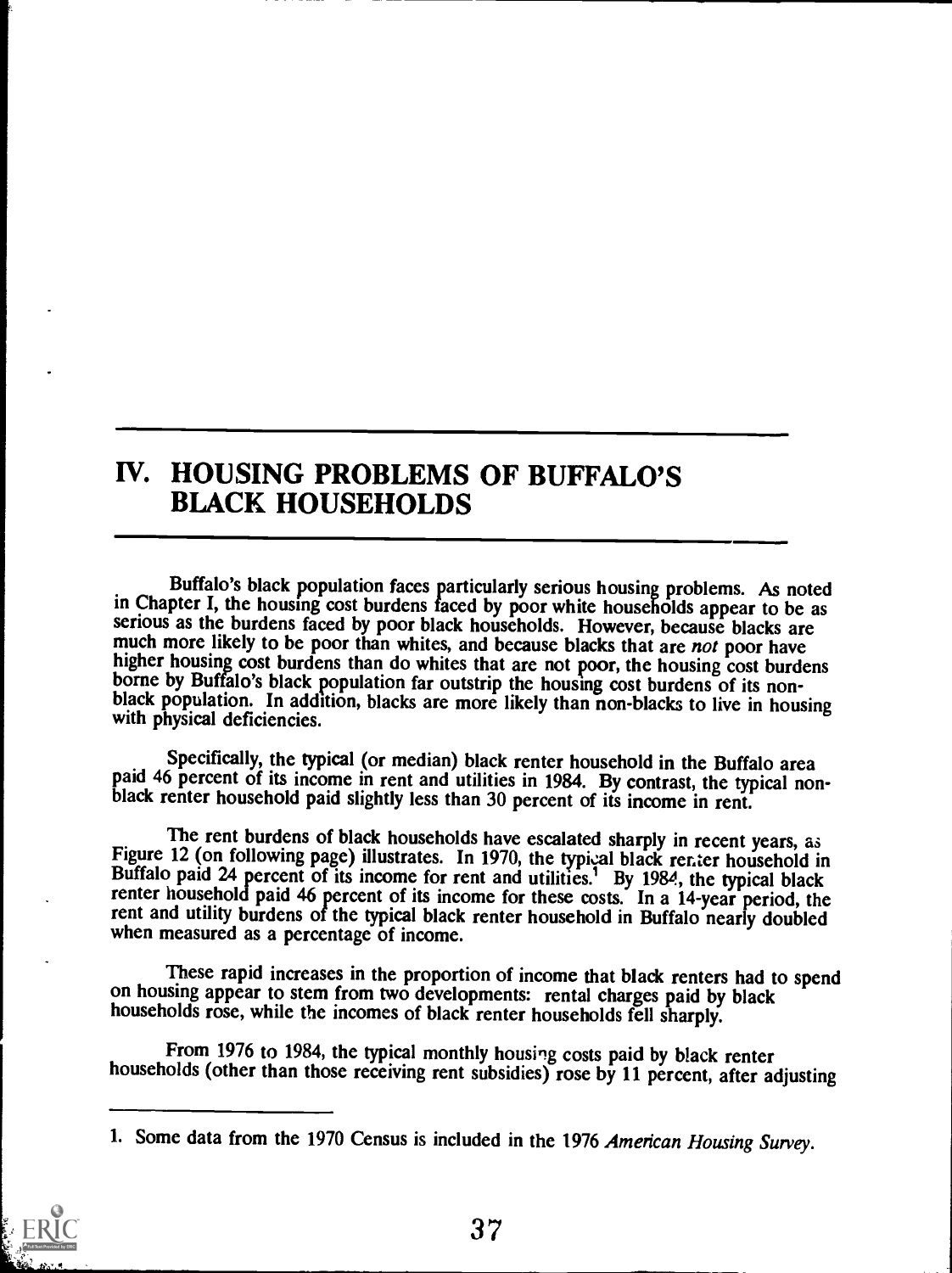# Figure 12 Median Housing Costs,  $1970 - 1984$ Black Renters vs All Renters





Source: U.S. Census Bureau American Housing Surveys

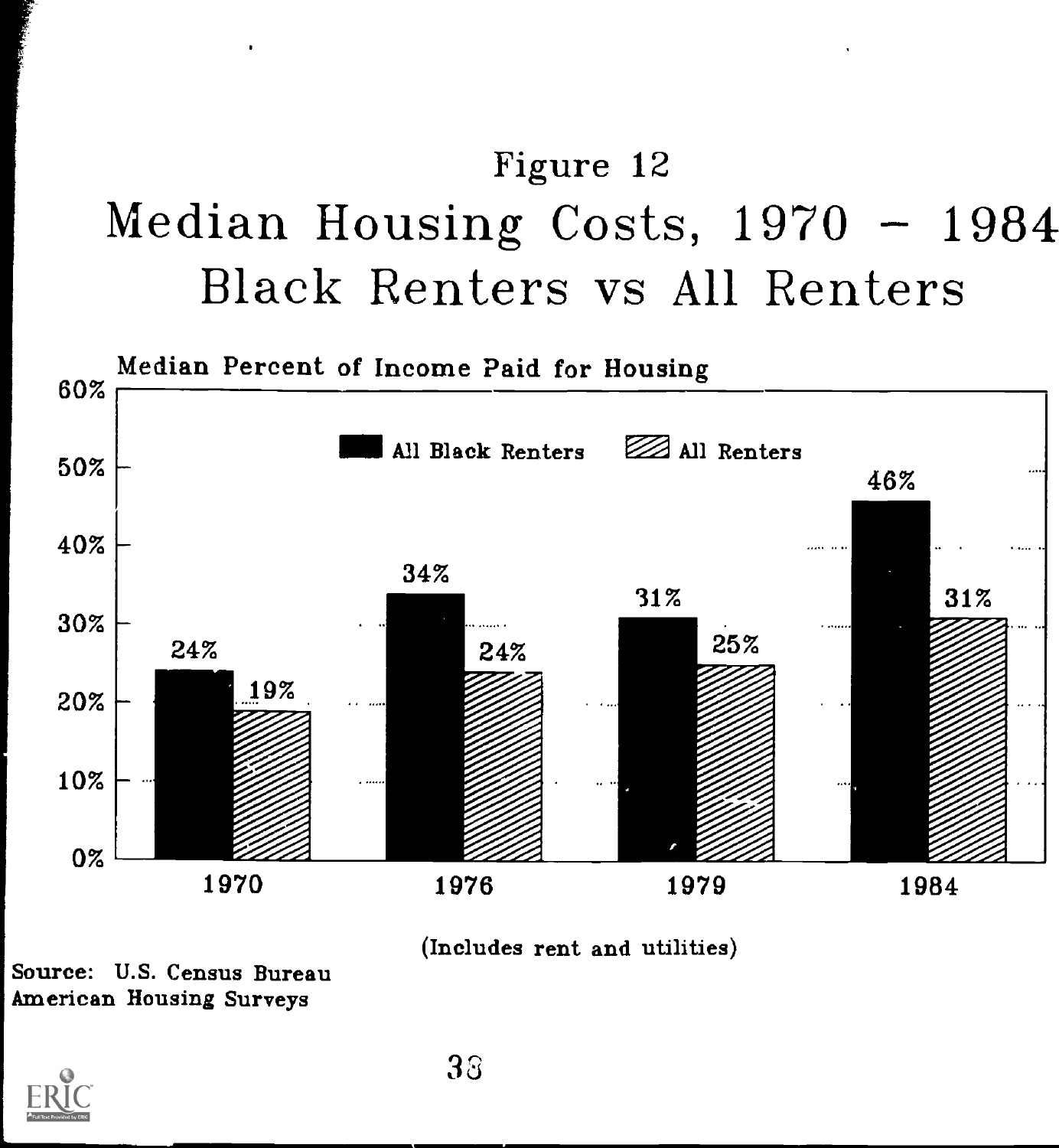for inflation. At the same time, the income of the typical black renter household dropped 26 percent, falling from \$8,800 in 1976 to \$6,500 in 1984. (Incomes for both years are expressed in 1984 dollars.)

These increases in rent burdens had an especially pronounced impact in the black community because most blacks in Buffalo are renters. Two-thirds of all black households in the Buffalo metropolitan area rented their homes in 1984. By contrast, only one-third of non-black families rented their lomes.

Black renters were also more likely to live in substandard housing. Nearly one of every five black renter households (18.9 percent) lived in a unit with moderate or severe physical problems in 1984. By contrast, 11.6 percent of non-black renters lived in a unit with such problems.

The problems facing black homeowners were less severe and pervasive than those facing black renters, but were raore serious than the problems facing white homeowners. The typical black homeowner paid 22 percent of its income for housing costs in 1984, well below the 46 percent of income paid by the typical black renter. This largely reflects the fact that the income of the typical black homeowner (\$21,201) was more than three times higher than the income of the typical black renter  $(\$6,481)$ .

Yet, in 1984, many black homeowners still paid large portions of their income for housing. One of every six black homeowners paid at least 60 percent of household income for housing costs and two in every five paid more than 30 percent. By comparison, only one of every 15 non-black homeowners paid at least 60 percent of income for housing costs, and only a little more than one in five paid more than 30 percent.

In addition, black-owned homes were typically of much lower value than white-<br>owned homes. In 1984, the median value of a home in the Buffalo area owned by a<br>black was \$19,211. The median value of a white-owned home was \$4 household of any race (\$35,612) was nearly double the median value of a home owned<br>by a black household. The vast majority of poor households who own their homes are<br>white.

The housing problems faced by Buffalo's black population are primarily concentrated in the city of Buffalo. Nearly nine out of 10 black households in the Buffalo metropolitan area (87.4 percent) reside within the Buffalo city limits.

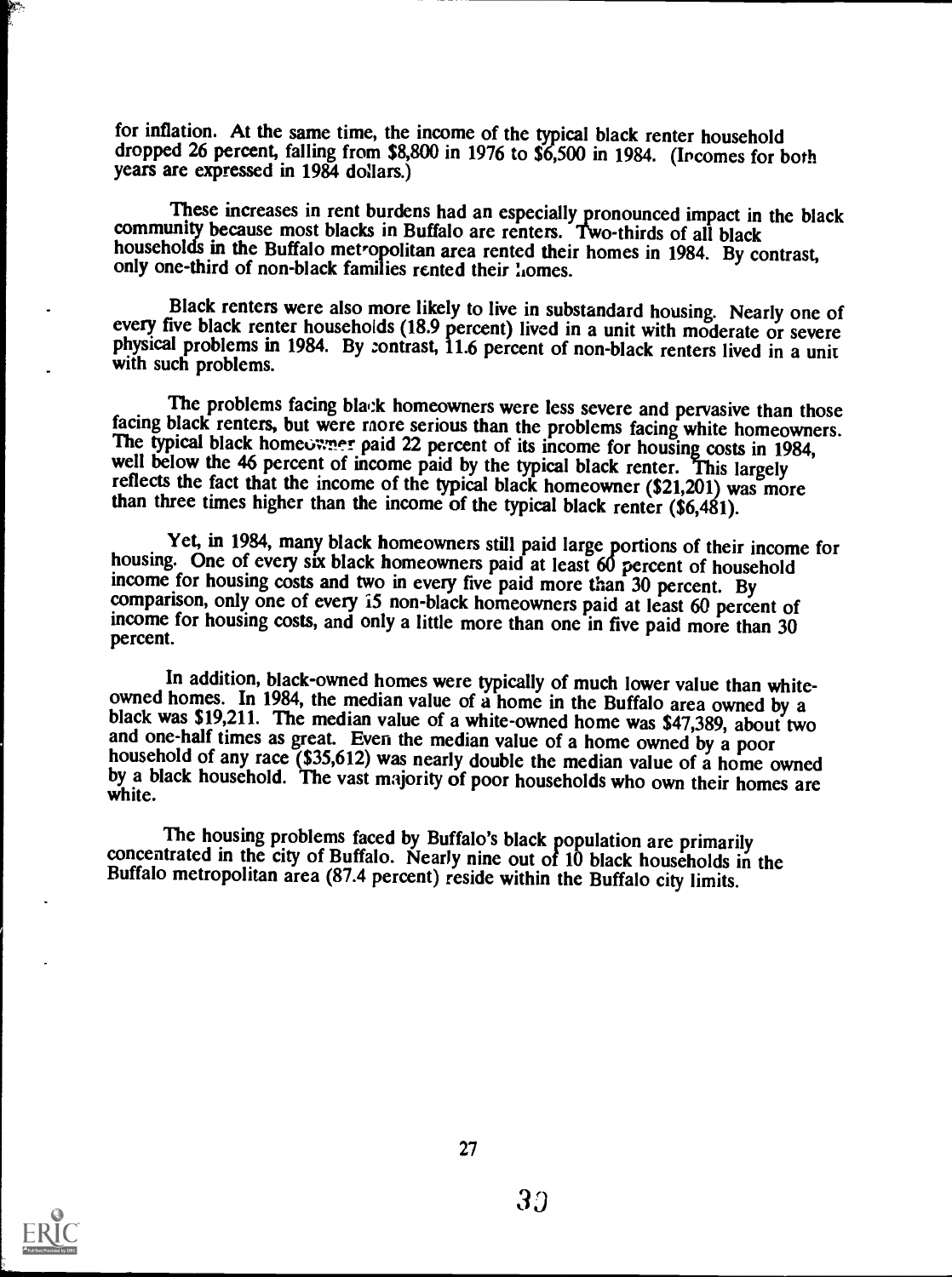### V. THE HOUSING BURDENS OF THE ELDERLY AND YOUNG FAMILIES

The severity of housing problems differs for various types of households. The new Census Bureau data on housing conditions in Buffalo in 1984 provide extensive cost and homeownership information for elderly households. However, less information is available about those types of households that are likely to face the most severe housing difficulties, such as young families with children and particularly single-parent families with children.

### Elderly Households

The data show that elderly renters bear high housing costs. In part, this reflects the fact that Buffalo's elderly renters are predominantly a low income group. More than one in every four (28 percent) of Buffalo's 28,500 elderly renters lived below the poverty line in 1984. Three of every four elderly renters were either poor or nearly poor, with incomes of less than twice the poverty line (less than \$9,958 for an elderly individual living alone and \$12,564 for an elderly couple in 1984.) The typical (cr median) elderly renter household had an income of \$7,679.

Two of every three elderly renters paid 30 percent or more of their income for rent and utilities, thereby exceeding the federal affordability standard. Three of every 10 paid at least half of their income for housing costs. The typical elderly renter household spent 37 percent of its income on housing.

Elderly homeowners were less likely to be poor or to bear high housing cost burdens. The typical elderly homeowner household had an income of \$13,000 and paid 23 percent of its income for housing costs. Still, about one of every seven elderly homeowners (nearly 10,000 households) had incomes below the poverty line, and more than six of every 10 had incomes below twice the poverty line. Elderly homeowners

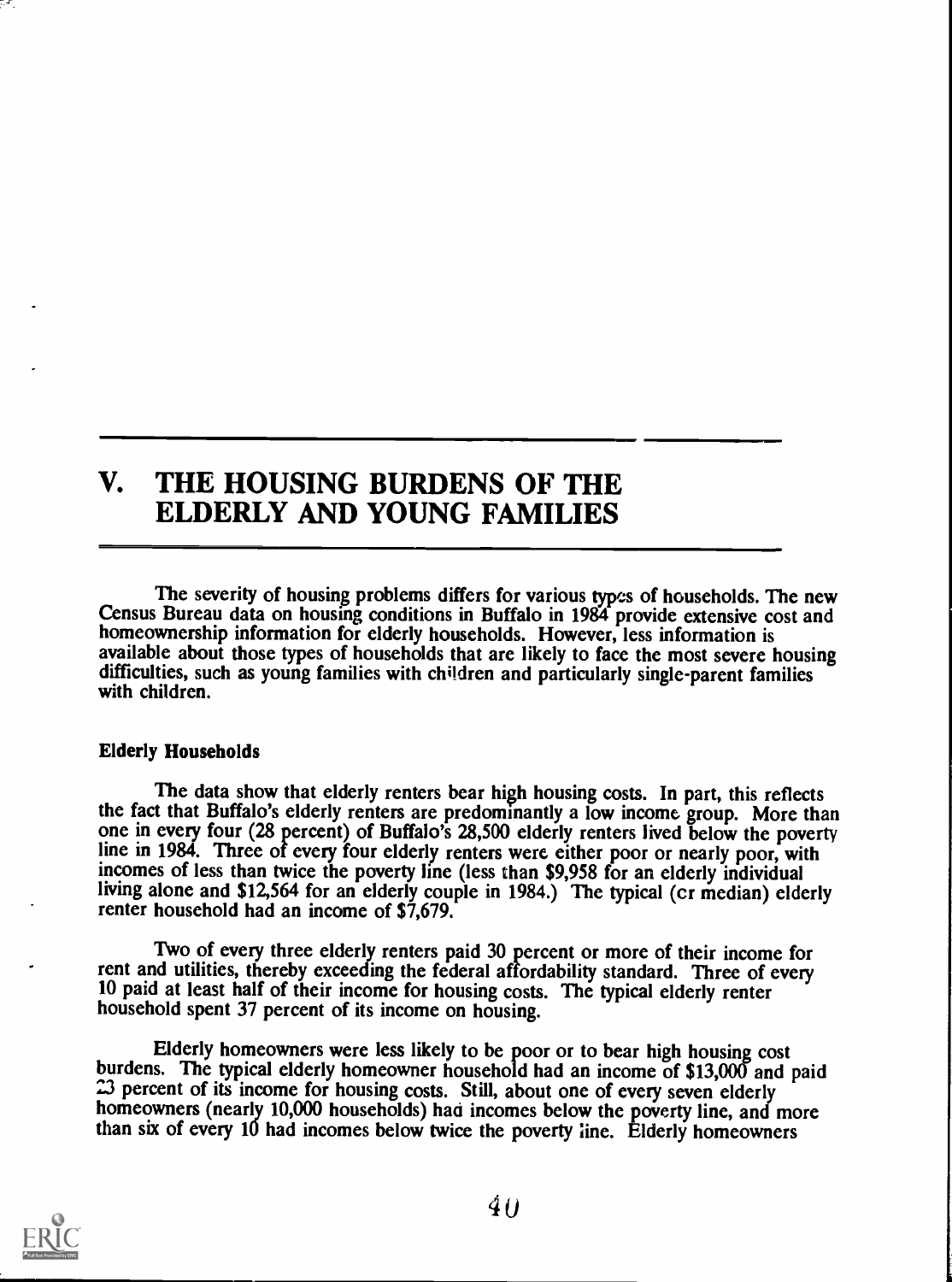tended to have low housir; cost burdens despite these relatively low income levels because 90 percent of them owned their homes free and clear of any mortgages.

Still, nearly one-third (32.5 percent) of elderly homeowners paid more than 30 percent of their incomes for housing costs, while about one in eight (12.9 percent) paid at least half of their incomes for housing.

Overall, elderly households in Buffalo were much more likely to be homeowners than renters. Nearly three-fourths of the 108,000 elderly households residing in the Buffalo metropolitan area in 1984 owned their homes.

### Young Families

Although the Census survey does not specifically address the problems of young<br>families with children or of families headed by a single parent, other evidence --<br>covering the nation as a whole -- suggests that such familie

According to a recent national study prepared by the Joint Center for Housing<br>Studies of Harvard University, young single-parent families with children are the<br>households most vulnerable to high rent burdens. The study fo

It should be noted that the housing ourdens of these families are more severe<br>than the housing burdens of the elderly for another reason as well. While most elderly<br>households consist of one or two people, most families

<sup>14.</sup> William C. Apgar, Jr. and H. James Brown, *The State of the Nation's Housing: 1988*, The Joint Center for Housing Studies of Harvard University, p. 27. The Harvard report calculated its 1987 estimates for housing cost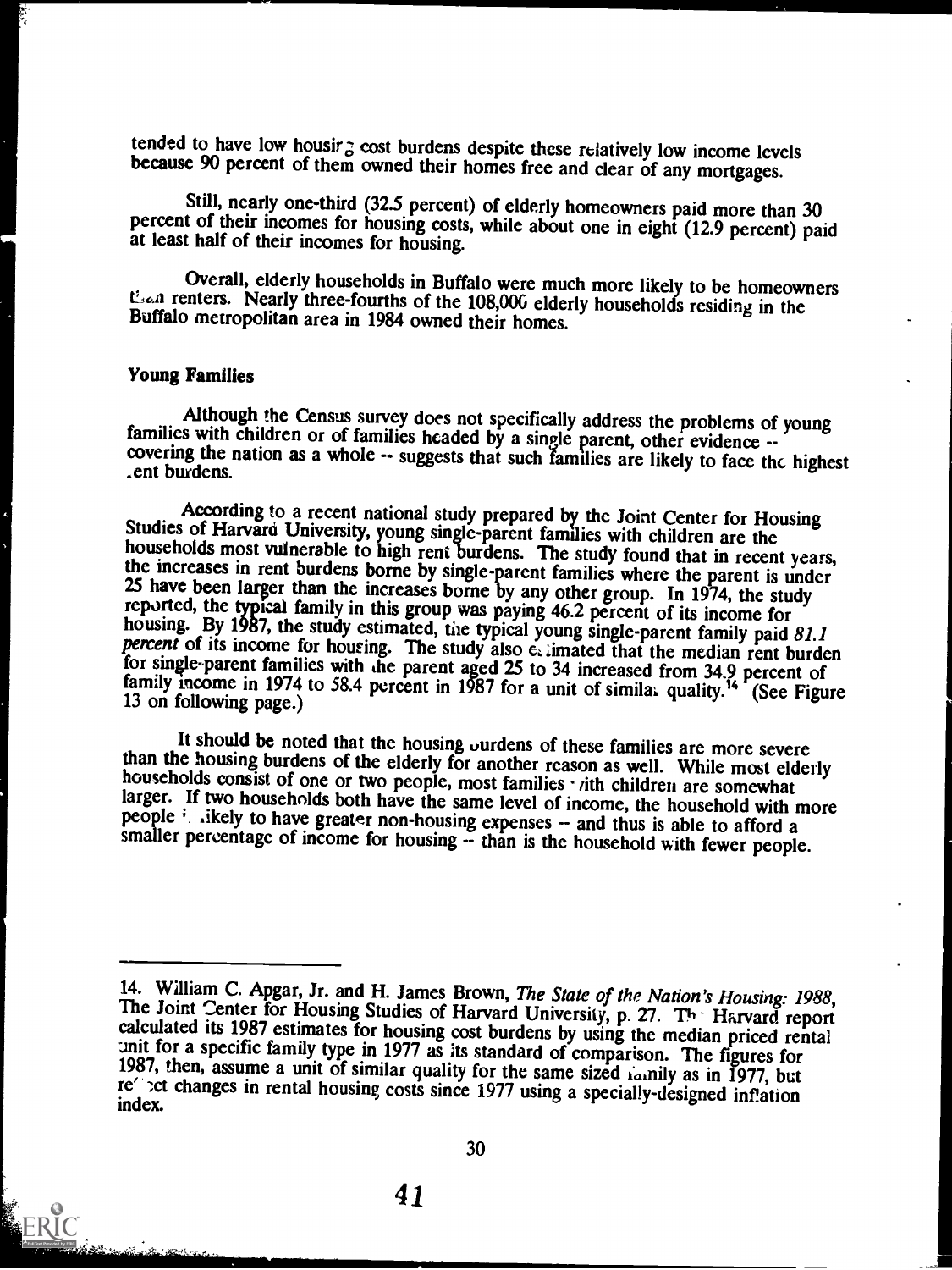## Rent Burdens of Young, Single-Parent Families With Children United States, 1974 and 1987



Source: Joint Center for Housing Studies Harvard University

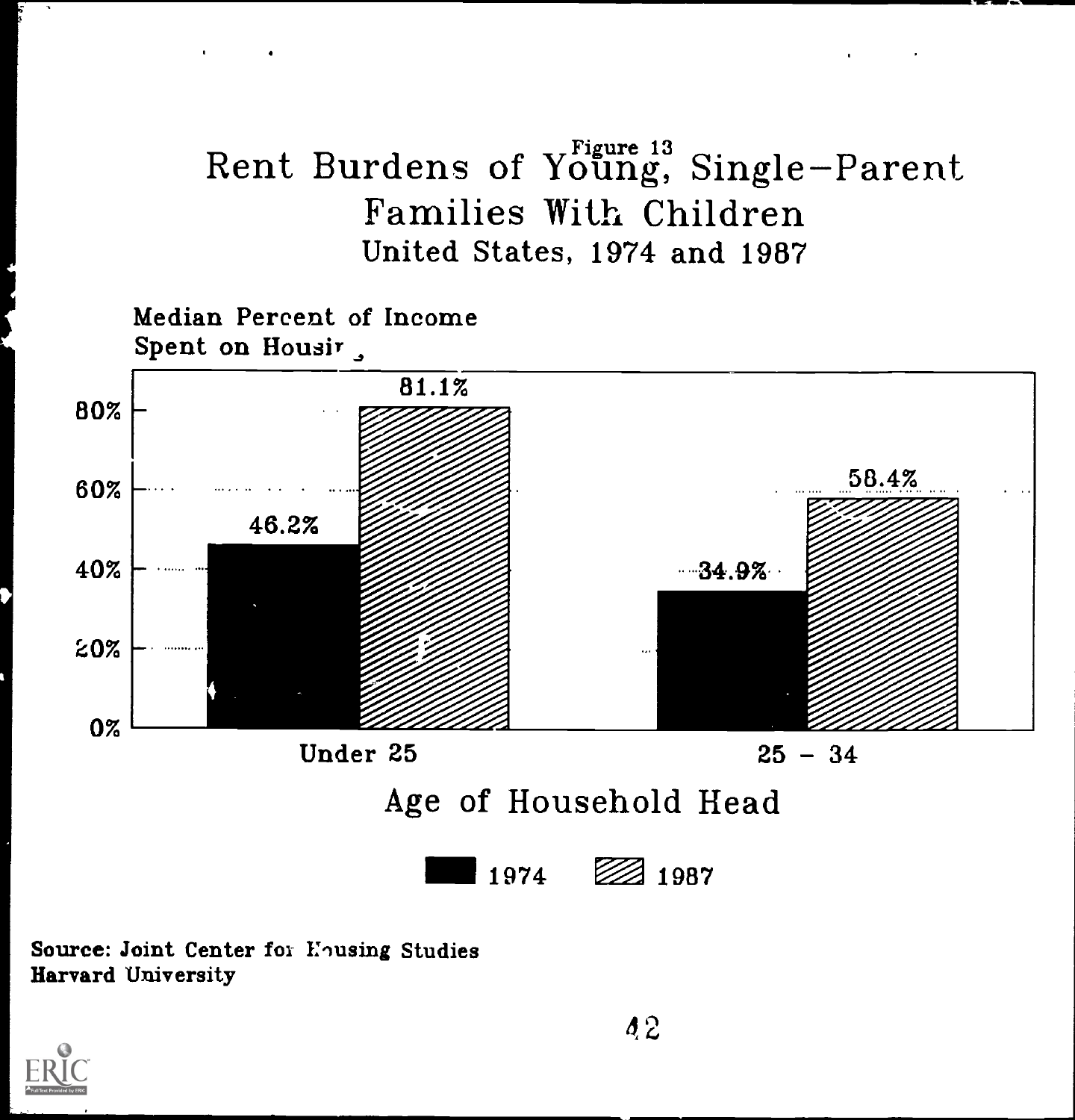### VI. A COMPARISON OF HOUSING FOR THE POOR IN THE CITY OF BUFFALO, THE REMAINDER OF ERIE COUNTY AND THE CITY OF NIAGARA FALLS

Data from the Census Bureau are available on housing conditions in the city of Buffalo, the remainder of Erie County, and the city of Niagara Falls, as well as on the Buffalo metropolitan area as a whole (which includes all of Erie and Niagara Counties). The data indicate that tl metropolitan area's highest poverty rates and most severe shortages of low income housing are found in the city of Buffalo, although problems exist in the other jurisdictions as well.

For the metropolitan area as a whole, the household poverty rate was 17.2 percent in 1984 (i.e., 17.2 percent of all households had incomes below the poverty line). The poverty rate was highest in the city of Buffalo, where it was 31.5 percent, and next highest in Niagara Falls, where it was 19.9 percent.

Thus, nearly one of every three residents of the city of Buffalo and one of every five Niagara Falls residents lived below the poverty line. By contrast, the poverty rate was 9.1 percent in Erie County outside of Buffalo.

Poverty was disproportionately concentrated within the Buffalo city limits. While the city accounted for 31 percent of all the households in the metropolitan area, it included 57 percent of all the poor households. Still, nearly half of the poor households lived outside of the city of Buffalo, with more than one in every four poor households living elsewhere in Erie County. The remaining poor households lived in Niagara County.

Poverty rates were especially high among renters. Nearly one of every two (44.5 percent) renter households in the city of Buffalo lived below the poverty line, as did one of every three renter households in Niagara Falls a



 $\mathcal{L}_{\mathcal{F}}$  .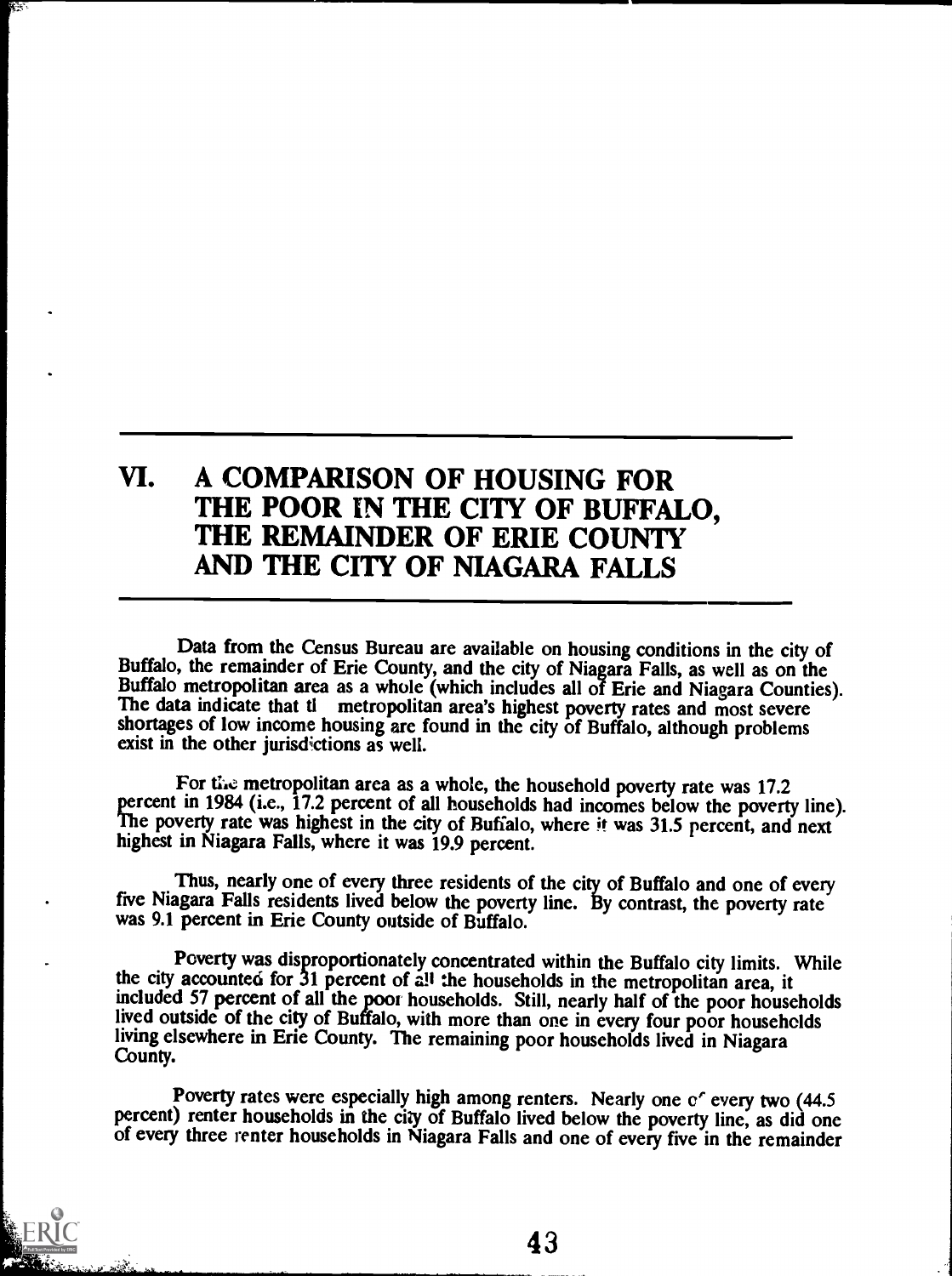of Erie County. (In all three jurisdictions, more than half of the renter households had low or moderate incomes, below twice the poverty line. Twice the poverty line was equal to \$16,554 for a family of three in 1984.)

Not surprisingly, most of the poor renters in the metropolitan areas lived in the city. Nearly two-thirds of all poor renter households in the metropolitan area lived in the city of Buffalo.<sup>15</sup>

The renters residing in the city of Buffalo bore higher housing cost burdens.<br>than renters elsewhere in the metropolitan area. Six of every 10 renters in the city<br>(including the renters who were not poor) paid more than 30

| Table 2. Housing Costs and Incomes<br>in the Buffalo Metropolitan Area |                         |                                                 |                                         |
|------------------------------------------------------------------------|-------------------------|-------------------------------------------------|-----------------------------------------|
|                                                                        | Median<br><u>Income</u> | Median<br><b>Monthly</b><br><b>Housing Cost</b> | Median<br>Housing<br><u>Cost Burden</u> |
| RENTERS                                                                |                         |                                                 |                                         |
| <b>Buffalo</b>                                                         | \$8,383                 | \$265                                           | 35%                                     |
| <b>Rest of Erie County</b>                                             | 15,041                  | 329                                             | 27                                      |
| Niagara Falls                                                          | 10,631                  | 268                                             | 29                                      |
| <b>OWNERS</b>                                                          |                         |                                                 |                                         |
| <b>Buffalo</b>                                                         | \$19,736                | \$272                                           | 20%                                     |
| Rest of Ene County                                                     | 26,441                  | 380                                             | 19                                      |
| Niagara Falls                                                          | 18,225                  | 245                                             | 19                                      |



<sup>15.</sup> By contrast, only two-fifths of the poor homeowners in the metropolitan area lived<br>in the City of Buffalo. The number of poor homeowners elsewhere in Erie County<br>(10,100) was actually larger than the number of poor ho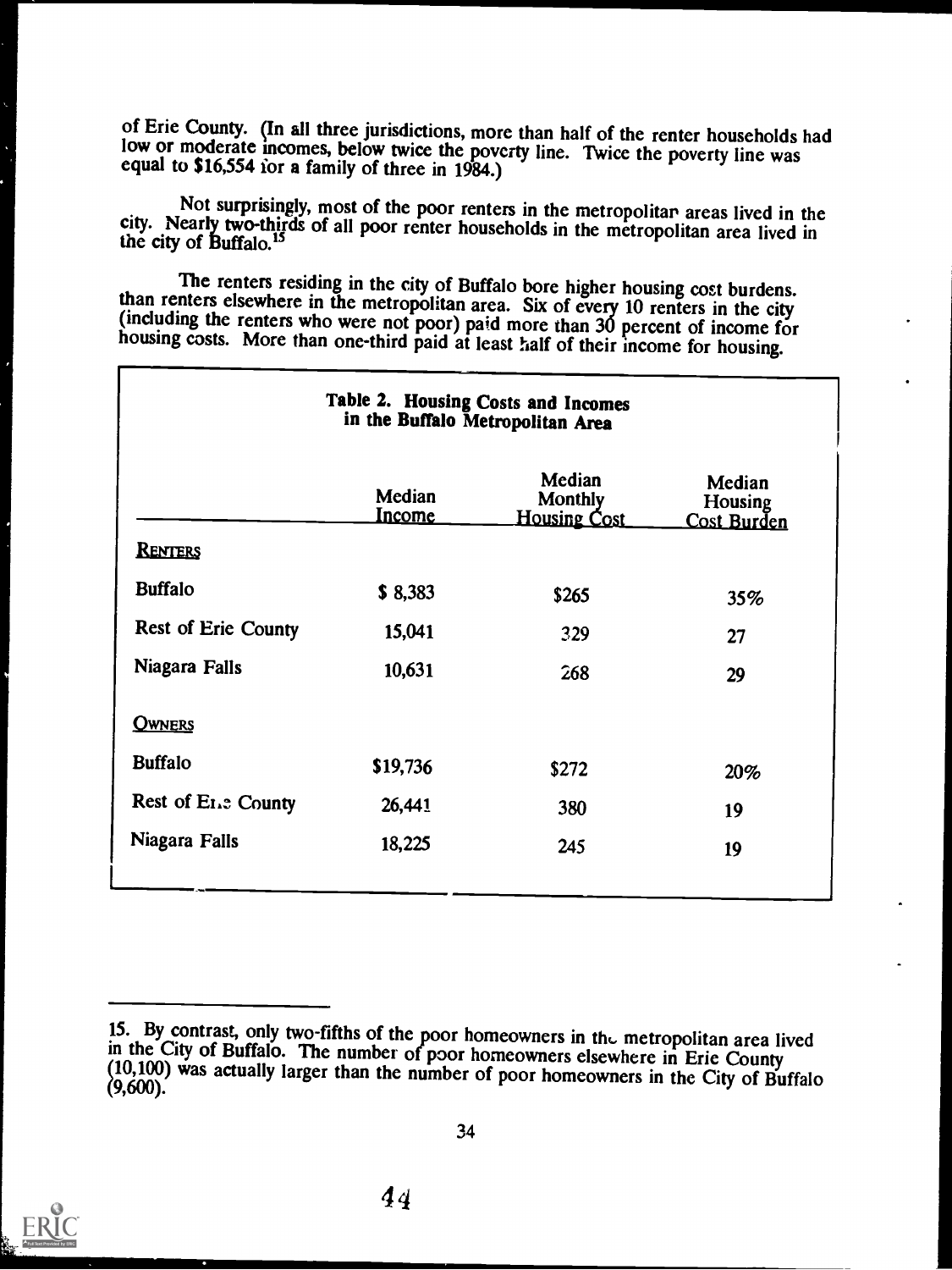By contrast, in the remainder of Erie County, about two of every five renters spent more than 30 percent of their incomes on housing costs. A little more than onefifth spent at least half of their incomes for rent.

The housing burdens faced by renters in Niagara Falls were less severe than those faced by in Buffalo but more severe than those elsewhere in Erie County. Nearly half of all renters in Niagara Falls (46.7 percent) paid more than 30 percent of income for housing costs, while one out of four spent at least half of its income on housing.

The principal reason that rent burdens were so much higher (as a percentage of income) in the city of Buffalo than in the rest of the metropolitan area is not that rental charges were higher in the city. Rather, it is because renter households in the city were much poorer, on average, than in the other jurisdictions.

In Buffalo, the typical renter household paid \$265 per month for rent and utilities, similar to the \$268 paid by the typical renter in Niagara Falls. However, .ie typical Buffalo renter household had an income of only \$8,383, while the typical renter household in Niagara Falls had an income of more than \$10,600. As a result, Buffalo renters typically paid 35 percent of income for rent and utilities, while the typical (or median) percentage of income paid by renters in Niagara Falls was 29 percent. Similarly, the median rental charge was higher in the remainder of Erie county than in the city of Buffalo, but rent burdens were lower because the typical renter residing in the remainder of Erie County had an income of \$15,401, well above the income of the typical renter in the city. (For a summary, see box on previous page.)

In addition to facing higher rent burdens, horiently scholds in the city of Buffalo also faced a greater likelihood of living in physically deficient housing units. Much of the city's housing stock is old, with half of all homes built before or during 1924. The 140,000 housing units in Buffalo accounted for 31 percent of all the units in the metropolitan area in 1984, but they included 60 percent of all the units with moderate or severe physical problems. In addition, one of every six rental units in the city had moderate or severe physical problems in 1984.

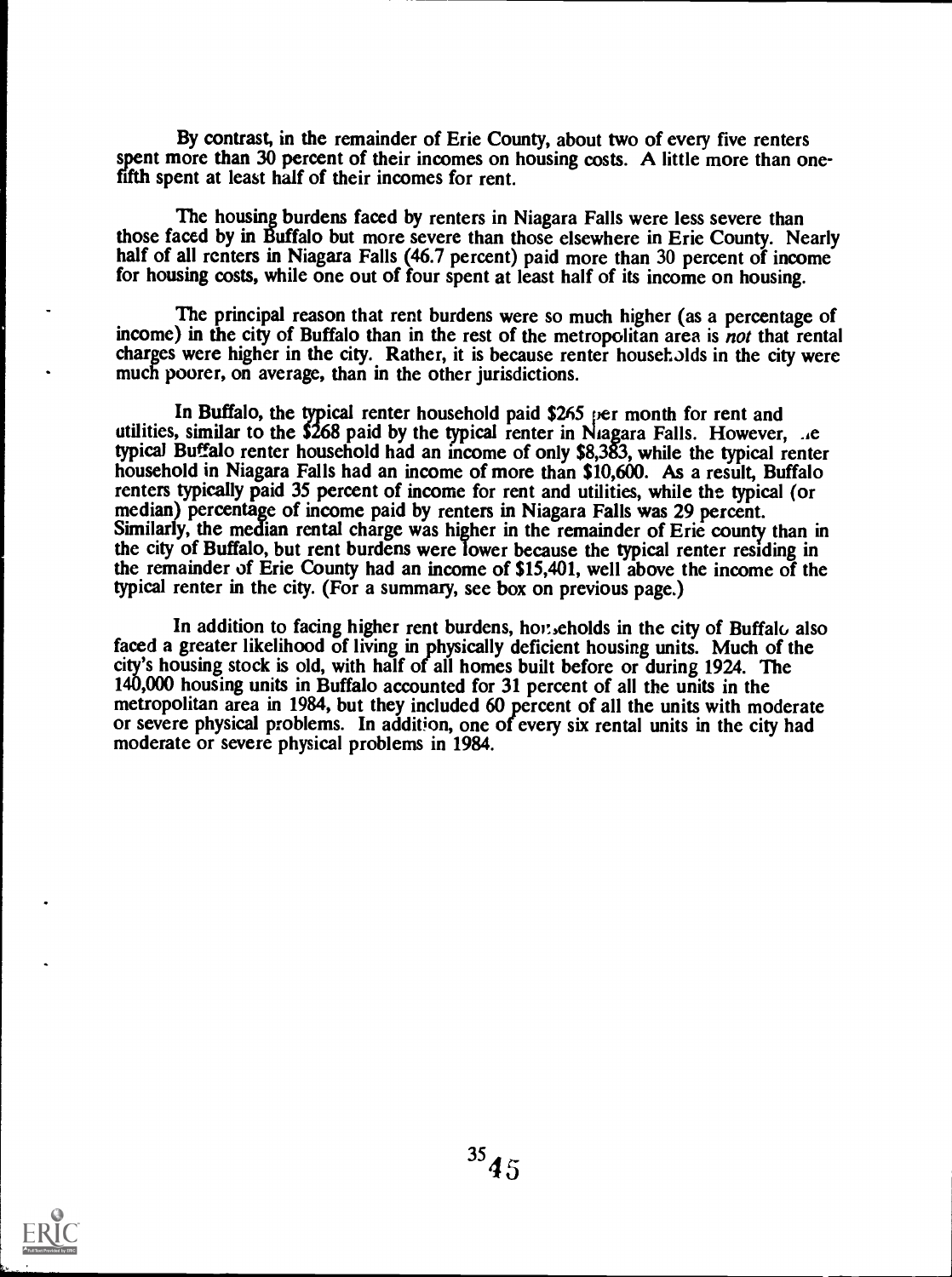### VII. FACTORS CONTRIBUTING TO THE AFFORDABLE HOUSING SQUEEZE: SAGGING INCOMES, RISING COSTS, AND INADEQUATE ASSISTANCE PROGRAMS

Declines in household incomes and increases in housing costs have been behind the growing shortage of affordable housing in Buffalo. The combination of sagging incomes and rising rent and mortgage costs has driven housing beyond the affordable range for many area residents.

From 1976 to 1984, median household income in the Bultalo metropolitan area fell sharply. Median income for renter households dropped 23 percent to \$10,916. Median income for homeowners fell 10 percent to \$24,219.

As a result, the number of low income households escalated substantially, while the number of low cost housing units d:d not. As noted in Chapter I, the number of renter households with incomes below \$10,000 rose by more than one-third between 1976 and 1984, while the number of units these households could afford rose by less than one-tenth.

In addition, typical housing costs increased during this period. In 1976, median housing costs for homeowners with mortgages totalled \$427 a month (in 1984 dollars). By 1984, median housing costs for homeowners with mortgages had risen nine percent to \$464, after adjustment for inflation.

The increase in median housing costs for renters was more modest: an increase of 1.4 percent after adjustment for inflation, from \$285 to \$289 a month. :et this increase occurred while median household inceme for renters was phinging 23 percent. (For a summary, see Table 3 on the following page.)

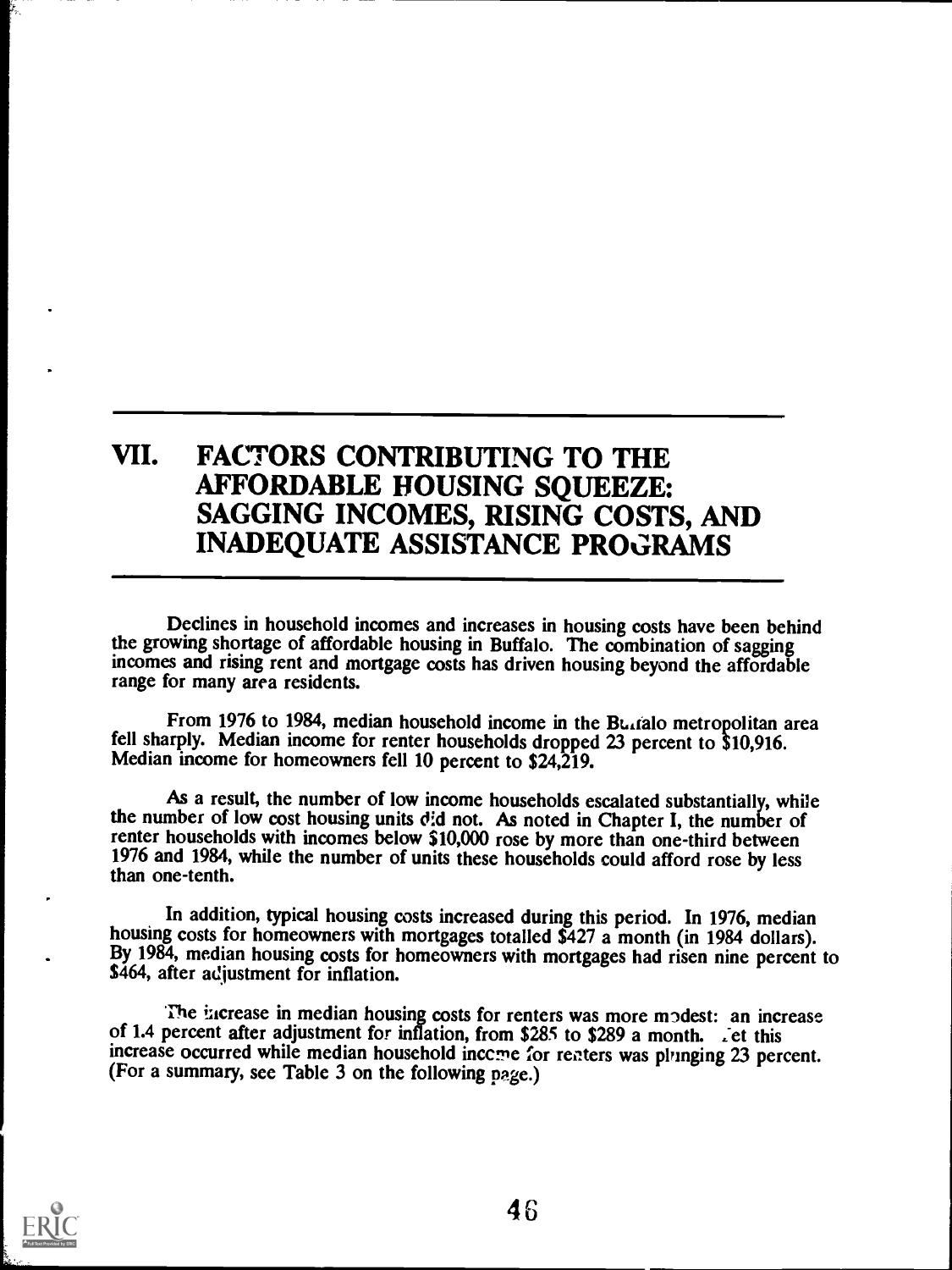| Table 5. Income and Housing Costs in Bullaio, 1976 and 1984       |                 |                 |                   |
|-------------------------------------------------------------------|-----------------|-----------------|-------------------|
|                                                                   | 1976            | <u> 1984 </u>   | <b>Change</b>     |
| <b>RENTERS</b>                                                    |                 |                 |                   |
| Median Annual income<br>Median Monthly Housing Cost               | \$14,186<br>285 | \$10,916<br>289 | $-23%$<br>$+ 1.4$ |
| <b>OWNERS (WITH MORTGAGE)</b>                                     |                 |                 |                   |
| <b>Median Annual Income</b><br><b>Median Monthly Housing Cost</b> | \$26,814<br>427 | \$24,219<br>464 | $-10%$<br>+ 9     |
|                                                                   |                 |                 |                   |

### Table 3. Income and Housing Costs in Buffalo, 1976 and 1984

As noted in Chapter III, the squeeze was tightest on black renter households. Median housing costs for black renters climbed 11 percent from 1976 to 1984, while their median income fell 26 percent.

### Government Assistance

For most poor households overburdened by high housing costs, government<br>assistance through subsidized housing programs is not available. Only about one in<br>every four poor renter households in the Buffalo metropolitan area

Recent data provided by the Buffalo Municipal Housing Authority (BMHA)<br>provide further information concerning the shortage of public and subsidized housing in<br>Buffalo. In 1987, the Housing Authority had just 5,200 units in

It should be noted that despite the long waiting list, more than 900 of these units were vacant as of the end of 1987. According to bMHA, the vacancies existed alongside the lengthy waiting list, because some of the units

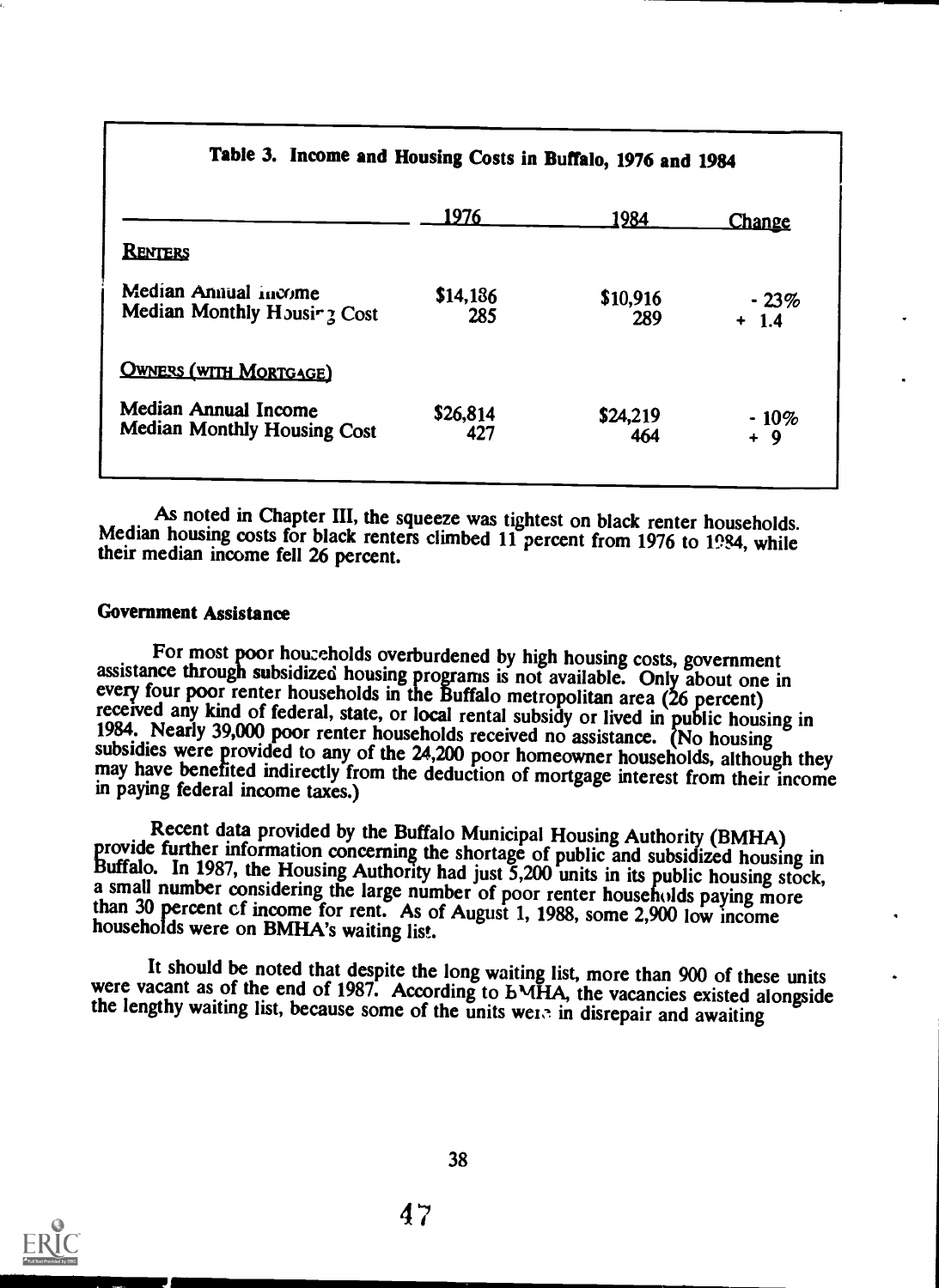maintenance, while in other cases the characteristics of the vacant units (e.g., their size or location) did not match the needs of households on the waiting list.<sup>16</sup>

#### Cash Assistance Programs

In addition to the subsidized housing programs, several cash assistance programs provide basic income support for certain categories of poor households and can help them relieve high rent burdens. The principal such programs are Aid to Families with Dependent Children (the basic public assistance program for poor families with children), and the Supplemental Security Income program (the basic assistance program for the elderly, blind, and disabled poor).

However, the benefit levels provided by both AFDC and SSI have declined sharply in New York State in recent years and leave poor households below the poverty line.

Since 1970, maximum AFDC benefits in New York State have fallen 38 percent, after adjustment for inflation. SSI state supplements have fallen 49 percent since 1974, after adjustment for inflation. (1974 was the year in whi keep pace with inflation is one of the factors behind the decline in the income of poor households in Buffalo in recent years.

The "shelter and energy allowances" provided to AFDC families in New Y rk<br>State to help defray their housing costs have also declined. These allowances are set by each county in New York as part of the basic AFDC grant and are intended to cover<br>housing and fuel expenses. In 1984, the maximum AFDC shelter and energy allowance for AFDC families of three people in Buffalo and surrounding Erie County was \$37 a month less than the *typical* monthly housing costs of poor households in the area. The maximum shelter and energy allowance for a family o costs.

Between 1976 and 1984, the combined maximum shelter and energy allowance<br>benefit provided as part of the AFDC grant fell 19 percent, after adjusting for inflation.<br>Since 1984, the shelter allowance has been restored to its inflation. (It is now 2.5 percent above its 1976 level.)

### Ominous Trends for Subsidized Housing

Finally, an ominous trend for subsidized housing in the years ahead should be noted: the supply of privately-owned but federally subsidized housing could be reduced substantially over the next 15 years.



ķ,

<sup>16.</sup> Figures and information provided by BMHA management and applications offices in telephone conversations, August 16, 1988.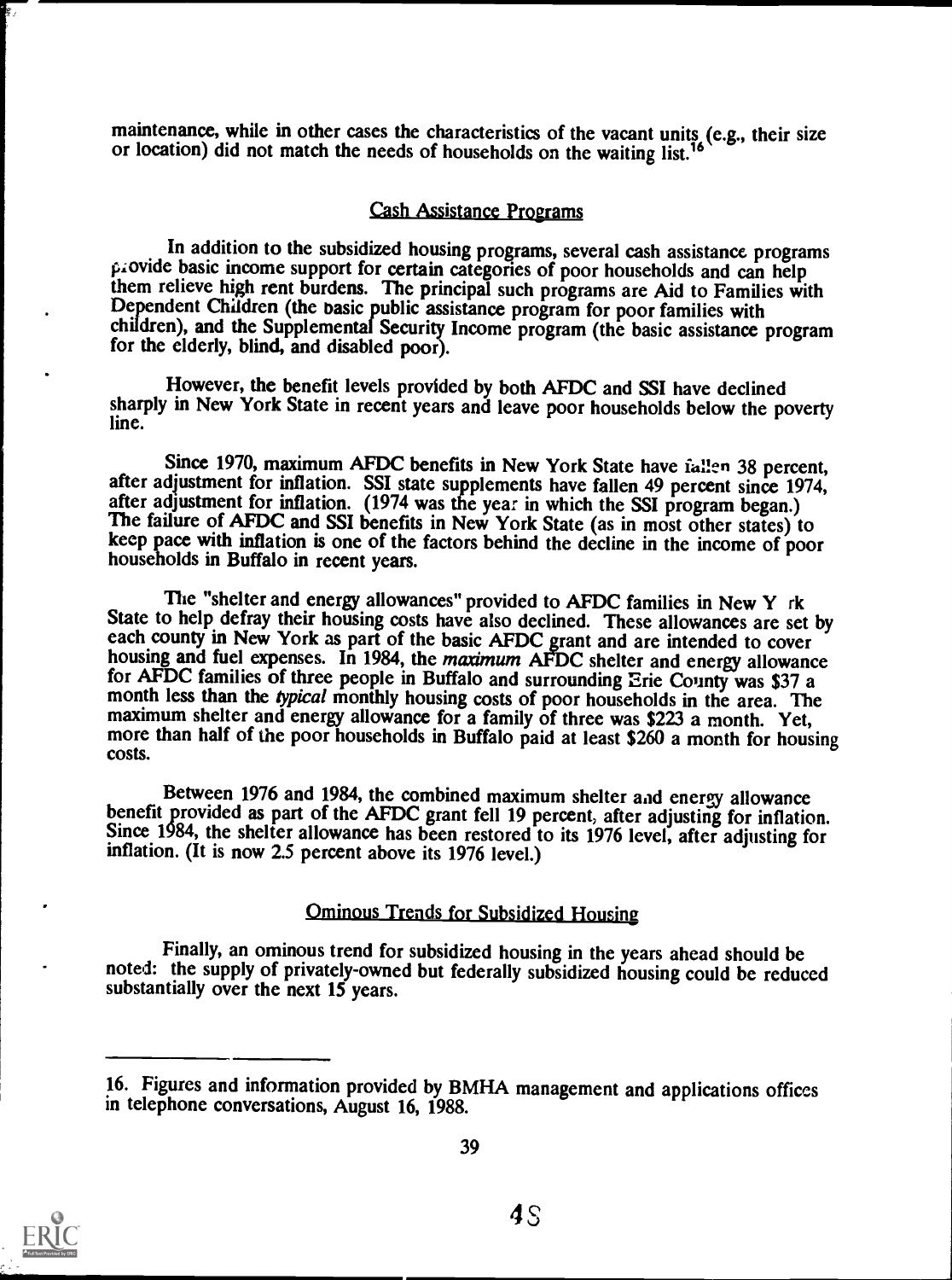Low income housing units built under two types of federal subsidy programs are<br>at the greatest risk of being removed from the low income housing stock. The first and<br>older set of programs provided federal mortgage subsidie years.<sup>17</sup> Because many units are now reaching the end of their 20 year "use restrictions,"<br>the owners are becoming eligible to "prepay" the balance of their mortgage and then rent their units to higher income tenants or to convert the property to other uses.

A report recently issued by the National Low Income Housing Preservation<br>Commission estimated that 81 percent of the subsidized housing provided under these<br>mortgage subsidy programs could be lost over the next 15 years. T cease to be subsidized low income units by the end of this 15-year period unless governmental action is taken to prevent this occurrence.<sup>18</sup>

A large number of the Buffalo units that are subsidized under these programs are at risk of being removed from the low income housing inventory due to expiring "use restrictions," although precise estimates are not available of the number of units that are in jeopardy.

Under the second type of subsidized housing programs -- the Section 8 New Construction and Substantial Rehabilitation programs -- the federal government enters into a contract with private owners, under which the government agrees to provide the<br>owners with a guaranteed long-term "fair market rent" for units which the owners<br>reserve for low and moderate income tenants. Under this

Nationwide, more than 960,000 housing units are currently occupied by low income tenants using section 8 certificates; contracts on at least 636,000 of these units will expire by 1995.<sup>19</sup>

Many of the Section 8 subsidized units in Buffalo are at risk of disappearing from the low-income housing stock. In the next five years, owners of at least 4,300 units currently in the federal Section 8 subsidy program in Buffalo will have the option of converting their un is to units that rent for whatever the private market will bear.



40

<sup>17.</sup> These programs included the 221(d)3 Below Market Interest Rate program and the Section 236 program.

<sup>18.</sup> Preventing the Disappearance of Low Income Housing, The National Low Income Housing Preservation Commission, April 1988.

<sup>19.</sup> National Housing Preservation Task Force, (need title of report) February, 1988.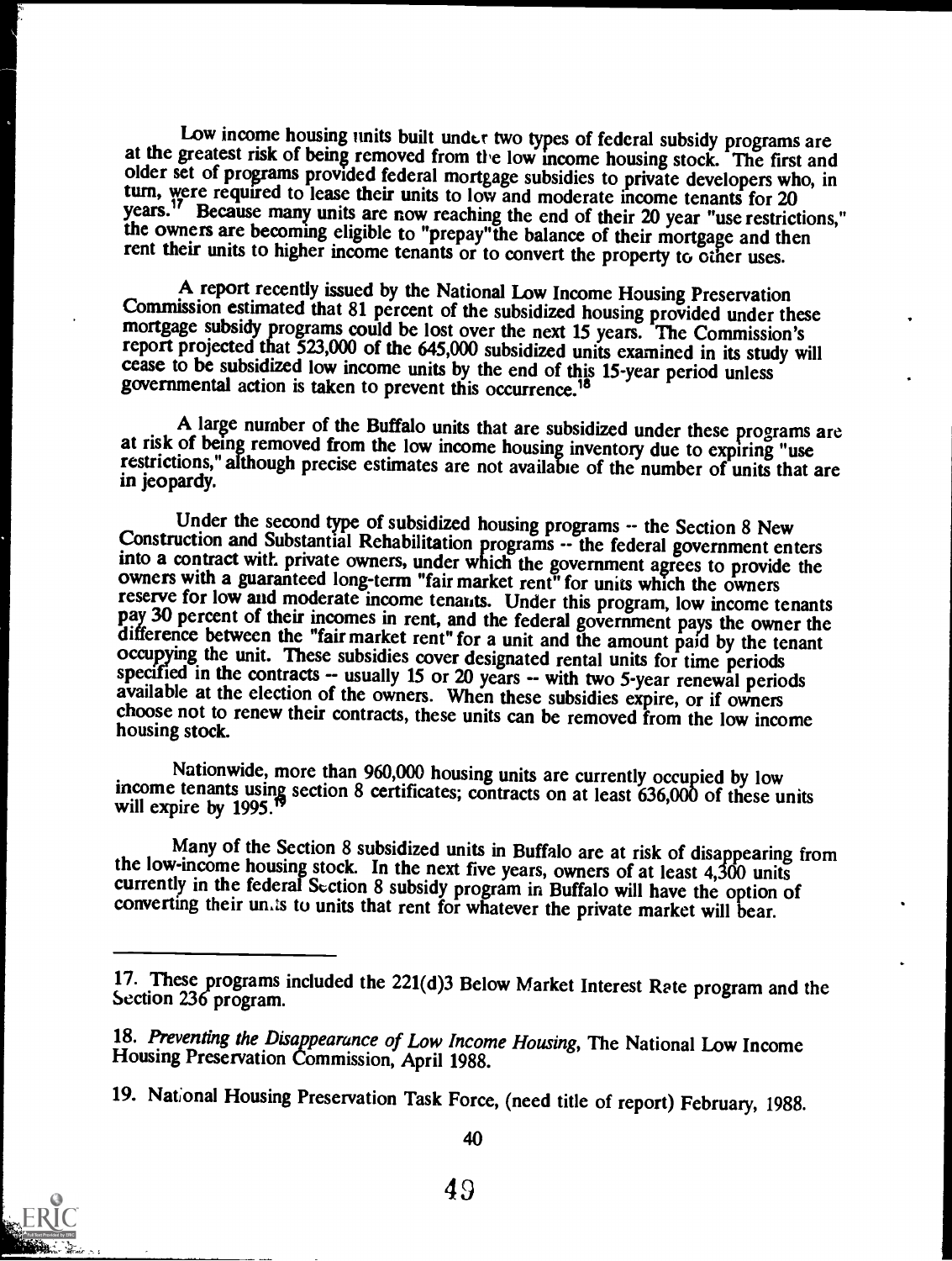### VIII. CONCLUSION

For most low income households in the Buffalo metropolitan area, housing has become an increasingly unaffordable commodity. With more than half of all poor renters and nearly half of all poor homeowners paying more than 70 poverty level incomes for housing, little money is left for other necessities. As noted earlier, these figures are a conservative estimate of the rent burdens of the poor since they do not include most homeless households.

Unlike expenditures for food or clothing, rent or mortgage payments cannot<br>readily be reduced. Most low income households cannot easily choose to buy less<br>housing in a given month to free up funds for other basic expenses.

The extremely high housing cost burdens faced by most poor Buffalo Louseholds<br>have a number of serious implications. The severe shortage of housing affordable by<br>poor households is likely to have contributed substantially

In addition, these extraordinary housing cost burdens are likely to have intensified related problems such as the incidence of hunger. The likelihood that a poor household will be without adequate food for part of a month is made considerably greater when the household's rent consumes so much of its income that the household has too little money left to buy enough food to last through the month.

High housing cost burdens also leave poor families especially vulnerable to unplanned economic disruption. A delay in a monthly welfare check or an unexpected medical expense can lead to a missed rent payment, an unpaid utility bill, or a shortage of groceries toward the end of the month. All of these events have consequences for poor households.

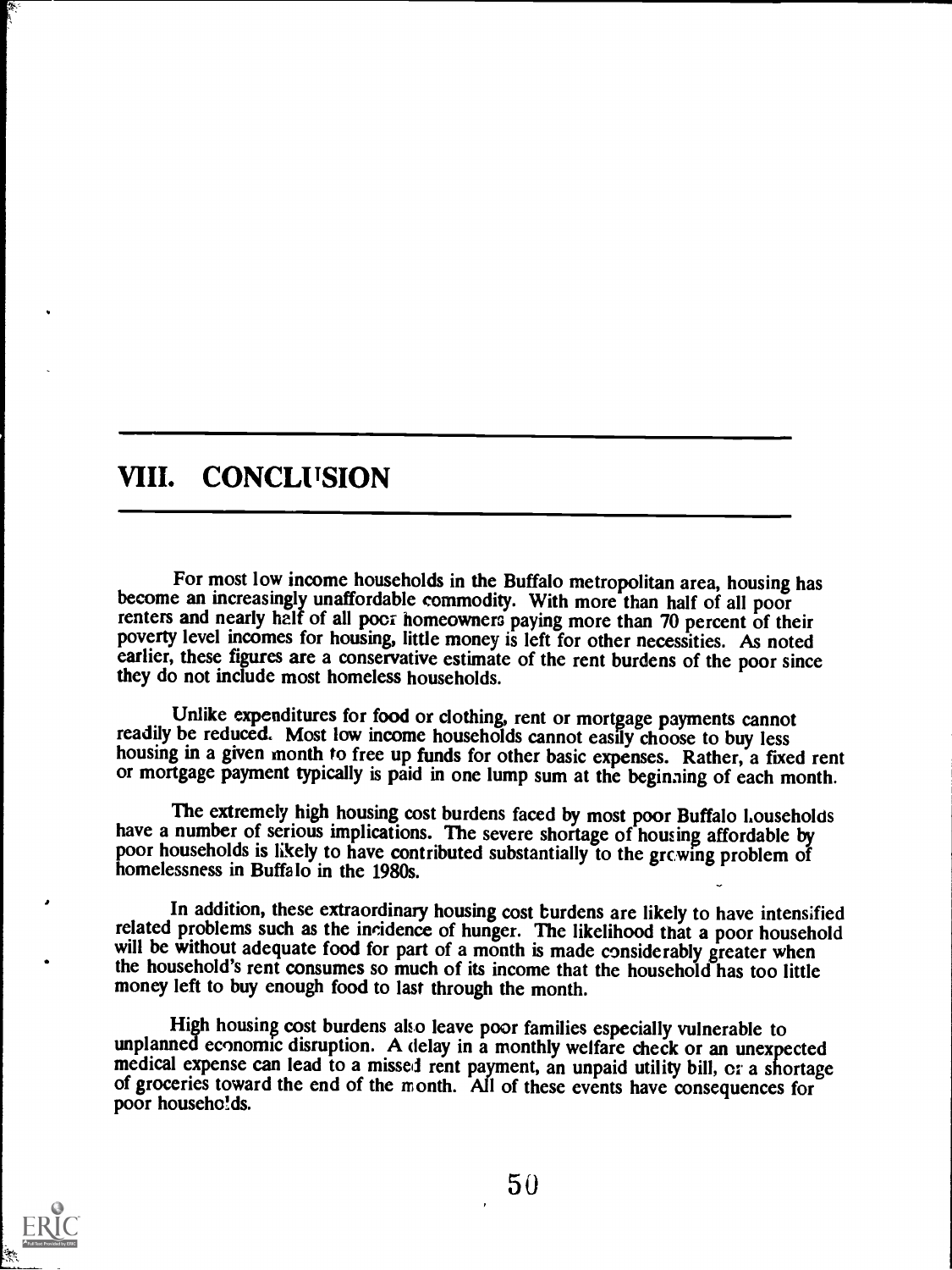Behind the growing low income housing squeeze in the Buffalo metropolitan area<br>lie increases in housing costs and declines in the incomes and purchasing power of<br>Buffalo area residents. As noted, the median income for Buff

The limited availability of subsidized housing is also an important factor in this equation, with only one in four poor Buffalo renter households receiving aid through a federal, state, or local public or subsidized housin

Further aggravating these problems is a declined in homeownership among low<br>income families. As these families remain longer in available rental housing than in the<br>past (because they cannot afford to buy a home), the imba

While Buffalo's economy has improved since 1984, the trends reiated to<br>affordable housing must be regarded as ominous. The available projections of national<br>trends suggest that just as the affordable housing problem worsen



 $5i$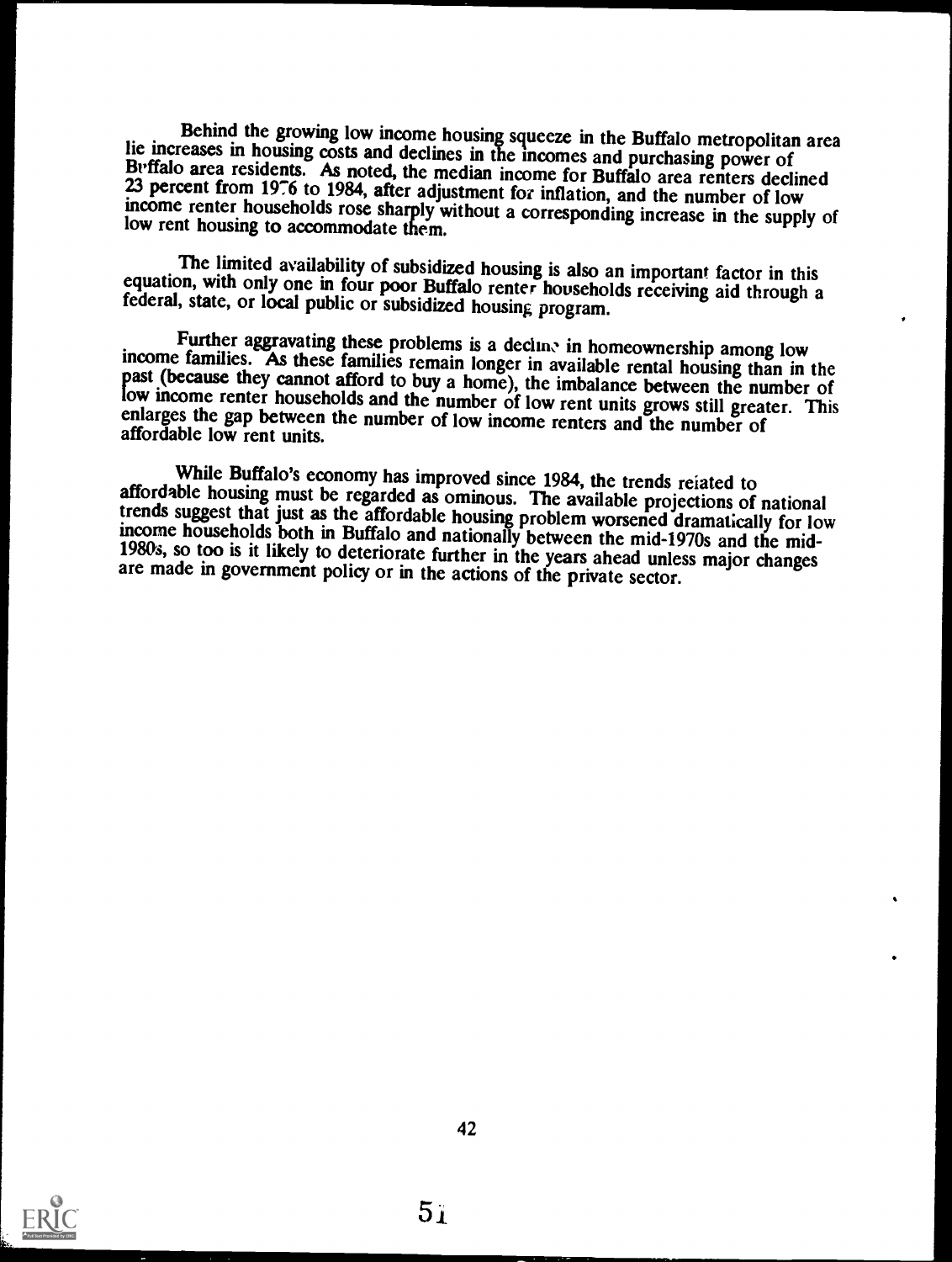#### APPENDIX

### THE MARKET-BASKET STANDARD OF AFFORDABILITY

The "affordability" standard established by the U.S. Department of Housing and Urban Development -- that a low income household can afford to pay 30 percent of its income for housing -- has been criticized by a number of housing experts. The critics note that some very poor households are not likely to be able to afford as much as 30 percent of income for housing. They also point out that the HUD standard fails to differentiate among households by household size. A household for four will have greater expenses for non-housing costs than will a household of one with the same level of income, and as a result, the household of four will have less income left to spend on housing. Yet both of these households are assumed to be able to spend exactly the same amount on housing, under the HUD standard.

An alternative way to determine "affordability"is to estimate how much income a family would have left for housing costs after the household meets other basic necessities. This is sometimes called the "market basket" approach.

One way to use the market basket approach is to base it on expenditure data for various metropolitan areas that were formerly collected by the Bureau of Labor Statistics (BLS) of the U.S. Department of Labor. Until 1982, the Bureau of Labor Statistics published annual "urban family budgets" for each of a large number of metropolitan areas. These budgets included BLS estimates of the costs of various basic necessities for households of different sizes. For each metropolitan area, BLS issued three sets of budgets: one for the costs of necessities for a family to obtain a "lower" standard of living, another for a family at an "intermediate"standard of living, and a third for a household at a "higher"standard of living.

After 1982, BLS ceased publishing these budgets. The last ones available are those published in 1982, which provide the BLS family budgets for the various metropolitan areas for 1981.

The budgets for 1981 for the Buffalo metropolitan area can be used to assess the affordability of housing for low income renters in Buffalo in 1984. This is done simply by taking the BLS estimates for Buffalo of the costs of all necessities other than housing under the "lower" standard of living budget for 1981, and adjusting these estimates for inflation between 1981 and 1984. When this is done, the BLS data show that in 1984 the following amounts needed to be spent on necessities other than housing for a household to reach the BLS "lower"standard of living.

| <u>Family Size</u> | <b>Annual Costs for</b><br><b>Non-Housing Need</b> |  |  |
|--------------------|----------------------------------------------------|--|--|
|                    | \$3,277                                            |  |  |
| π                  | 5,204                                              |  |  |
| 3                  | 7,494                                              |  |  |
| 4                  | 8,921                                              |  |  |
|                    | 12,073                                             |  |  |



.